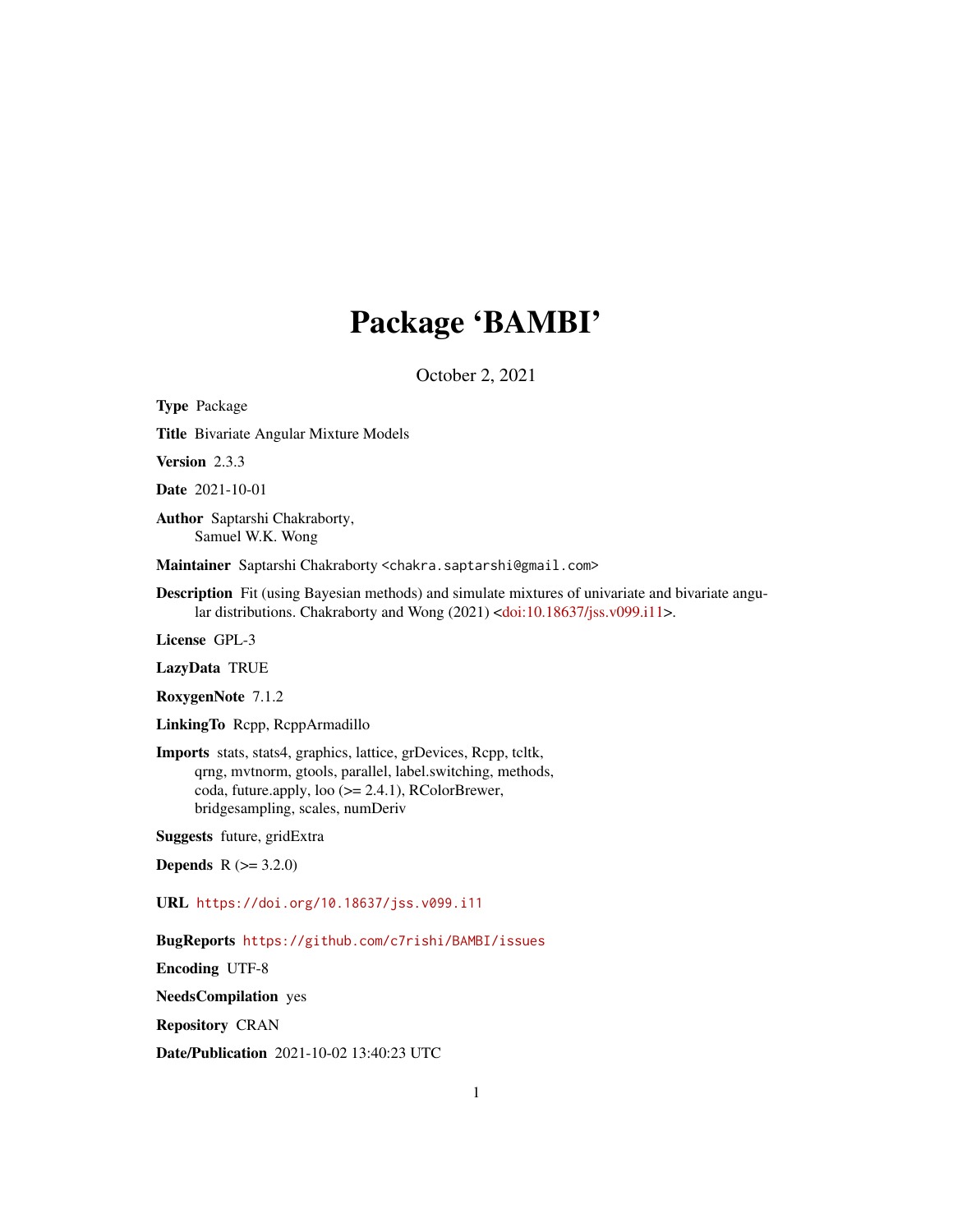## R topics documented:

|                                                                                                                                                           | 3              |
|-----------------------------------------------------------------------------------------------------------------------------------------------------------|----------------|
|                                                                                                                                                           | $\overline{3}$ |
| <b>BAMBI</b>                                                                                                                                              | $\overline{4}$ |
|                                                                                                                                                           | $\overline{4}$ |
|                                                                                                                                                           | 5              |
|                                                                                                                                                           | 6              |
|                                                                                                                                                           | 8              |
|                                                                                                                                                           | 10             |
|                                                                                                                                                           | 11             |
| density plot, angmoment $\ldots$ , $\ldots$ , $\ldots$ , $\ldots$ , $\ldots$ , $\ldots$ , $\ldots$ , $\ldots$ , $\ldots$ , $\ldots$ , $\ldots$ , $\ldots$ | 12             |
| <b>DIC</b>                                                                                                                                                | 14             |
|                                                                                                                                                           | 15             |
|                                                                                                                                                           | 16             |
|                                                                                                                                                           | 18             |
|                                                                                                                                                           | 23             |
|                                                                                                                                                           | 27             |
|                                                                                                                                                           | 28             |
|                                                                                                                                                           | 28             |
|                                                                                                                                                           | 29             |
|                                                                                                                                                           | 29             |
|                                                                                                                                                           | 30             |
|                                                                                                                                                           | 31             |
|                                                                                                                                                           | 32             |
| $logLik$ .angmomo $\ldots \ldots \ldots \ldots \ldots \ldots \ldots \ldots \ldots \ldots \ldots$                                                          | 33             |
| $\text{loo.}$ angmeme $\ldots \ldots \ldots \ldots \ldots \ldots \ldots \ldots \ldots \ldots \ldots \ldots \ldots$                                        | 34             |
|                                                                                                                                                           | 34             |
|                                                                                                                                                           | 35             |
|                                                                                                                                                           | 36             |
|                                                                                                                                                           | 37             |
|                                                                                                                                                           | 38             |
|                                                                                                                                                           | 39             |
|                                                                                                                                                           | 41             |
|                                                                                                                                                           | 44             |
|                                                                                                                                                           | 46             |
|                                                                                                                                                           | 47             |
|                                                                                                                                                           | 49             |
|                                                                                                                                                           | 50             |
|                                                                                                                                                           | 52             |
| rwnorm2mix                                                                                                                                                | 54             |
| rwnormmix                                                                                                                                                 | 55             |
| select chains                                                                                                                                             | 57             |
|                                                                                                                                                           | 57             |
|                                                                                                                                                           | 58             |
|                                                                                                                                                           | 59             |
| vm2_mle                                                                                                                                                   | 60             |
| waic.angmcmc                                                                                                                                              | 61             |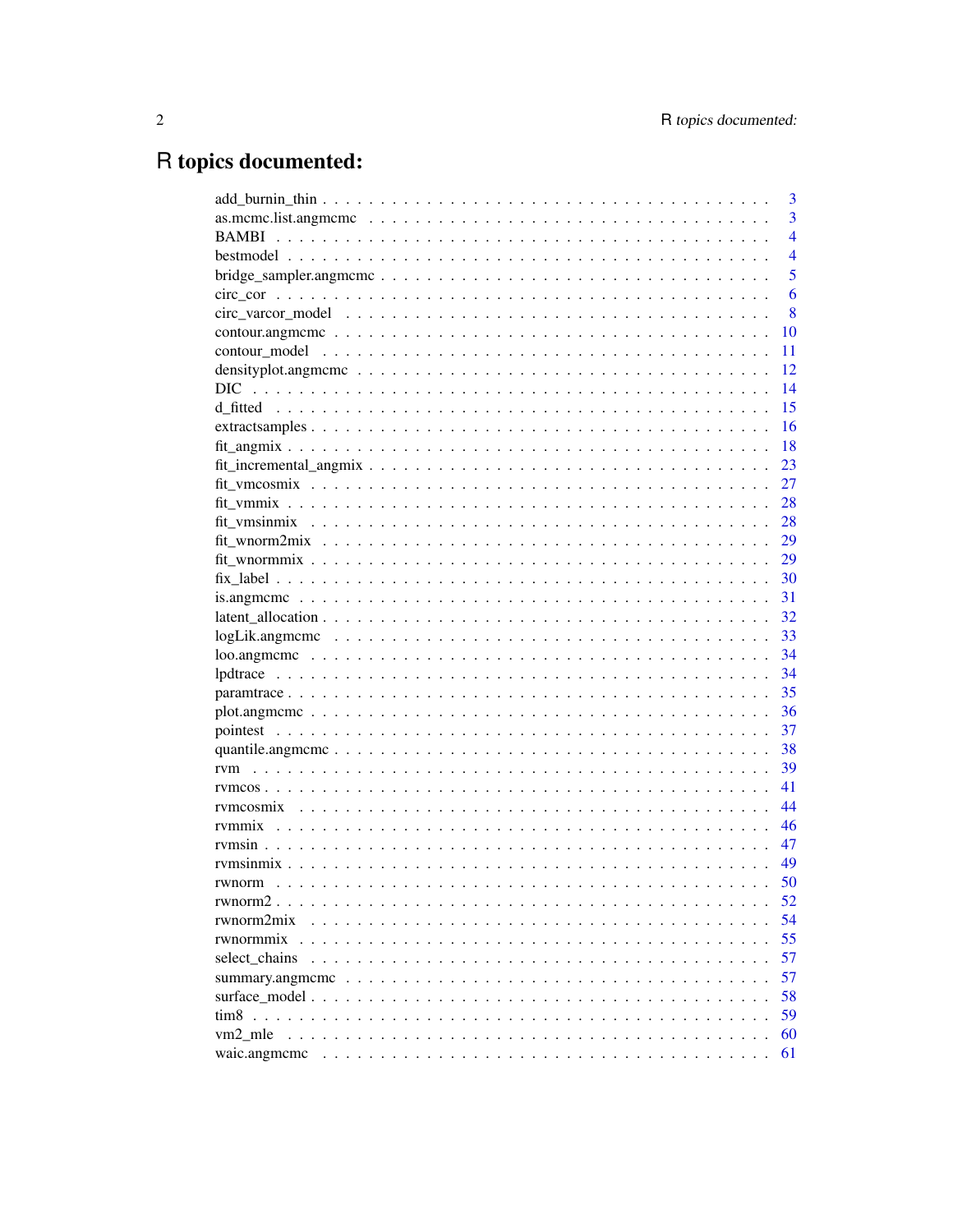## <span id="page-2-0"></span>add\_burnin\_thin 3

add\_burnin\_thin *Add (extra) burnin and thin to angmcmc object after original run*

## Description

Add (extra) burnin and thin to angmcmc object after original run

#### Usage

```
add_burnin_thin(object, burnin.prop = 0, thin = 1)
```
## Arguments

| object      | angmeme object                                                                                                                         |
|-------------|----------------------------------------------------------------------------------------------------------------------------------------|
| burnin.prop | proportion of iterations to used for burnin. Must be a be a number in $[0, 1]$ .<br>Default is $0.5$ .                                 |
| thin        | thining size to be used. Must be a positive integer. If thin $=$ n, then every nth<br>iteration is reatained in the final MCMC sample. |

#### Examples

```
# first fit a vmsin mixture model
# illustration only - more iterations needed for convergence
fit.vmsin.20 <- fit_vmsinmix(tim8, ncomp = 3, n.iter = 20,
                            n.chains = 1)
lpdtrace(fit.vmsin.20)
# Now add extra burn-in
fit.vmsin.20.burn <- add_burnin_thin(fit.vmsin.20, 0.3)
lpdtrace(fit.vmsin.20.burn)
```
as.mcmc.list.angmcmc *Create an mcmc.list object from an angmcmc object*

## Description

Create an mcmc.list object from an angmcmc object

#### Usage

```
## S3 method for class 'angmcmc'
as.mcmc.list(x, \ldots)
```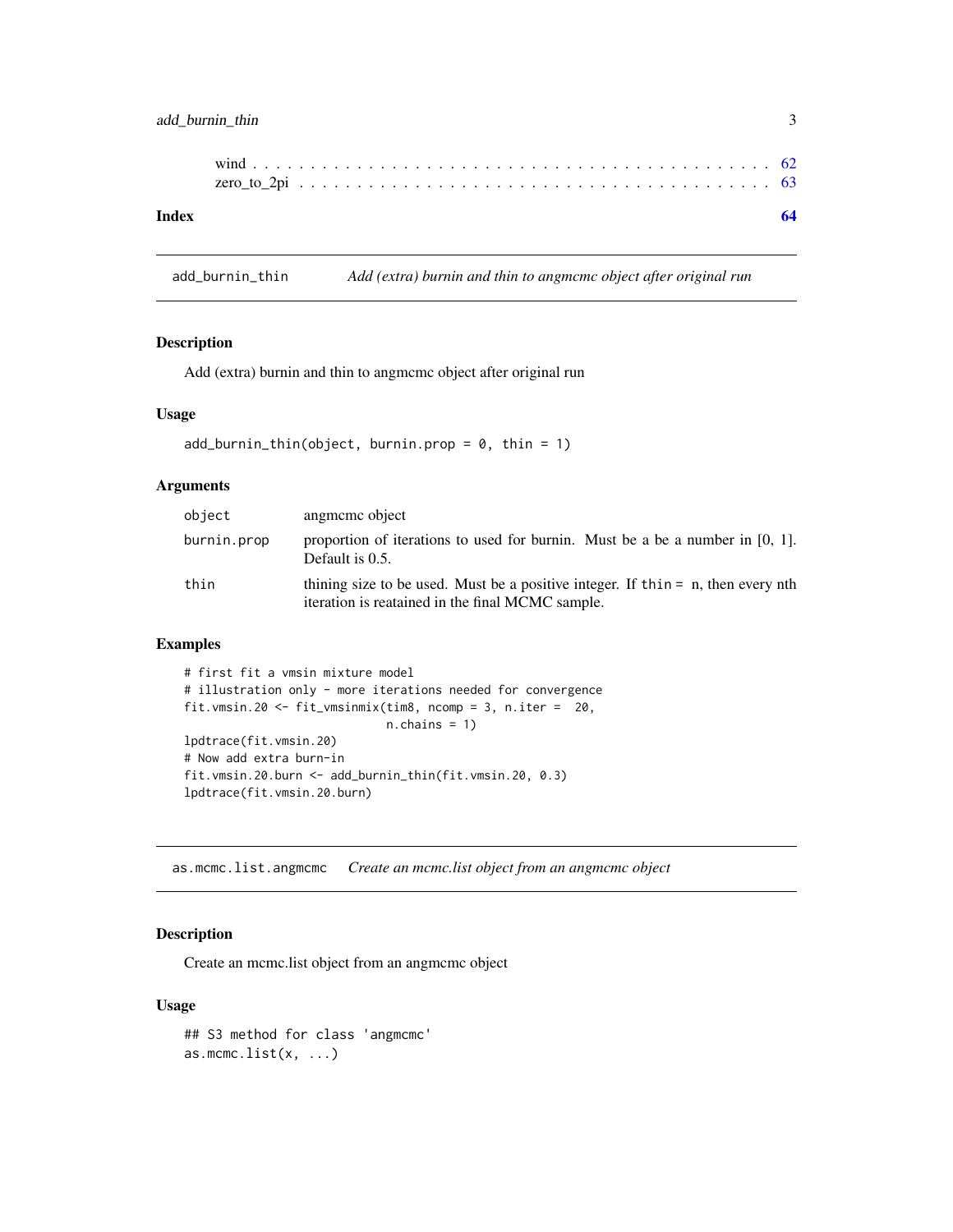<span id="page-3-0"></span>

| x | angmeme object |
|---|----------------|
| . | unused         |

#### Examples

```
# first fit a vmsin mixture model
# illustration only - more iterations needed for convergence
fit.vmsin.20 <- fit_vmsinmix(tim8, ncomp = 3, n.iter = 20,
                             n.chains = 1)
# now convert it to mcmc.list
library(coda)
fit.vmsin.20.mcmc <- as.mcmc.list(fit.vmsin.20)
```
BAMBI BAMBI*: An R package for Bivariate Angular Mixture Models*

## Description

BAMBI is an R package that provides functions for fitting (using Bayesian methods) and simulating mixtures of univariate and bivariate angular distributions. Please see the reference for a detailed description of the functionalities of BAMBI.

#### References

Chakraborty, S., & Wong, S. W. (2021). BAMBI: An R package for fitting bivariate angular mixture models. *Journal of Statistical Software*, 99 (11), 1-69. doi: [10.18637/jss.v099.i11](https://doi.org/10.18637/jss.v099.i11)

bestmodel *Convenience function for extracting angmcmc object, and the value of the model selection criterion corresponding to the best fitted model in stepwise fits*

#### Description

Convenience function for extracting angmcmc object, and the value of the model selection criterion corresponding to the best fitted model in stepwise fits

#### Usage

```
bestmodel(step_object)
```
bestcriterion(step\_object)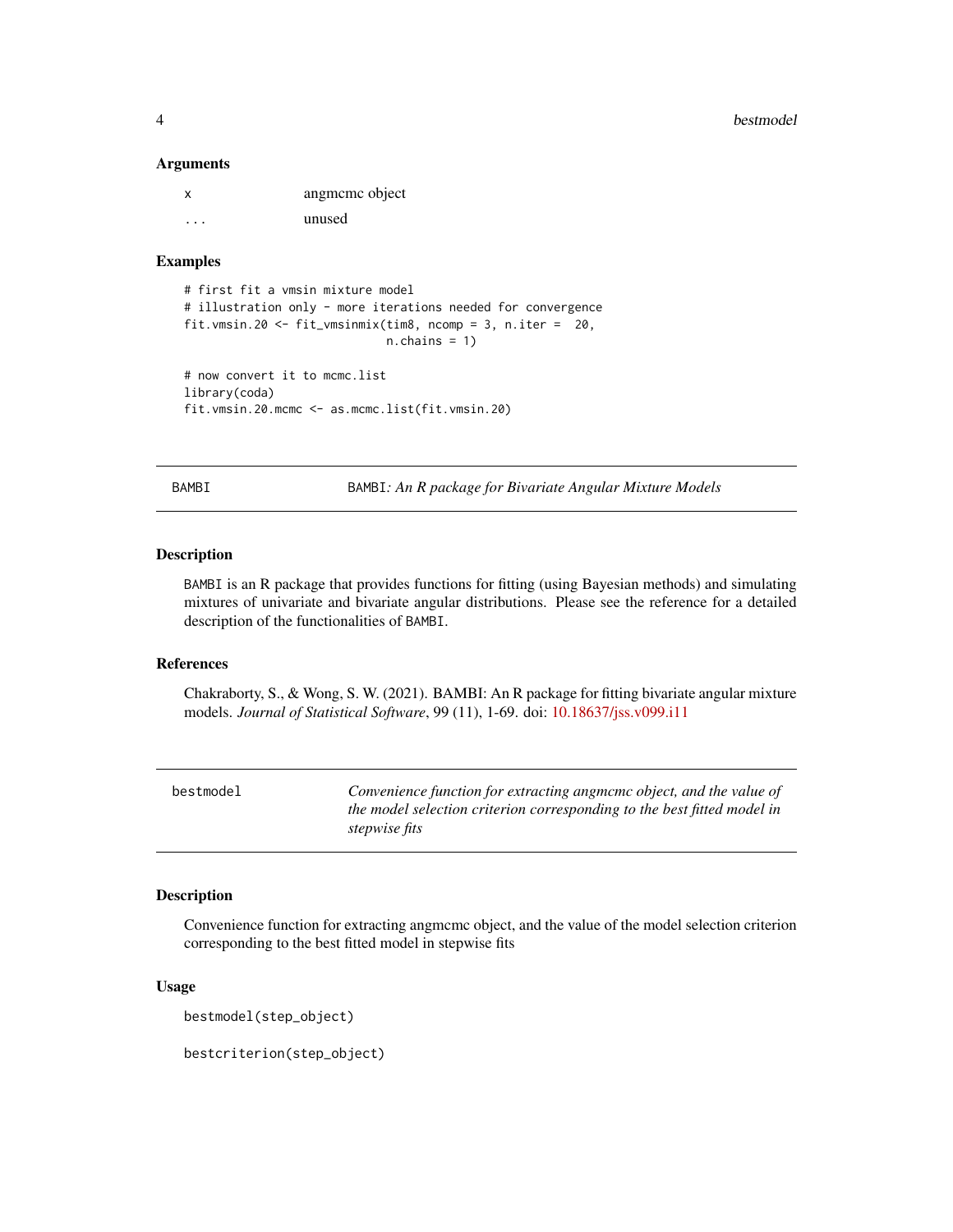<span id="page-4-0"></span>step\_object stepwise fitted object obtained from [fit\\_incremental\\_angmix.](#page-22-1)

## **Details**

These are convenience functions; the best fitted model and the corresponding value of model selection criterion can also be directly obtained by extracting the elements "fit.best" and "crit.best" from step\_object respectively. Note that bestcriterion returns: (a) a scalar number (class  $=$ numeric) if crit used in original fit\_incremental\_angmix call is 'AIC', 'BIC' or 'DIC', (b) an element of class bridge from package bridgesampling if crit is LOGML, (c) an element of class c("waic","loo") if crit = 'WAIC', and (d) an element of class c("psis\_loo","loo") if crit = "LOOIC". See documentations of these model selection criteria for more details.

#### Value

bestmodel returns an angmcmc object, and bestcriterion returns the corresponding value of model selection criterion for the best fitted model in step\_object.

#### Examples

```
# illustration only - more iterations needed for convergence
set.seed(1)
fit.vmsin.step.15 <- fit_incremental_angmix("vmsin", tim8, start_ncomp = 1,
                                            max\_ncomp = 3, n.iter = 15,n.chains = 1,
                                            crit = "WAIC")
fit.vmsin.best.15 <- bestmodel(fit.vmsin.step.15)
fit.vmsin.best.15
crit.best <- bestcriterion(fit.vmsin.step.15)
crit.best
```
bridge\_sampler.angmcmc

*Log Marginal Likelihood via Bridge Sampling for angmcmc objects*

#### **Description**

Log Marginal Likelihood via Bridge Sampling for angmcmc objects

#### Usage

```
## S3 method for class 'angmcmc'
bridge_sampler(samples, ..., ave_over_chains = TRUE)
```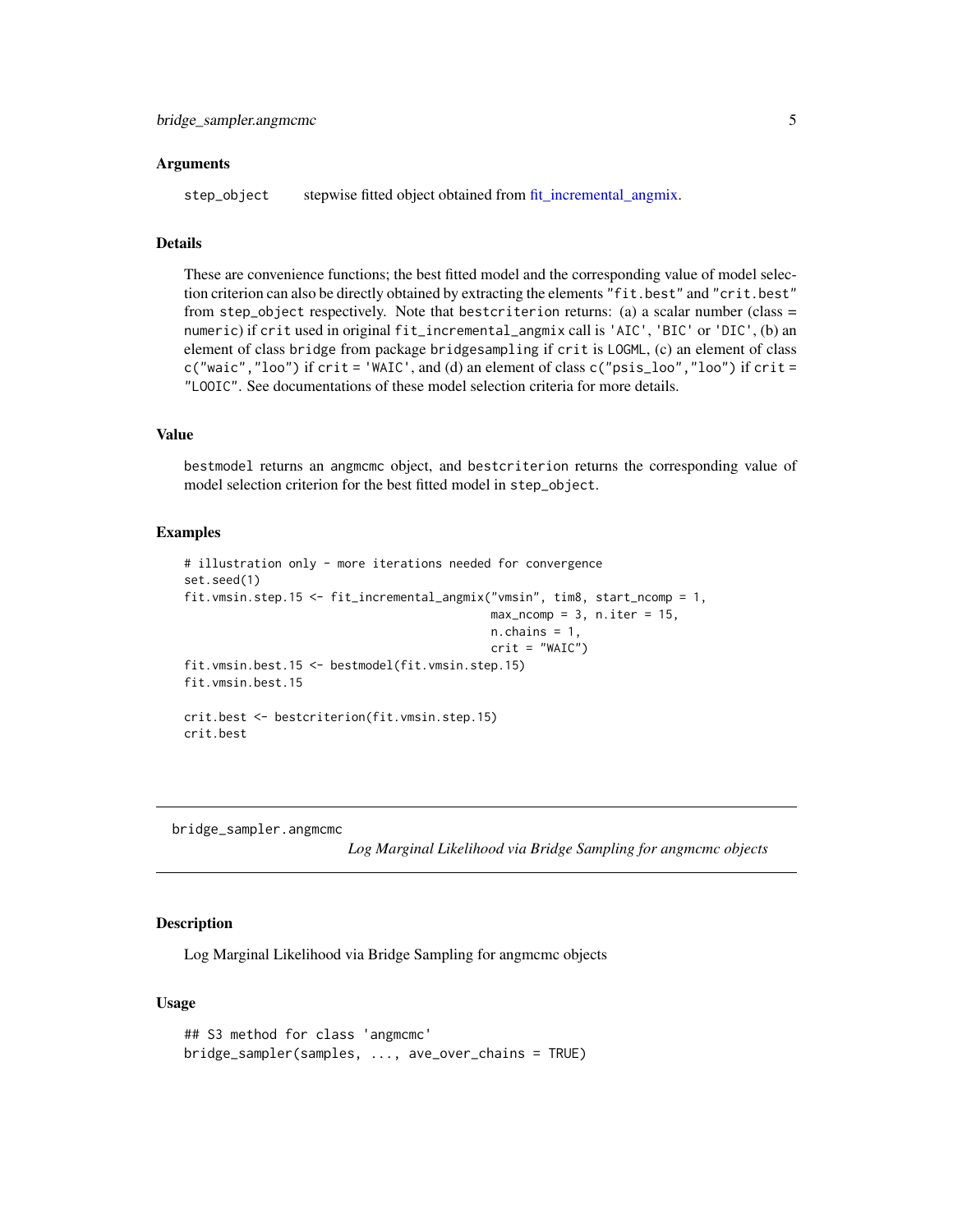<span id="page-5-0"></span>

| samples                 | angmeme object                                                                                                                                                                                                              |
|-------------------------|-----------------------------------------------------------------------------------------------------------------------------------------------------------------------------------------------------------------------------|
| $\cdot$ $\cdot$ $\cdot$ | additional argument passed to bridge_sampler. Note that default for the argu-<br>ment method is "warp3", (instead of "normal" as used in bridgesampling<br>package) to account for multi-modality of the posterior density. |
| ave over chains         |                                                                                                                                                                                                                             |
|                         | logical. Separately call bridge_sampler on each chain in the angmeme object<br>and then take the average? Defaults to TRUE. See details.                                                                                    |

#### Details

Marginal likelihood is calculated by first converting the angmcmc object samples to an mcmc.list object, and then by passing the resulting mcmc.list object to [bridge\\_sampler.](#page-0-0) If variablity across multiple chains (if any) are very different, then calling [bridge\\_sampler](#page-0-0) separately for each chain usually provides more stable results; the final log ML is computed by averaging over chain specific MLs.

## Examples

```
## Not run:
library(future)
library(parallel)
plan(multiprocess)
set.seed(100)
MC.fit <- fit_angmix("vmsin", tim8, ncomp=3, n.iter=500,
                     n.chains = 3)
library(bridgesampling)
bridge_sampler(MC.fit)
## End(Not run)
```
circ\_cor *Sample circular correlation coefficients*

## Description

Sample circular correlation coefficients

## Usage

```
circ_cor(
  x,
  type = "js",alternative = "two.sided",
```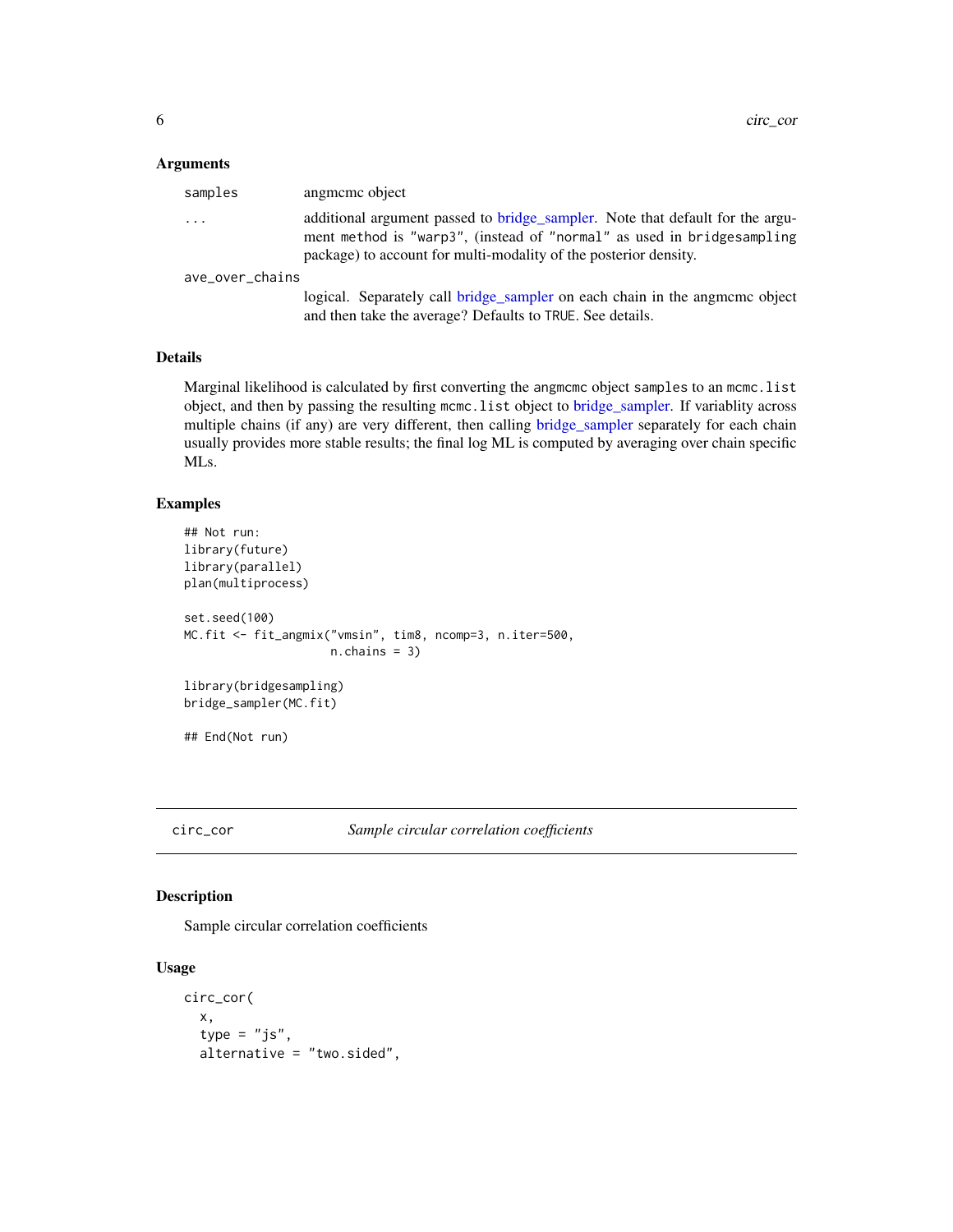circ\_cor 7

```
jackknife = FALSE,
  bootse = FALSE,
  n.boot = 100\lambda
```
#### Arguments

| x           | two column matrix. NA values are not allowed.                                                                                                                                                                                                    |
|-------------|--------------------------------------------------------------------------------------------------------------------------------------------------------------------------------------------------------------------------------------------------|
| type        | type of the circular correlation. Must be one of "fi", "js", "tau1" and "tau2". See<br>details.                                                                                                                                                  |
| alternative | one of "two.sided", "less" or "greater" (defaults to "two.sided"). Hy-<br>pothesis test is performed only when type is either "f1" or "js", in which case<br>asymptotic standard error of the estimator is used to construct the test statistic. |
| jackknife   | logical. Compute jackknifed estimate and standard error? Defaults to FALSE.                                                                                                                                                                      |
| bootse      | logical. Compute bootstrap standard error? Defaults to FALSE.                                                                                                                                                                                    |
| n.boot      | number of bootstrapped samples to compute bootstrap standard error. Defaults<br>to 100. Ignored if bootse if FALSE.                                                                                                                              |

#### Details

circ\_cor calculates the (sample) circular correlation between the columns of x. Two parametric (the Jammalamadaka-Sarma (1988, equation 2.6) form "js", and the Fisher-Lee (1983, Section 3) form "fl") and two non-parametric (two versions of Kendall's tau) correlation coefficients are considered. The first version of Kendall's tau ("tau1") is based on equation 2.1 in Fisher and Lee (1982), whereas the second version ("tau2") is computed using equations 6.7-6.8 in Zhan et al (2017).

The cost-complexity for "js", "fl", "tau2" and "tau1" are  $O(n)$ ,  $O(n^2)$ ,  $O(n^2)$  and  $O(n^3)$  respectively, where n denotes the number of rows in x. As such, for large n evaluation of "tau1" will be slow.

#### References

Fisher, N. I. and Lee, A. J. (1982). Nonparametric measures of angular-angular association. Biometrika, 69(2), 315-321.

Fisher, N. I. and Lee, A. J. (1983). A correlation coefficient for circular data. Biometrika, 70(2):327- 332.

Jammalamadaka, S. R. and Sarma, Y. (1988). A correlation coefficient for angular variables. Statistical theory and data analysis II, pages 349-364.

Zhan, X., Ma, T., Liu, S., & Shimizu, K. (2017). On circular correlation for data on the torus. Statistical Papers, 1-21.

#### Examples

```
# generate data from vmsin model
set.seed(1)
dat <- rvmsin(100, 2,3,-0.8,0,0)
```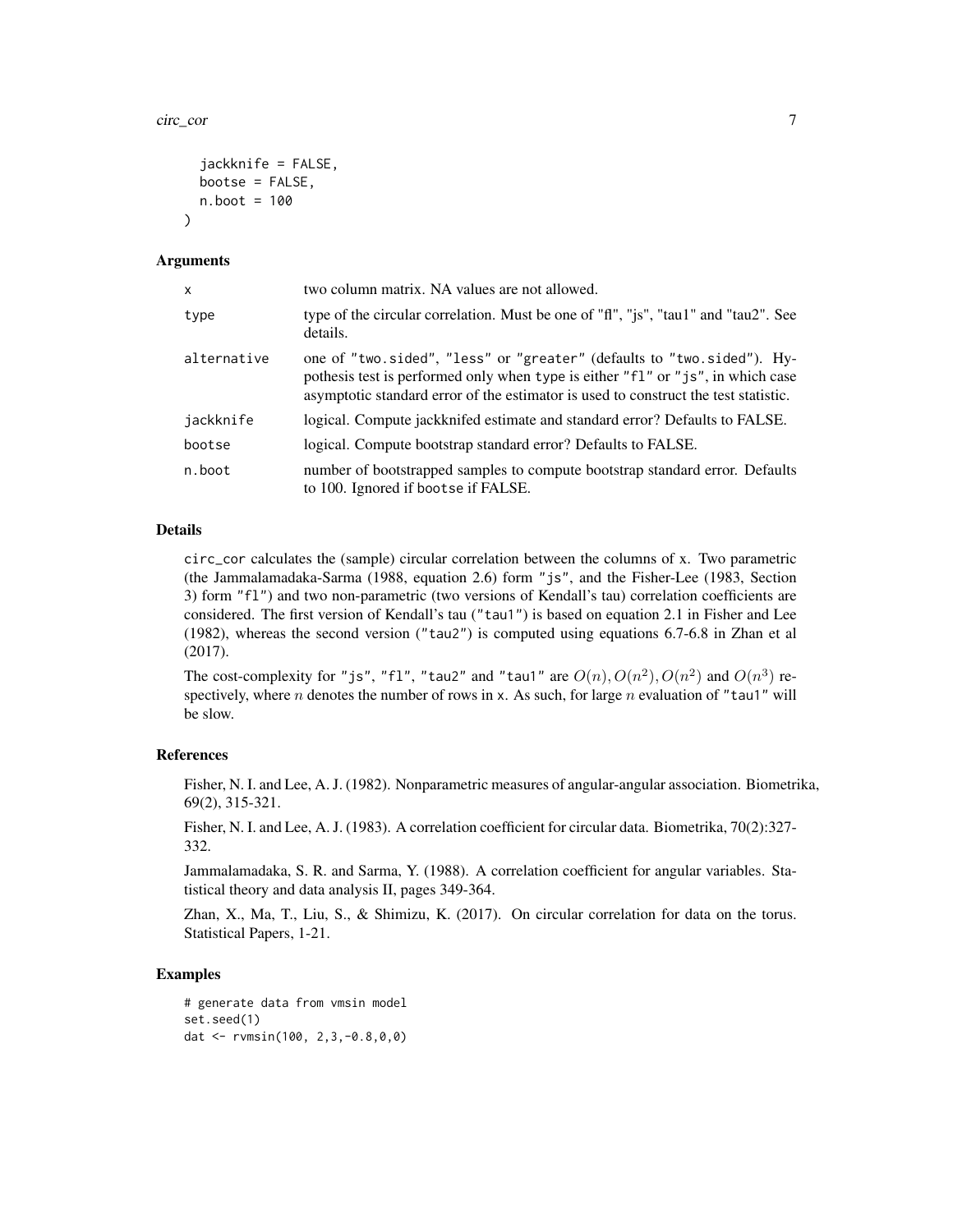```
# now calculate circular correlation(s) between the 2 columns of dat
circ_cor(dat, type="js")
circ_cor(dat, type="fl")
circ_cor(dat, type="tau1")
circ_cor(dat, type="tau2")
```

| circ_varcor_model | Analytic circular variances and correlations for bivariate angular |  |  |  |
|-------------------|--------------------------------------------------------------------|--|--|--|
|                   | models                                                             |  |  |  |

## Description

Analytic circular variances and correlations for bivariate angular models

#### Usage

```
circ_varcor_model(
  model = "vmsin",
 kappa1 = 1,
 kappa2 = 1,
 kappa3 = 0,
 mu1 = 0,
 mu2 = 0,
 nsim = 10000,
  ...
)
```
## Arguments

| model                  | bivariate angular model. Must be one of "vmsin", "vmcos", or "wnorm2".                                                                                                                               |
|------------------------|------------------------------------------------------------------------------------------------------------------------------------------------------------------------------------------------------|
| kappa1, kappa2, kappa3 |                                                                                                                                                                                                      |
|                        | concentration and covariance parameters. Recycled to the same size. kappa3 <sup>1</sup> 2<br>must be < kappa1*kappa2 in the wnorm2 model (see rwnorm2 for a detailed<br>parameterization of wnorm2). |
| $mu1$ , $mu2$          | mean parameters. Ignored as they do not play any role in the analytical formulas.                                                                                                                    |
| nsim                   | Monte Carlo sample size. Ignored if all of kappa1, kappa2 and abs (kappa3)<br>are $< 150$ or if model = "whorm2".                                                                                    |
| $\cdots$               | additional model specific argment                                                                                                                                                                    |

## Details

The function computes the analytic circular variances and correlations (both Jammalamadaka-Sarma (JS) and Fisher-Lee (FL) forms) for von Mises sine, von Mises cosine and bivariate wrapped normal distributions.

<span id="page-7-0"></span>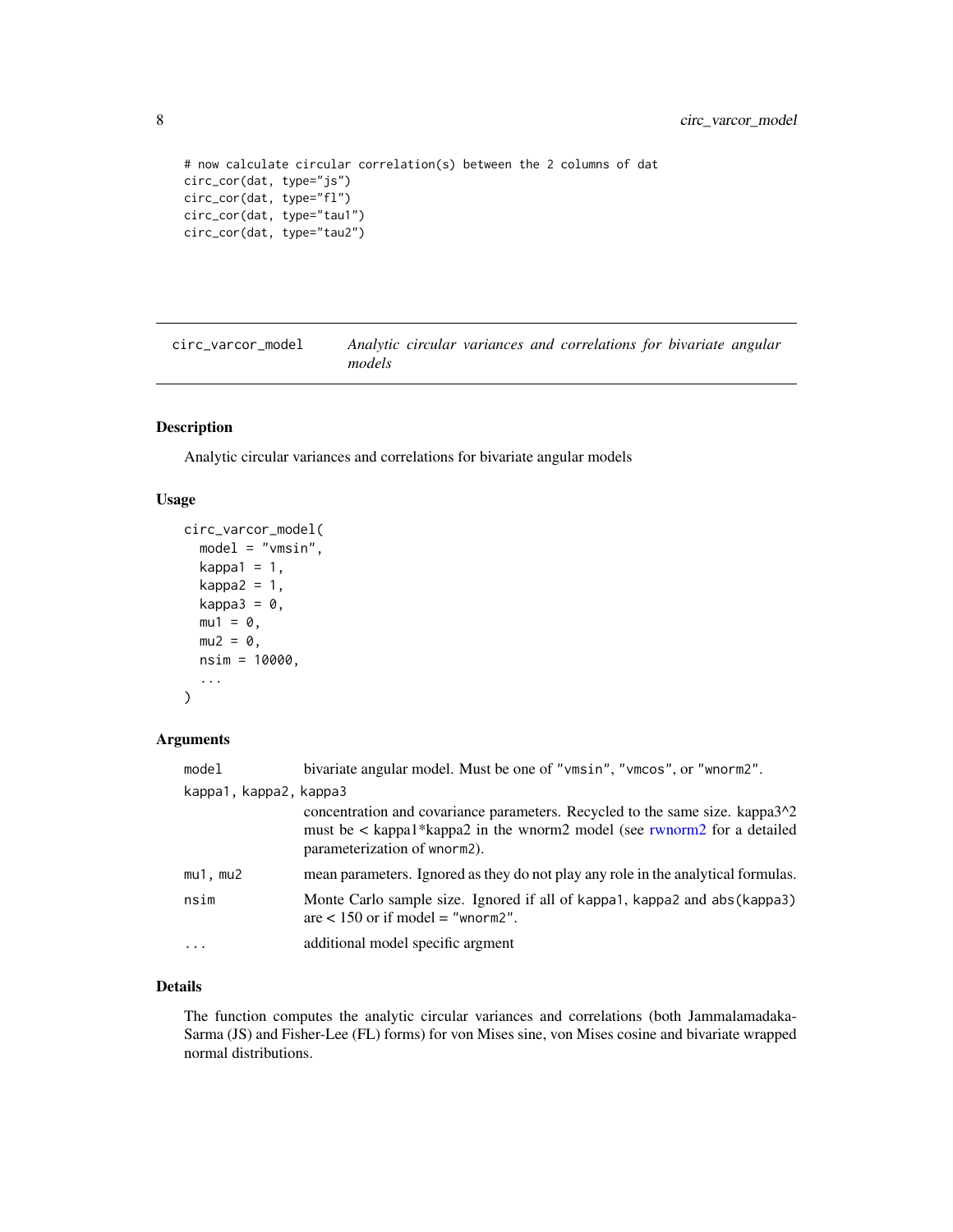<span id="page-8-0"></span>For wnorm2, expressions for the circular variances, JS and FL correlation coefficients can be found in Mardia and Jupp (2009), Jammalamadaka and Sarma (1988) and Fisher and Lee (1983) respectively. For vmsin and vmcos these expressions are provided in Chakraborty and Wong (2018).

Because the analytic expressions in vmsin and vmcos models involve infinite sums of product of Bessel functions, if any of kappa1, kappa2 and abs(kappa3) is larger than or equal to 150, IID Monte Carlo with sample size nsim is used to approximate rho\_js for numerical stability. From rho\_js, rho\_fl is computed using Corollary 2.2 in Chakraborty and Wong (2018), which makes cost-complexity for the rho\_fl evaluation to be of order O(nsim) for vmsin and vmcos models. (In general, rho\_fl evaluation is of order O(nsim^2)).

In addition, for the vmcos model, when -150 < kappa3 < -1 or 50 < max(kappa1,kappa2,abs(kappa3)) <= 150, the analytic formulas in Chakraborty and Wong (2018) are used; however, the reciprocal of the normalizing constant and its partial derivatives are all calculated numerically via (quasi) Monte carlo method for numerical stability. These (quasi) random numbers can be provided through the argument qrnd, which must be a two column matrix, with each element being a (quasi) random number between 0 and 1. Alternatively, if n\_qrnd is provided (and qrnd is missing), a two dimensional [sobol](#page-0-0) sequence of size n\_qrnd is generated via the function sobol from the R package qrng. If none of qrnd or n\_qrnd is available, a two dimensional sobol sequence of size 1e4 is used.

#### Value

Returns a list with elements var1, var2 (circular variances for the first and second coordinates), rho\_fl and rho\_js (circular correlations). See details.

#### References

Fisher, N. I. and Lee, A. (1983). A correlation coefficient for circular data. Biometrika, 70(2):327- 332.

Jammalamadaka, S. R. and Sarma, Y. (1988). A correlation coefficient for angular variables. Statistical theory and data analysis II, pages 349-364.

Mardia, K. and Jupp, P. (2009). Directional Statistics. Wiley Series in Probability and Statistics. Wiley.

Chakraborty, S. and Wong, S, W.K. (2018). On the circular correlation coefficients for bivariate von Mises distributions on a torus. arXiv e-print.

#### Examples

```
circ_varcor_model("vmsin", kappa1= 1, kappa2 = 2, kappa3 = 3)
# Monte Carlo approximation
set.seed(1)
dat <- rvmsin(1000, 1, 2, 3)
# sample circular variance
circ_var <- function(x)
  1 - mean(cos(x - atan2(mean(sin(x)), mean(cos(x)))))
circ_var(dat[, 1])
circ_var(dat[, 2])
circ_cor(dat, "fl")
circ_cor(dat, "js")
```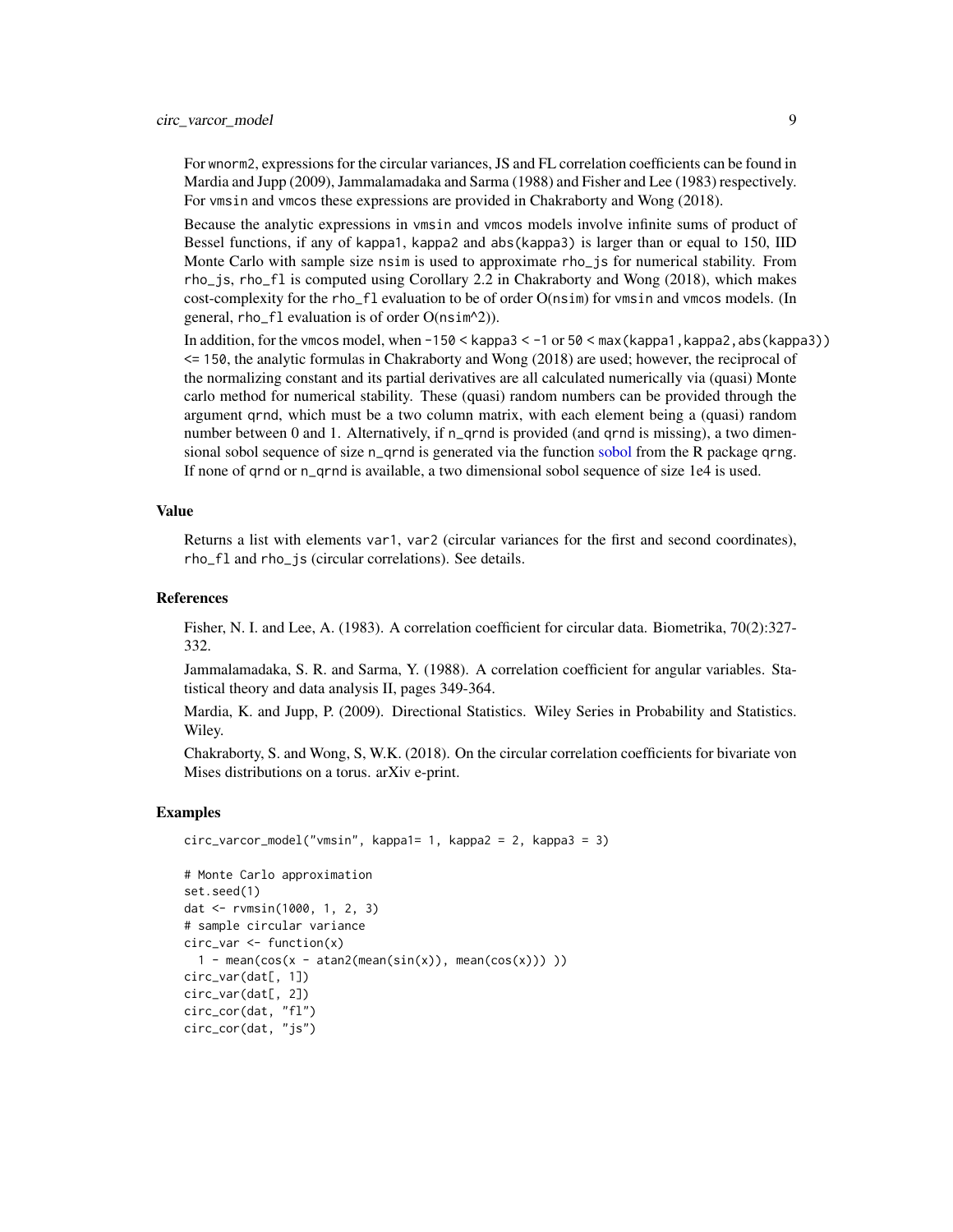<span id="page-9-0"></span>

## Description

Contour plot for angmcmc objects with bivariate data

## Usage

```
## S3 method for class 'angmcmc'
contour(
 x,
 fn = "MAP",type = "point-est",
  show.data = TRUE,
 xpoints = seq(0, 2 * pi, length.out = 100),ypoints = seq(0, 2 * pi, length.out = 100),
 levels,
 nlevels = 20,
 cex = 1,
 col = "red",alpha = 0.4,
 pch = 19,
  ...
)
```

| angular MCMC object (with bivariate data).                                                                                                                                                                                                                                                                       |
|------------------------------------------------------------------------------------------------------------------------------------------------------------------------------------------------------------------------------------------------------------------------------------------------------------------|
| function, or a single character string specifying its name, to evaluate on MCMC<br>samples to estimate parameters. Defaults to mean, which computes the estimated<br>posterior mean. Note that if fn = "MODE" (warning: not "mode") or fn = "MAP",<br>then the maximum aposteriori estimate (MAP) is calculated. |
| Passed to d_fitted. Possible choices are "point-est" and "post-pred".                                                                                                                                                                                                                                            |
| logical. Should the data points be added to the contour plot? Ignored if object<br>is NOT supplied.                                                                                                                                                                                                              |
| Points on the first $(x-)$ coordinate where the density is to be evaluated. Default<br>to seq $(0, 2 \cdot \pi)$ , length.out=100).                                                                                                                                                                              |
| Points on the first (x-) coordinate where the density is to be evaluated. Default<br>to seq $(0, 2 \cdot \pi)$ , length.out=100).                                                                                                                                                                                |
| numeric vector of levels at which to draw contour lines; passed to the contour<br>function in graphics.                                                                                                                                                                                                          |
| number of contour levels desired if levels is not supplied; passed to the contour<br>function in graphics.                                                                                                                                                                                                       |
|                                                                                                                                                                                                                                                                                                                  |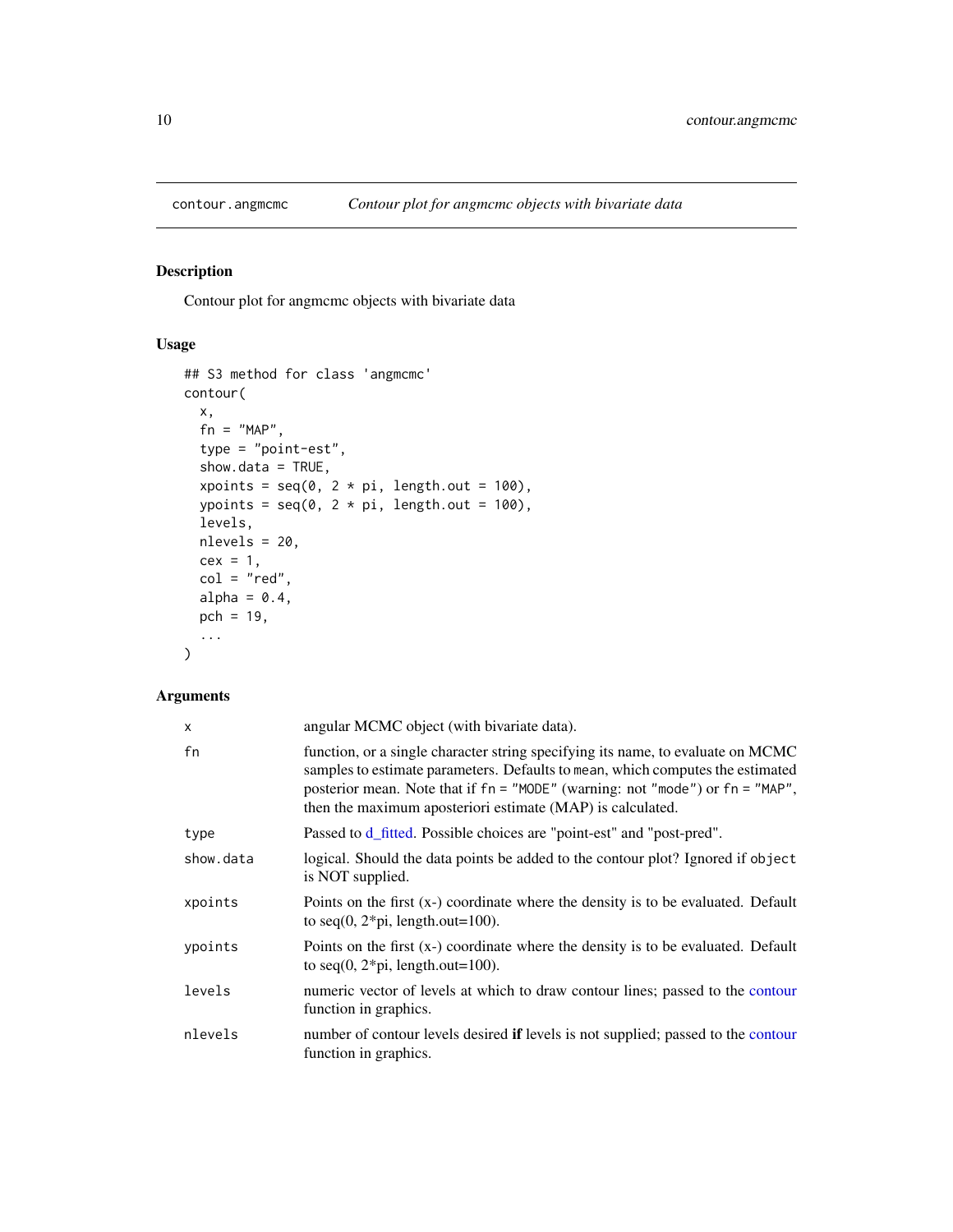<span id="page-10-0"></span>

| cex, col, pch | graphical parameters passed to points from graphics for plotting the data points.<br>Ignored if show $data == FALSE$ .  |
|---------------|-------------------------------------------------------------------------------------------------------------------------|
| alpha         | color transparency for the data points, implemented via alpha from package<br>scales. Ignored if show $data == FALSE$ . |
| .             | additional arguments to be passed to the function contour.                                                              |

## Details

[contour](#page-0-0). angmeme is an S3 function for angmeme objects that calls contour from graphics.

To estimate the mixture density required to construct the contour plot, first the parameter vector  $\eta$  is estimated by applying fn on the MCMC samples, yielding the (consistent) Bayes estimate  $\hat{\eta}$ . Then the mixture density  $f(x|\eta)$  at any point x is (consistently) estimated by  $f(x|\hat{\eta})$ .

#### Examples

```
# first fit a vmsin mixture model
# illustration only - more iterations needed for convergence
fit.vmsin.20 <- fit_vmsinmix(tim8, ncomp = 3, n.iter = 20,
                            n.chains = 1)
# now create a contour plot
contour(fit.vmsin.20)
```

| contour_model |  | Contourplot for bivariate angular mixture model densities |  |
|---------------|--|-----------------------------------------------------------|--|
|---------------|--|-----------------------------------------------------------|--|

## Description

Contourplot for bivariate angular mixture model densities

#### Usage

```
contour_model(
 model = "vmsin",
 kappa1,
 kappa2,
 kappa3,
  mu1,
 mu2,
 pmix = rep(1/length(kappa1), length(kappa1)),
 xpoints = seq(0, 2 * pi, length.out = 100),
  ypoints = seq(0, 2 * pi, length.out = 100),
  levels,
  nlevels = 20,
 xlab = "x",
 ylab = "y",
  col = "black",
```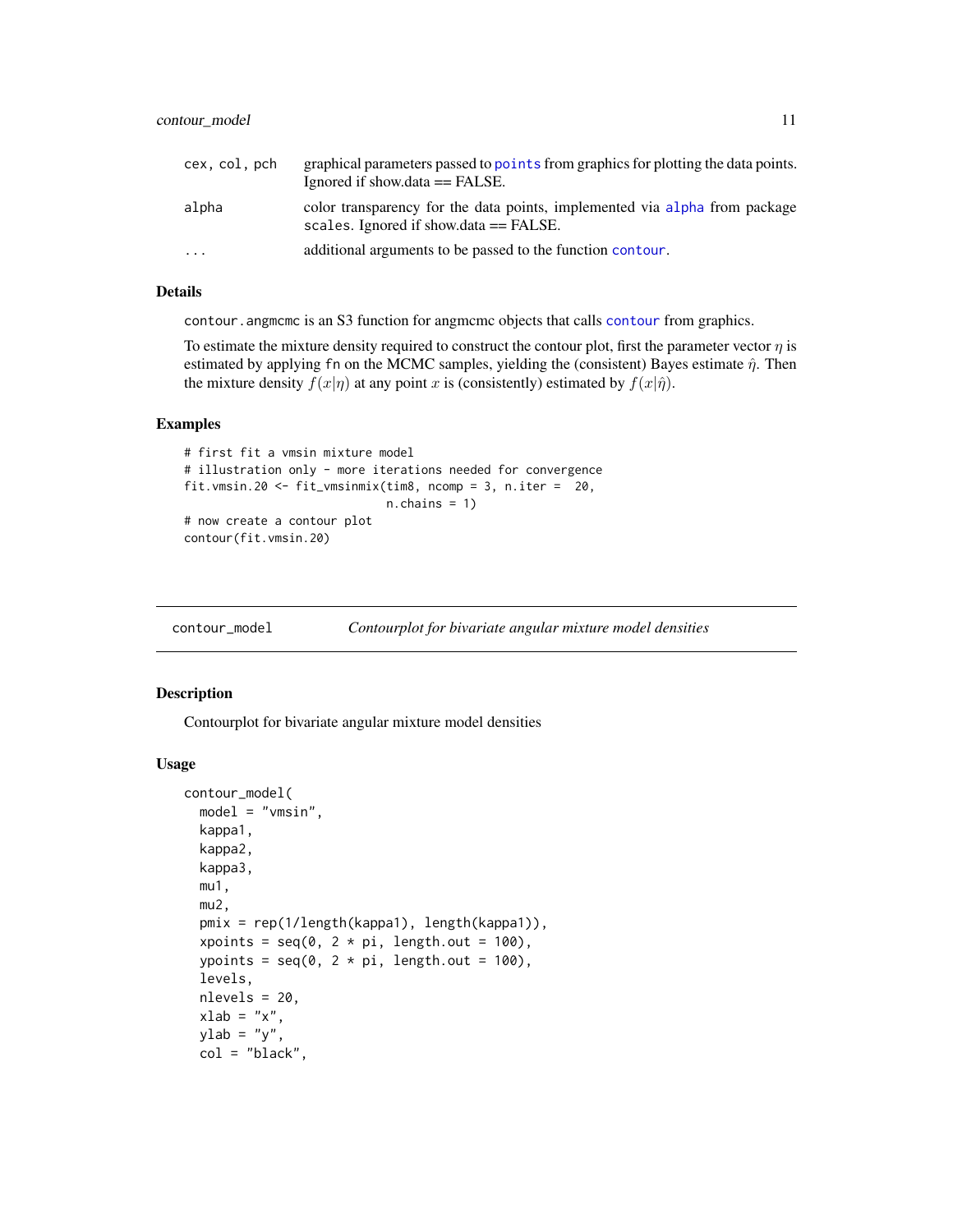```
lty = 1,
  main,
   ...
\mathcal{L}
```

| model                      | bivariate angular model whose mixture is of interest. Must be one of "vmsin",<br>"vmcos" and "wnorm2".                                      |
|----------------------------|---------------------------------------------------------------------------------------------------------------------------------------------|
|                            | kappa1, kappa2, kappa3, mu1, mu2, pmix                                                                                                      |
|                            | model parameters and mixing proportions. See the respective mixture model<br>densities (dymsinmix, dymcosmix, dwnorm2mix) for more details. |
| xpoints                    | Points on the first $(x)$ coordinate where the density is to be evaluated. Default<br>to seq $(0, 2 \cdot \pi)$ , length.out=100).          |
| ypoints                    | Points on the first $(x)$ coordinate where the density is to be evaluated. Default<br>to seq $(0, 2 \cdot \pi)$ , length.out=100).          |
| levels                     | numeric vector of levels at which to draw contour lines; passed to the contour<br>function in graphics.                                     |
| nlevels                    | number of contour levels desired if levels is not supplied; passed to the contour<br>function in graphics.                                  |
| xlab, ylab, col, lty, main |                                                                                                                                             |
|                            | graphical parameters passed to contour.                                                                                                     |
| $\ddotsc$                  | additional model specific argment                                                                                                           |

## Examples

contour\_model('vmsin', 1, 1, 1.5, pi, pi) contour\_model('vmcos', 1, 1, 1.5, pi, pi)

densityplot.angmcmc *Density plots for angmcmc objects*

## Description

Plot fitted angular mixture model density surfaces or curves.

## Usage

```
## S3 method for class 'angmcmc'
densityplot(
 x,
 fn = mean,type = "point-est",
 log.density = FALSE,
```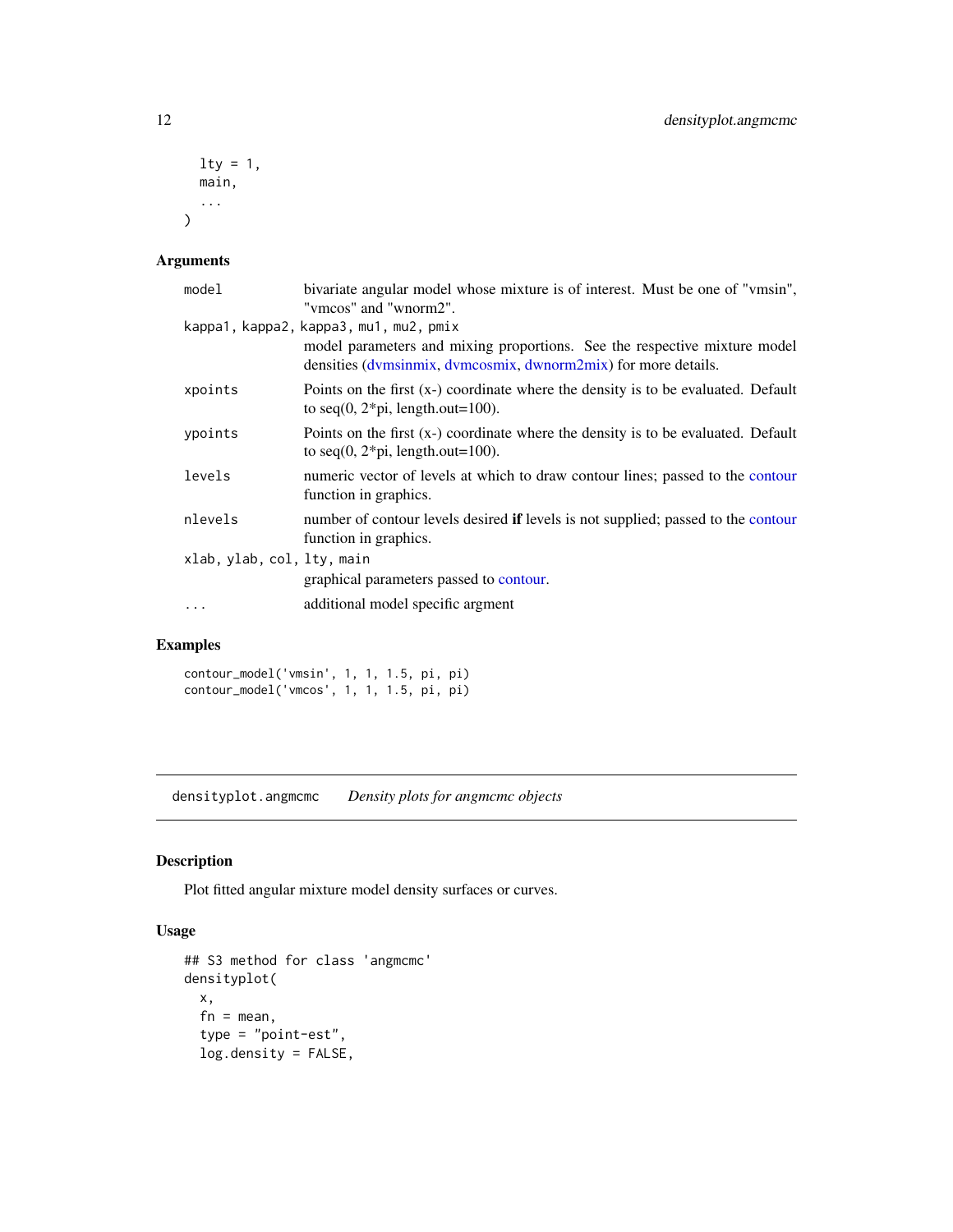## <span id="page-12-0"></span>densityplot.angmcmc 13

```
xpoints = seq(0, 2 * pi, length.out = 35),
ypoints = seq(0, 2 * pi, length.out = 35),
plot = TRUE,
show.hist = ifelse(log.density, FALSE, TRUE),
xlab,
ylab,
zlab = ifelse(log.density, "Log Density", "Density"),
main,
...
```
#### Arguments

)

| x                      | angmeme object.                                                                                                                                                                                                                                                                                                  |  |
|------------------------|------------------------------------------------------------------------------------------------------------------------------------------------------------------------------------------------------------------------------------------------------------------------------------------------------------------|--|
| fn                     | function, or a single character string specifying its name, to evaluate on MCMC<br>samples to estimate parameters. Defaults to mean, which computes the estimated<br>posterior mean. Note that if fn = "MODE" (warning: not "mode") or fn = "MAP",<br>then the maximum aposteriori estimate (MAP) is calculated. |  |
| type                   | Passed to d_fitted. Possible choices are "point-est" and "post-pred".                                                                                                                                                                                                                                            |  |
| log.density            | logical. Should log density be used for the plot?                                                                                                                                                                                                                                                                |  |
| xpoints, ypoints       |                                                                                                                                                                                                                                                                                                                  |  |
|                        | Points on the x and y coordinates (if bivariate) or only x coordinate (if uni-<br>variate) where the density is to be evaluated. Each defaults to seq(0, $2*pi$ ,<br>length.out= $100$ ).                                                                                                                        |  |
| plot                   | logical. Should the density surface (if the fitted data is bivariate) or the density<br>curve (if univariate) be plotted?                                                                                                                                                                                        |  |
| show.hist              | logical. Should a histogram for the data points be added to the plot, if the fitted<br>data is univariate? Ignored if data is bivariate.                                                                                                                                                                         |  |
| xlab, ylab, zlab, main |                                                                                                                                                                                                                                                                                                                  |  |
|                        | grahpical parameters passed to lattice:: wireframe (if bivariate) or plot (if<br>univariate). If the data is univariate, zlab and ylab can be used interchangeably<br>(both correspond to the density).                                                                                                          |  |
| .                      | additional arguments passed to lattice:: wireframe if fitted data is bivariate,<br>or to hist (if (show hist $==$ TRUE)), if the fitted data is univariate                                                                                                                                                       |  |

#### Details

When [plot](#page-0-0)==TRUE, densityplot.angmcmc calls lattice::wireframe or plot from graphics to draw the surface or curve.

To estimate the mixture density, first the parameter vector  $\eta$  is estimated by applying fn on the MCMC samples, yielding the (consistent) Bayes estimate  $\hat{\eta}$ . Then the mixture density  $f(x|\eta)$  at any point x is (consistently) estimated by  $f(x|\hat{\eta})$ .

Note that densityplot.angmcmc does not plot the kernel densitie estimates of the MCMC parameters. (These plots can be obtained by first converting an angmcmc object to an mcmc object via [as.mcmc.list,](#page-0-0) and then by using densplot from package coda on the resulting mcmc.list object. Instead, densityplot.angmcmc returns the surface (if 2-D) or the curve (if 1-D) of the fitted model density evaluated at the estimated parameter vector (obtain through [pointest\)](#page-36-1).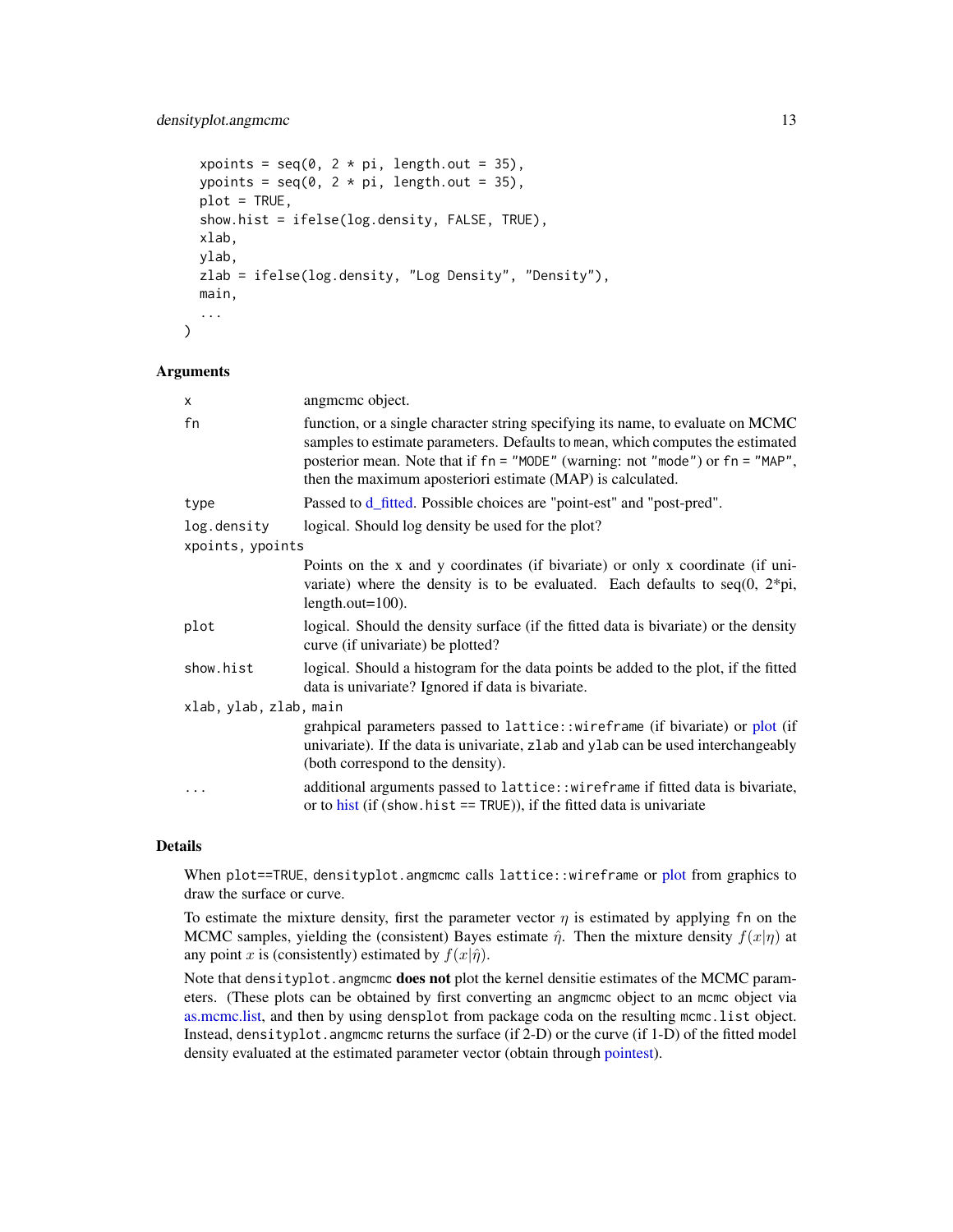#### Examples

```
# first fit a vmsin mixture model
# illustration only - more iterations needed for convergence
fit.vmsin.20 <- fit_vmsinmix(tim8, ncomp = 3, n.iter = 20,
                             n.chains = 1)
# now create density surface with the default first 1/3 as burn-in and thin = 1
library(lattice)
densityplot(fit.vmsin.20)
# the viewing angles can be changed through the argument 'screen'
# (passed to lattice::wireframe)
densityplot(fit.vmsin.20, screen = list(z=-30, x=-60))
densityplot(fit.vmsin.20, screen = list(z=30, x=-60))
# the colors can be changed through 'col.regions'
cols <- grDevices::colorRampPalette(c("blue", "green",
                                      "yellow", "orange", "red"))(100)
densityplot(fit.vmsin.20, col.regions = cols)
# Now fit a vm mixture model
# illustration only - more iterations needed for convergence
fit.vm.20 <- fit_vmmix(wind$angle, ncomp = 3, n.iter = 20,
                             n.chains = 1)
densityplot(fit.vm.20)
```
DIC *Deviance Information Criterion (DIC) for angmcmc objects*

#### Description

Deviance Information Criterion (DIC) for angmcmc objects

#### Usage

 $DIC(object, form = 2, ...)$ 

## **Arguments**

| object  | angular MCMC object.                                                                                                                                                                                  |
|---------|-------------------------------------------------------------------------------------------------------------------------------------------------------------------------------------------------------|
| form    | form of DIC to use. Available choices are 1 and 2 (default). See details.                                                                                                                             |
| $\cdot$ | additional model specific arguments to be passed to DIC. For example, int. displ<br>specifies integer dispacement in wnorm and wnorm2 models. See fit wnormmix<br>and fit wnorm2mix for more details. |

#### Details

Given a deviance function  $D(\theta) = -2log(p(y|\theta))$ , and an estimate  $\theta* = (\sum \theta_i)/N$  of the posterior mean  $E(\theta|y)$ , where y denote the data,  $\theta$  are the unknown parameters of the model,  $\theta_1, ..., \theta_N$  are

<span id="page-13-0"></span>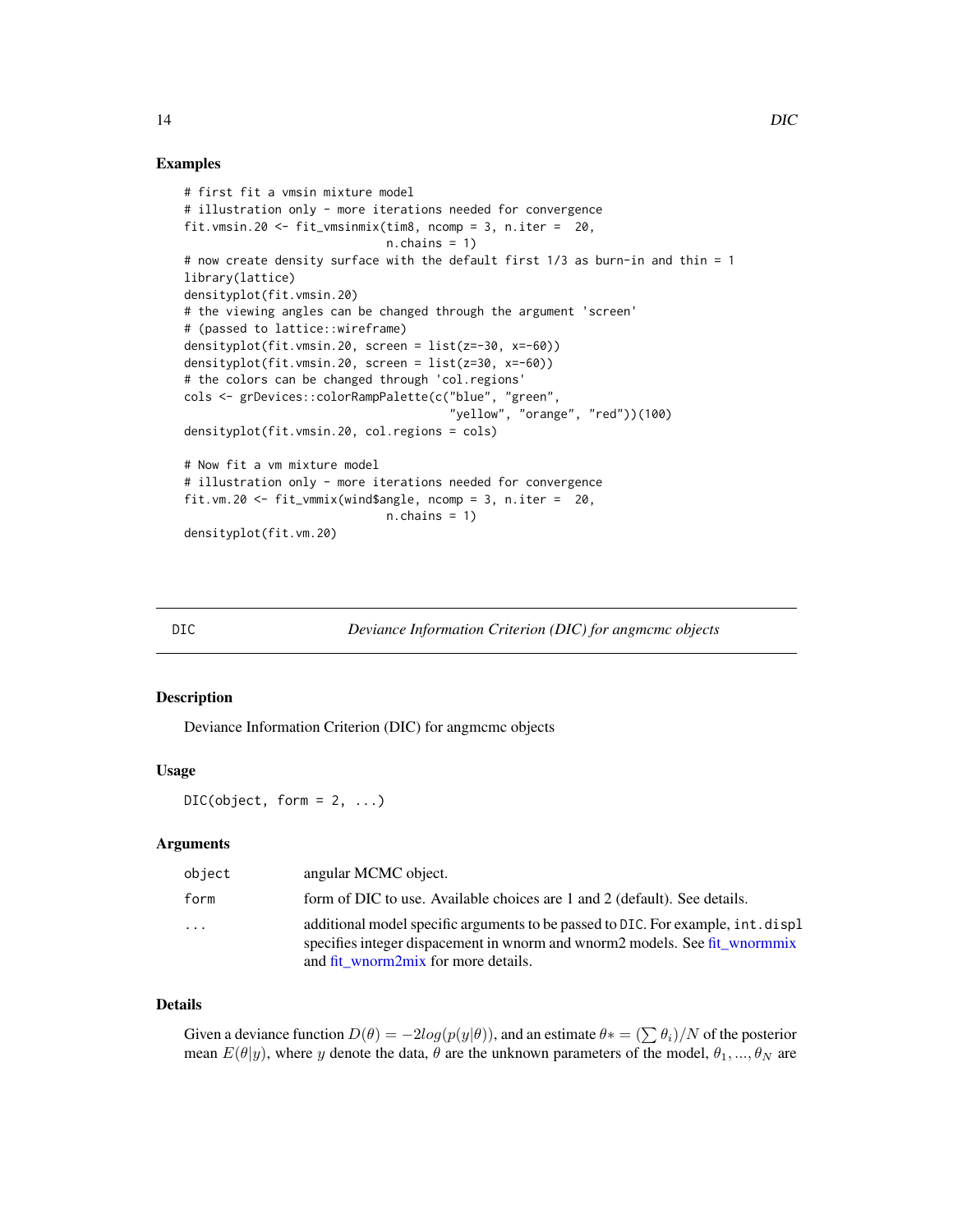<span id="page-14-0"></span>MCMC samples from the posterior distribution of  $\theta$  given y and  $p(y|\theta)$  is the likelihood function, the (form 1 of) Deviance Infomation Criterion (DIC) is defined as

$$
DIC = 2\left(\left(\sum_{s=1}^{N} D(\theta_s)\right)/N - D(\theta*)\right)
$$

The second form for DIC is given by

$$
DIC = D(\theta*) - 4v\hat{a}r \log p(y|\theta_s)
$$

where for  $i = 1, ..., n$ ,  $v\hat{a}r \log p(y|\theta)$  denotes the estimated variance of the log likelihood based on the realizations  $\theta_1, ..., \theta_N$ .

Like AIC and BIC, DIC is an asymptotic approximation for large samples, and is only valid when the posterior distribution is approximately normal.

#### Value

Computes the DIC for a given angmcmc object

## Examples

```
# illustration only - more iterations needed for convergence
fit.vmsin.20 <- fit_vmsinmix(tim8, ncomp = 3, n.iter = 20,
                            n.chains = 1)
DIC(fit.vmsin.20)
```
<span id="page-14-1"></span>

| d_fitted | Density and random deviates from an angmeme object |
|----------|----------------------------------------------------|
|          |                                                    |

## Description

Density and random deviates from an angmcmc object

#### Usage

```
d_fitted(x, object, type = "point-est", fn = mean, log = FALSE, chain.no, ...)
```

```
r_fitted(n = 1, object, type = "point-est", fn = mean, chain.no, ...)
```

| x      | vector, if univariate or a two column matrix, if bivariate, with each row a 2-D<br>vector, (can also be a data frame of similar dimensions) of points where the<br>densities are to be computed. |
|--------|--------------------------------------------------------------------------------------------------------------------------------------------------------------------------------------------------|
| object | angular MCMC object. The dimension of the model must match with x.                                                                                                                               |
| type   | Method of estimating density/generating random deviates. Possible choices are<br>"post-pred" and "point-est". See details. Defaults to "point-est".                                              |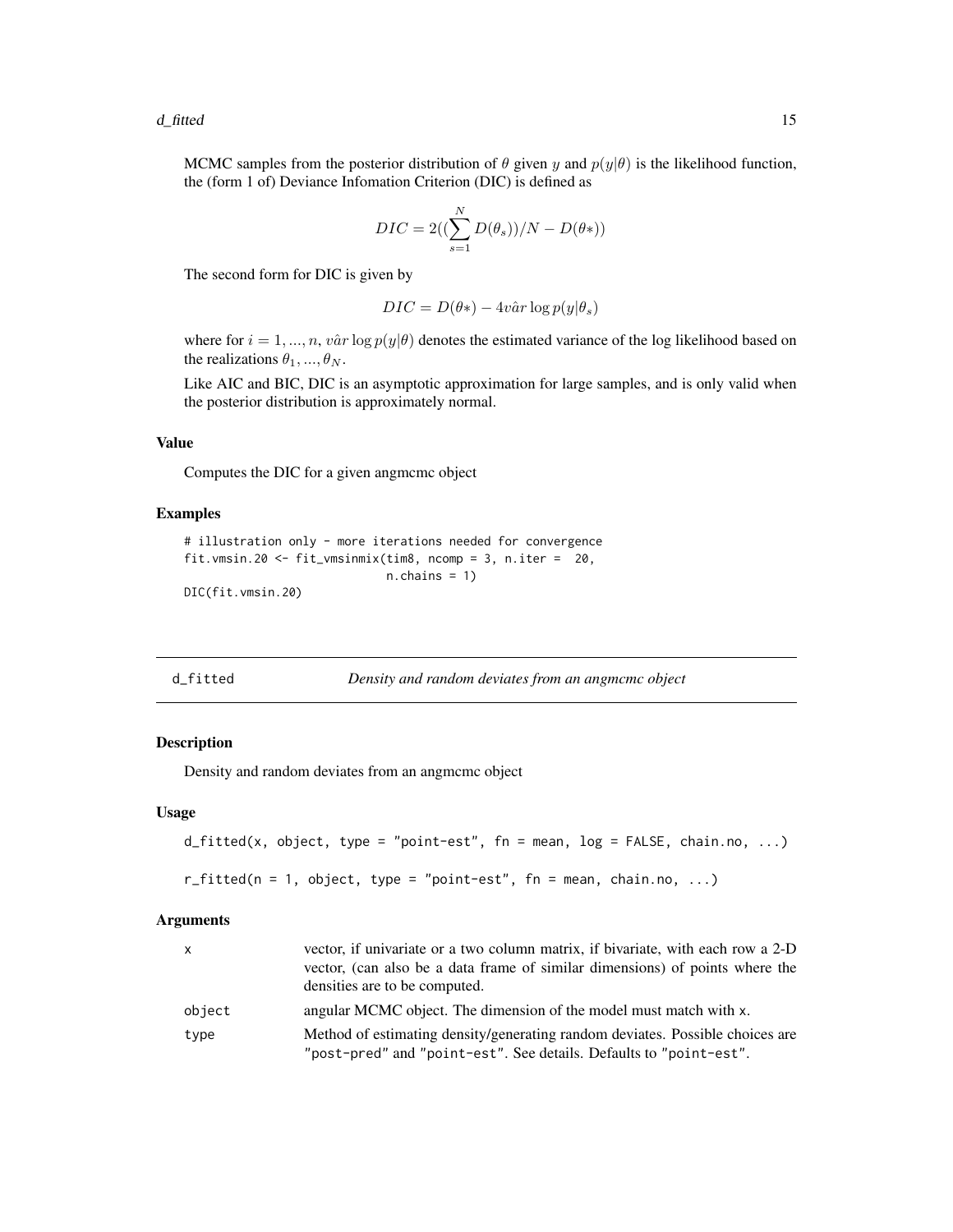<span id="page-15-0"></span>

| fn       | function, or a single character string specifying its name, to evaluate on MCMC<br>samples to estimate parameters. Defaults to mean, which computes the estimated<br>posterior mean. Note that if fn = "MODE" (warning: not "mode") or fn = "MAP",<br>then the maximum aposteriori estimate (MAP) is calculated. |
|----------|------------------------------------------------------------------------------------------------------------------------------------------------------------------------------------------------------------------------------------------------------------------------------------------------------------------|
| log      | logical. Should the log density be returned instead?                                                                                                                                                                                                                                                             |
| chain.no | vector of chain numbers whose samples are to be be used. in the estimation. By<br>default all chains are used.                                                                                                                                                                                                   |
| .        | additional arguments to be passed to the function.                                                                                                                                                                                                                                                               |
| n        | number of observations to be generated.                                                                                                                                                                                                                                                                          |

#### Details

If type = 'point-est', density is evaluated/random samples are generated at a point estimate of the parameter values. To estimate the mixture density, first the parameter vector  $\eta$  is estimated by applying fn on the MCMC samples (using the function [pointest\)](#page-36-1), yielding the (consistent) Bayes estimate  $\hat{\eta}$ . Then the mixture density  $f(x|\eta)$  at any point x is (consistently) estimated by  $f(x|\hat{\eta})$ . The random deviates are generated from the estimated mixture density  $f(x|\hat{\eta})$ .

If type == 'post-pred', posterior predictive samples and densities are returned. That is, the average density  $S^{-1}\sum_{s=1}^{S}f(x|\eta_s)$  is returned in d\_fitted, where  $\eta_1,\ldots,\eta_S$  is the set posterior MCMC samples obtained from object. In r\_fitted, first a random sub-sample  $\eta_{(1)}, \ldots, \eta_{(n)}$  of size n from the set of posterior samples  $\eta_1, \ldots, \eta_s$  is drawn (with replacement if  $n > S$ ). Then the i-th posterior predictive data point is generated from the mixture density  $f(x|\eta_{(i)})$  for  $i = 1,..., n$ .

## Value

d\_fitted gives a vector the densities computed at the given points and r\_fitted creates a vector (if univariate) or a matrix (if bivariate) with each row being a 2-D point, of random deviates.

#### Examples

```
set.seed(1)
# illustration only - more iterations needed for convergence
fit.vmsin.20 <- fit_vmsinmix(tim8, ncomp = 3, n.iter = 20,
                             n.chains = 1)
d_fitted(c(0,0), fit.vmsin.20, type = "post-pred")
d_fitted(c(0,0), fit.vmsin.20, type = "point-est")
r_fitted(10, fit.vmsin.20, type = "post-pred")
r_fitted(10, fit.vmsin.20, type = "point-est")
```
extractsamples *Extract MCMC samples for parameters from an angmcmc object*

#### **Description**

Extract MCMC samples for parameters from an angmcmc object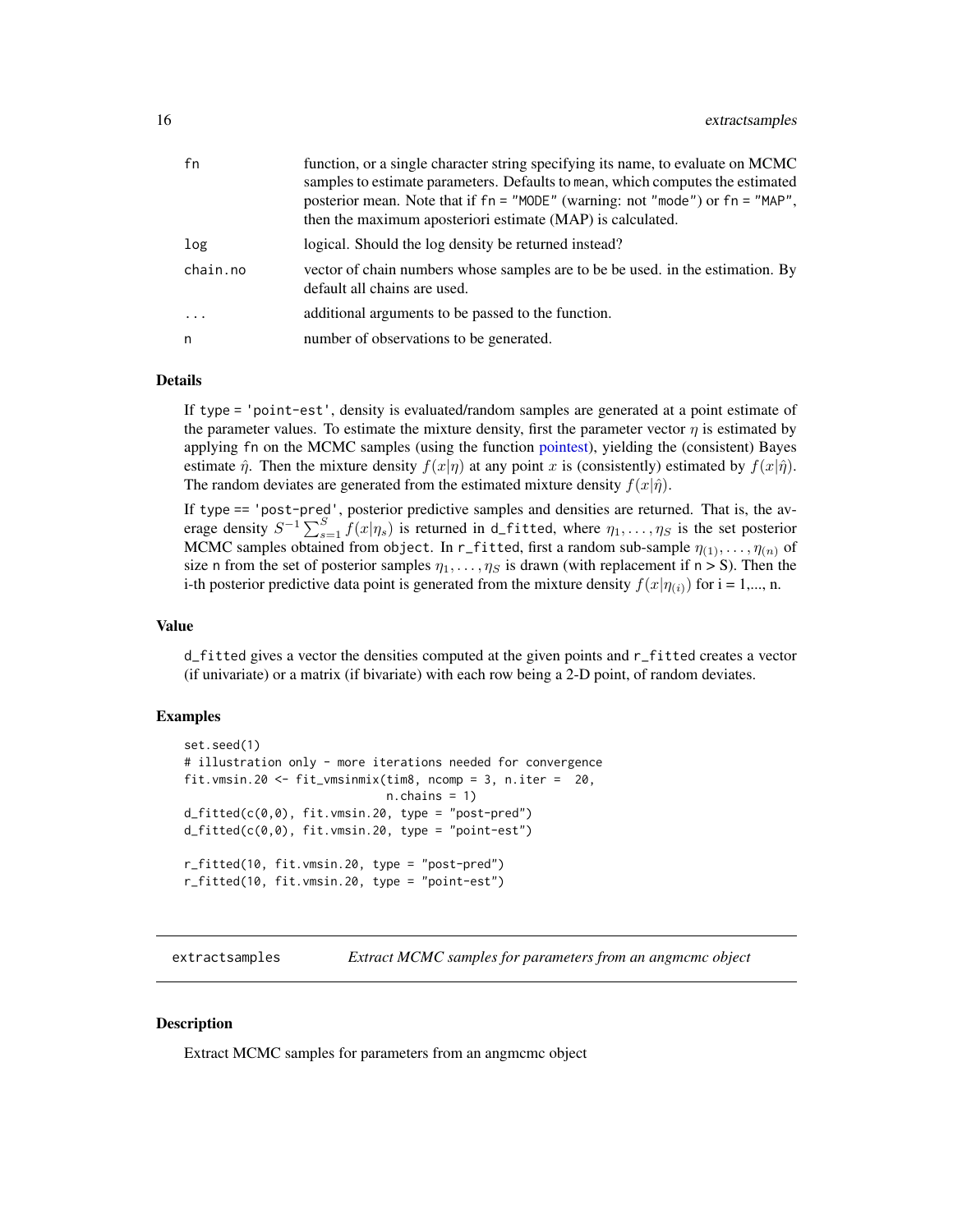## extractsamples 17

## Usage

extractsamples(object, par.name, comp.label, chain.no, drop = TRUE, ...)

#### Arguments

| object     | angular MCMC object                                                                                                                                                      |
|------------|--------------------------------------------------------------------------------------------------------------------------------------------------------------------------|
| par.name   | vector of names of parameters for which point estimates are to be computed. If<br>NULL, results for all parameters are provided.                                         |
| comp.label | vector of component labels (positive integers, e.g., $1, 2, \ldots$ ) for which point<br>estimates are to be computed. If NULL, results for all components are provided. |
| chain.no   | vector of chain numbers whose samples are to be be used. in the estimation. By<br>default all chains are used.                                                           |
| drop       | logical. Should the dimension of the output be dropped, if par . name, comp. label<br>or chain. no has a single level?                                                   |
| $\ddotsc$  | additional arguments to be passed to the function.                                                                                                                       |

## Details

The default for both par.name and comp.label are the all possible choices available in object.

#### Value

Returns a four dimensional array with

dimension 1 - model parameters and mixing proportions dimention 2 - components dimension 3 - MCMC iterations dimension 4 - chain number

## Examples

```
# first fit a vmsin mixture model
# illustration only - more iterations needed for convergence
fit.vmsin.20 <- fit_vmsinmix(tim8, ncomp = 3, n.iter = 20,
                             n.chains = 1)
# extract Markov chain realizations for kappa1 from component 1
extr_kappa1_1 <- extractsamples(fit.vmsin.20, "kappa1", 1)
# for kappa1 from component from all components
extr_kappa1 <- extractsamples(fit.vmsin.20, "kappa1")
# for all parameters in component 1
extr_1 <- extractsamples(fit.vmsin.20, comp.label = 1)
```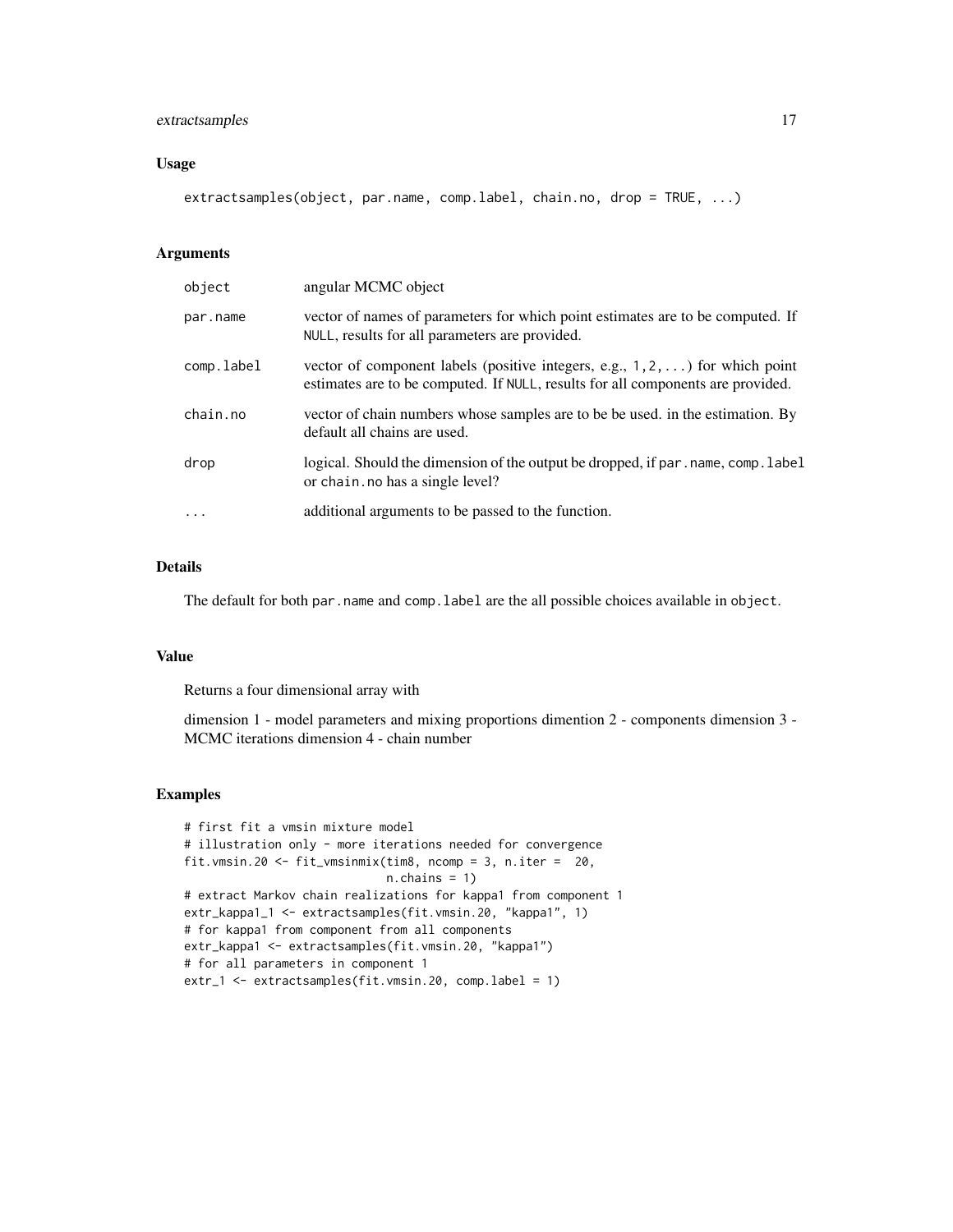<span id="page-17-1"></span><span id="page-17-0"></span>

#### Description

Fitting Bivariate and univariate angular mixture models

#### Usage

```
fit_angmix(
  model = "vmsin",
  data,
 ncomp,
  cov.restrict = "NONE",
  unimodal.component = FALSE,
  start_par = NULL,
  rand_start = rep(FALSE, n.chains),
 method = "hmc",perm_sampling = FALSE,
  n.chains = 3,
  chains_parallel = TRUE,
  return_llik_contri = FALSE,
  int.displ = 3,epsilon = 0.1,
 L = 10,
  epsilon.random = TRUE,
  L.random = FALSE,
 burnin.prop = 0.5,
  tune.prop = 1,
  thin = 1,
  propscale = 0.05,
  n.iter = 500,
 pmix.alpha = NULL,
  norm.var = 1000,
  autotune = TRUE,
  show.progress = TRUE,
  accpt.prob.upper,
  accpt.prob.lower,
  epsilon.incr = 0.05,
  L.incr = 0.075,tune.incr = 0.05,
  tune_ave_size = 100,
  kappa\_upper = 150,
  kappa[lower = 1e-04,
  return_tune_param = FALSE,
  qrnd = NULL,n_qrnd = NULL,
```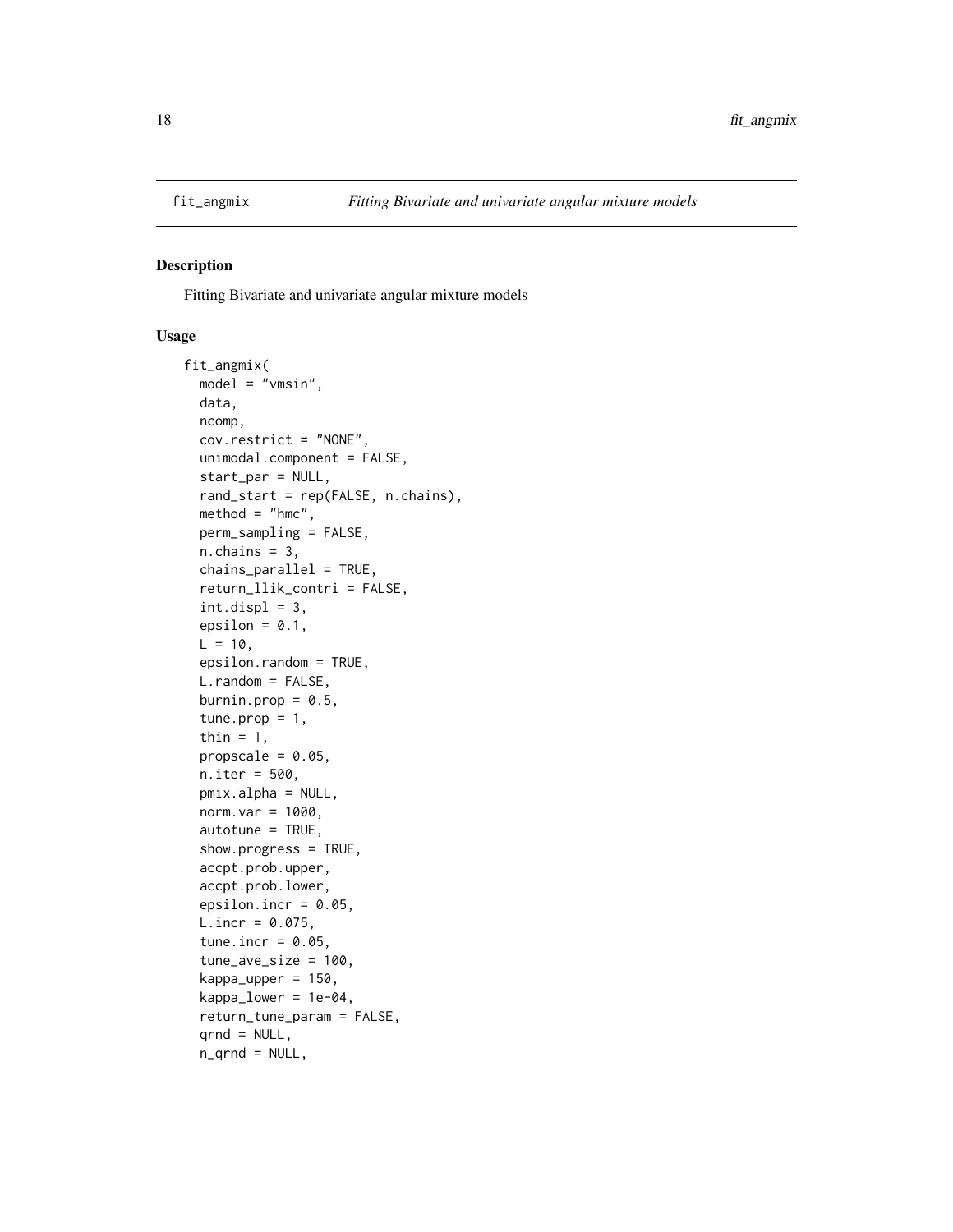...  $\lambda$ 

| model              | angular model whose mixtures are to be fitted. Available choices are "vmsin", "vmcos"<br>and "wnorm2" for bivariate data, and "vm" and "wnorm" for univariate data.                                                                                                                                                                                                                                                                                                                                                                                                                                                                                                                                                                                                                                                                                                                                                                        |  |
|--------------------|--------------------------------------------------------------------------------------------------------------------------------------------------------------------------------------------------------------------------------------------------------------------------------------------------------------------------------------------------------------------------------------------------------------------------------------------------------------------------------------------------------------------------------------------------------------------------------------------------------------------------------------------------------------------------------------------------------------------------------------------------------------------------------------------------------------------------------------------------------------------------------------------------------------------------------------------|--|
| data               | data matrix (if bivarate, in which case it must have two columns) or vector.<br>If outside, the values are transformed into the scale $[0, 2\pi)$ . *Note:* BAMBI<br>cannot handle missing data. Missing values must either be removed or properly<br>imputed.                                                                                                                                                                                                                                                                                                                                                                                                                                                                                                                                                                                                                                                                             |  |
| ncomp              | number of components in the mixture model. Must be a positive integer. vector<br>values are not allowed. If comp $== 1$ , a single component model is fitted.                                                                                                                                                                                                                                                                                                                                                                                                                                                                                                                                                                                                                                                                                                                                                                              |  |
| cov.restrict       | Should there be any restriction on the covariance parameter for a bivariate model.<br>Available choices are "POSITIVE", "NEGATIVE", "ZERO" and "NONE". Note<br>that "ZERO" fits a mixture with product components. Defaults to "NONE".                                                                                                                                                                                                                                                                                                                                                                                                                                                                                                                                                                                                                                                                                                     |  |
| unimodal.component |                                                                                                                                                                                                                                                                                                                                                                                                                                                                                                                                                                                                                                                                                                                                                                                                                                                                                                                                            |  |
|                    | logical. Should each component in the mixture model be unimodal? Only used<br>if model is either "vmsin" or "vmcos". Defaults to FALSE.                                                                                                                                                                                                                                                                                                                                                                                                                                                                                                                                                                                                                                                                                                                                                                                                    |  |
| start_par          | list with elements $pmi x$ (ignored if comp == 1), together with kappa1, kappa2, mu1<br>and mu2, for bivariate models, and kappa and mu for univariate models, all be-<br>ing vectors of length same as ncomp. These provides the starting values for the<br>Markov chain; with $j$ -th component of each vector corresponding to the $j$ -th<br>component of the mixture distribution. If missing, the data is first clustered into<br>ncomp groups either via k-means (after projecting onto a unit sphere), or ran-<br>domly, depending on rand_start, and then moment estimators for components<br>are used as the starting points. Note that a very wrong starting point can poten-<br>tially lead the chain to get stuck at a wrong solution for thousands of iterations.<br>As such, we recommend using the default option, which is k-means followed by<br>moment estimation.                                                      |  |
| rand_start         | logical. Should a random starting clustering be used? Must be either a scalar, or<br>a vector of length ncomp, one for each chain. Ignored if start_par is supplied.<br>See start_par for more details. Defaults to FALSE.                                                                                                                                                                                                                                                                                                                                                                                                                                                                                                                                                                                                                                                                                                                 |  |
| method             | MCMC strategy to be used for the model paramters: "hmc" or "rwmh".                                                                                                                                                                                                                                                                                                                                                                                                                                                                                                                                                                                                                                                                                                                                                                                                                                                                         |  |
| perm_sampling      | logical. Should the permutation sampling algorithm of Fruhwirth-Schnatter<br>(2001) be used? If TRUE, at every iteration after burnin, once model parame-<br>ters and mixing proportions are sampled, a random permutation of 1, , ncomp<br>is considered, and components are relabelled according to this random permu-<br>tation. This forced random label switchings may imporve the mixing rate of<br>the chage. However, (automated) tuning is very difficult with such a scheme,<br>as there is no simple way of keeping track of the "original" component la-<br>bels. This creates problem with computing standard deviations of the generated<br>model parameters, thus making the scaling step used in tuning for epsilon or<br>paramscale problematic as well. As such, perm_sampling is always turned off<br>during burn-in (even if autotune = FALSE), and turned on thereafter, if TRUE.<br>Defaults to and is set to FALSE. |  |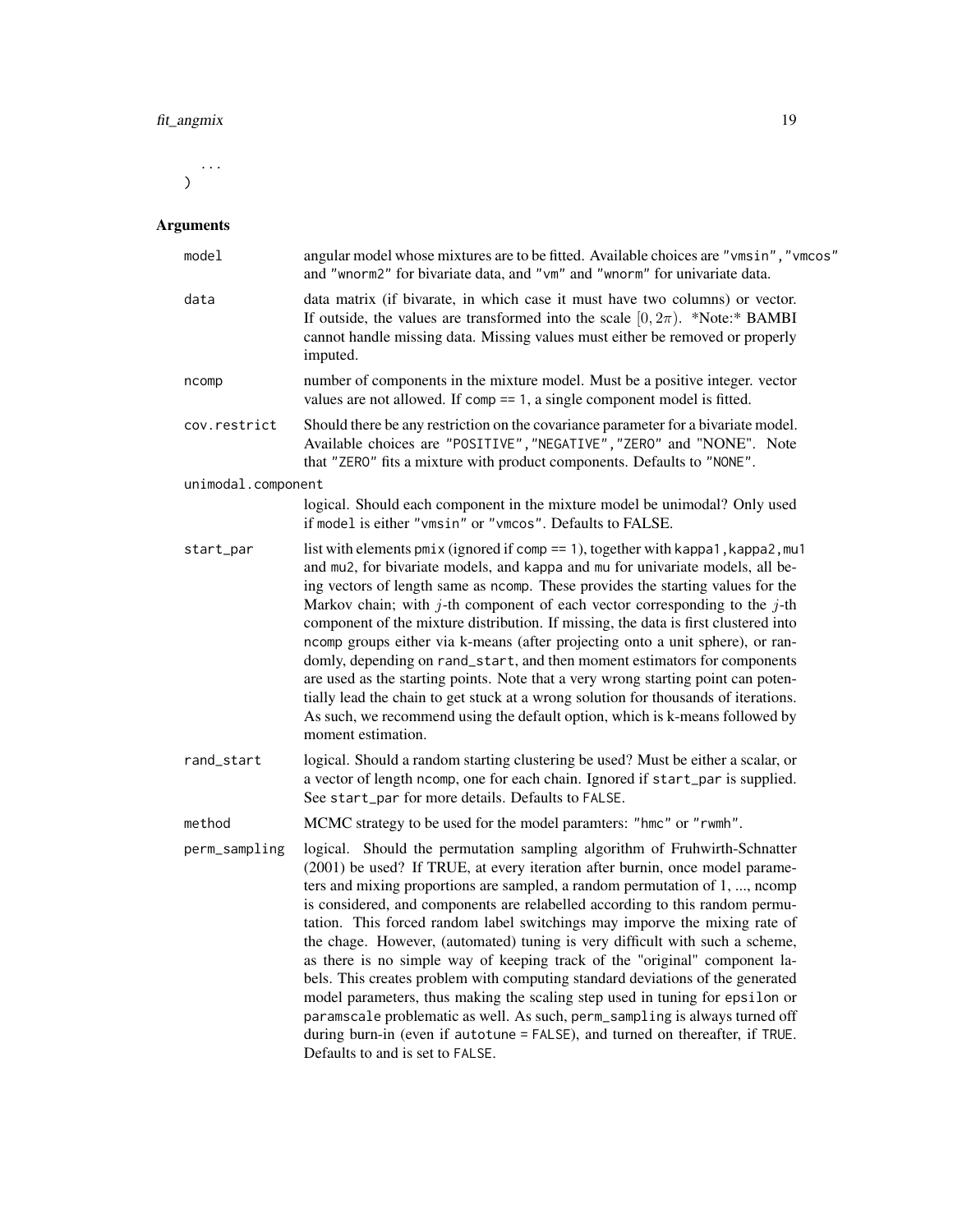<span id="page-19-0"></span>n.chains number of chains to run. Must be a positive integer.

chains\_parallel

logical. Should the chains be run in parallel? Defaluts to TRUE, and ignored if n.chains  $= 1$ . Note that parallelization is implemented via future lapply from package future. apply which uses futures for this purpose, and thus provides a convenient way of parallelization across various OSs and computing environments. However, a proper [plan](#page-0-0) must be set for the parallization before running the chain. Otherwise the chains will run sequentially.

#### return\_llik\_contri

logical. Should the log likelihood contribution of each data point for each MCMC iteration in each chain be returned? This makes computation of [waic.angmcmc](#page-60-1) and [loo.angmcmc](#page-33-1) much faster. \*Warning\*: Depending on the length of data and n.iter, this can be very memory intensive. We suggest setting return\_llik\_contri = TRUE only if [waic.angmcmc](#page-60-1) and [loo.angmcmc](#page-33-1) are aimed for. Defaults to FALSE.

- int.displ absolute integer displacement for each coordinate for wnorm and wnorm2 models (ignored otherwise). Default is 3. Allowed minimum and maximum are 1 and 5 respectively.
- epsilon, L tuning parameters for HMC; ignored if method = "rwmh". epsilon (step-size) is a single number, or a vector of size 2\*ncomp for univariate models and 5\*ncomp for bivariate models. Note that the "mass matrix" in HMC is assumed to be identity. As such, epsilon's corresponding to different model parameters need to be in proper scale for optimal acceptance rate. Can be autotuned during burnin. See autotune. L (leapfrog steps) is a positive integer or a vector of positive integers of length n.chains. If multiple chains are used, we suggest same L values acorss different chains to make the chains as homogenous as possible.
- epsilon.random logical. Should epsilon\*delta, where delta is a random number between (1-epsilon.incr,1+epsilon.incr) be used instead of epsilon at each iteration? Ignored if method = "rwmh".
- L.random logical. Should a random integer between L.orig/exp(L.incr) and L.orig\*exp(L.incr)be used instead as L at each iteration? Ignored if method = "rwmh". Defaults to TRUE.
- burnin.prop proportion of iterations to used for burnin. Must be a be a number in  $[0, 1]$ . Default is 0.5.
- tune.prop proportion of \*burnin\* used to tune the parameters (epsilon in HMC and propscale in RWMH). Must be a number between 0 and 1; defaults to 1. Ignored if autotune == FALSE.
- thin thining size to be used. Must be a positive integer. If thin = n, then every nth iteration is reatained in the final MCMC sample.
- propscale tuning parameters for RWMH; a vector of size 5 (for bivariate models) or 2 (for univariate models) representing the variances for the proposal normal densities for the model parameters. Ignored if method = "hmc". Can be autotuned during burnin. See autotune.
- n.iter number of iterations for the Markov Chain.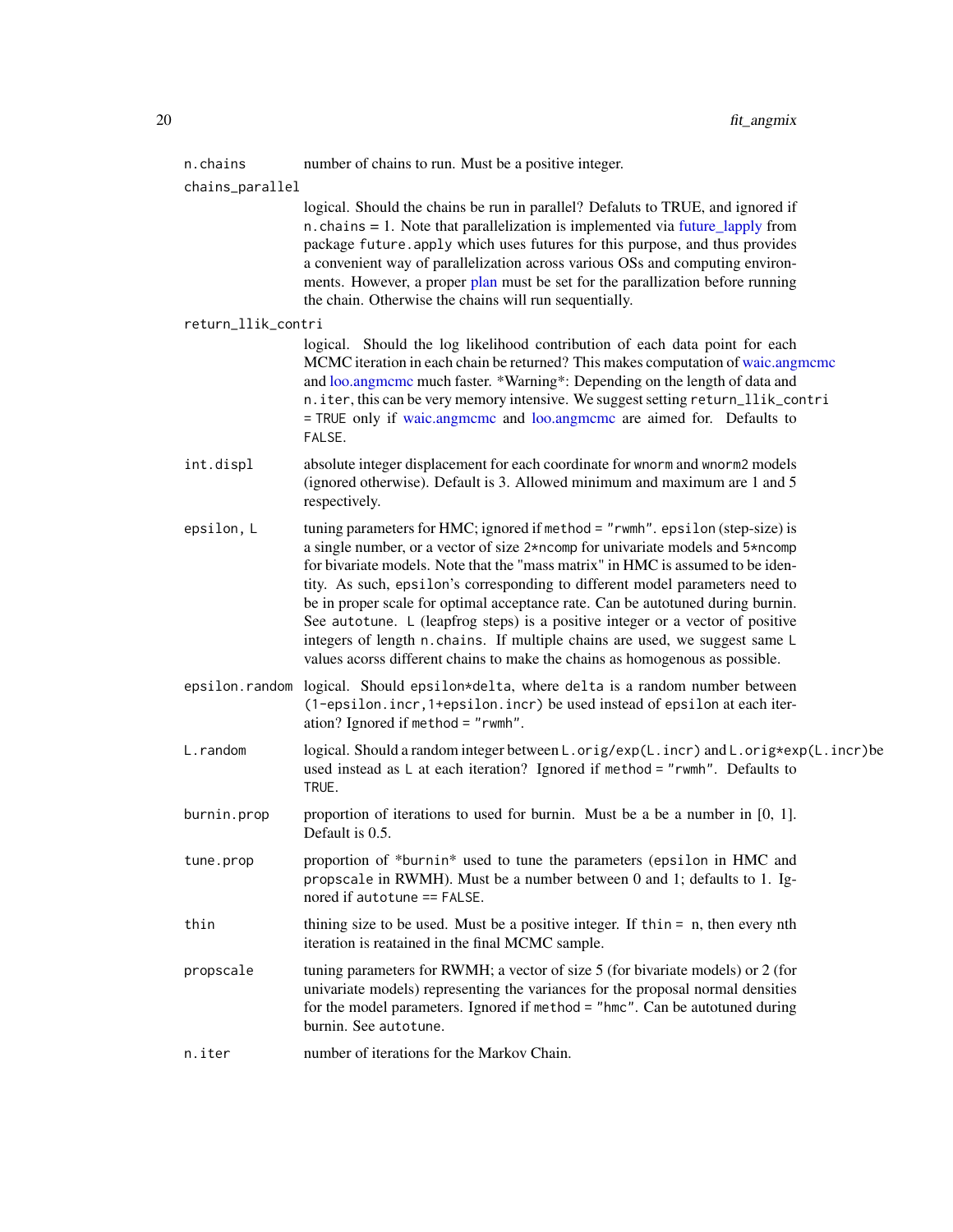<span id="page-20-0"></span>

| pmix.alpha               | concentration parameter(s) for the Dirichlet prior for pmix. Must either be a pos-<br>itive real number, or a vector with positive entries and of length ncomp. The de-<br>fault is $(r+r(r+1)/2)/2+3$ , where r is 1 or 2 according as whether the model is<br>univariate or bivariate. Note that it is recommended to use larger alpha values to<br>ensure the a good posterior behavior, especially when fit_incremental_angmix<br>is used for model selection, which handles overfitting in "let two component-<br>specific parameters be size, and then penalizes for model complexity. See Fruhwirth-<br>Schnatter (2011) for more details on this.                                                                             |
|--------------------------|---------------------------------------------------------------------------------------------------------------------------------------------------------------------------------------------------------------------------------------------------------------------------------------------------------------------------------------------------------------------------------------------------------------------------------------------------------------------------------------------------------------------------------------------------------------------------------------------------------------------------------------------------------------------------------------------------------------------------------------|
| norm.var                 | variance (hyper-) parameters in the normal prior for $log(kappa)$ , $log(kappa)$ , $log(kappa)$ , $log(kappa)$<br>and kappa3. (Prior mean is zero). Can be a vector. Default is 1000 that makes<br>the prior non-informative.                                                                                                                                                                                                                                                                                                                                                                                                                                                                                                         |
| autotune                 | logical. Should the Markov chain auto-tune the parameter epsilon (in HMC)<br>or propscale (in RWMH) during burn-in? Set to TRUE by default. An adap-<br>tive tuning strategy is implemented. Here, at every 10th iteration during in<br>burn-in, the acceptance ratio in the last tune_ave_size iterations is calculated.<br>Then the tuning parameter is decreased (increased) by a factor of 1-tune.incr<br>(1+tune.incr) if the calculated acceptance rate falls below (above) accpt.prob.lower<br>(accpt.prob.upper). In addditon, when iter is a multiple of tune_ave_size,<br>epsilon for each model parameter is rescaled via the standard deviation of the<br>corresponding parameter over the past tune_ave_size iterations. |
| show.progress            | logical. Should a progress bar be included?                                                                                                                                                                                                                                                                                                                                                                                                                                                                                                                                                                                                                                                                                           |
|                          | accpt.prob.lower, accpt.prob.upper<br>lower and upper limits of acceptance ratio to be maintained while tuning dur-<br>ing burn-in. Must be numbers between 0 and 1, which accpt.prob.lower <<br>$accept.prob.upper. See autotune. Default to (0.6, 0.9) for HMC and (0.3,$<br>0.5) for RWMH. Ignored if autotune = FALSE.                                                                                                                                                                                                                                                                                                                                                                                                            |
| epsilon.incr             | amount of randomness incorporated in epsilon if epsilon. random = TRUE.                                                                                                                                                                                                                                                                                                                                                                                                                                                                                                                                                                                                                                                               |
| L.incr                   | amount of randomness incorporated in $L$ if $L$ . random = TRUE.                                                                                                                                                                                                                                                                                                                                                                                                                                                                                                                                                                                                                                                                      |
| tune.incr                | how much should the tuning parameter be increased or decreased at each step<br>while tuning during burn-in? Must be a number between 0 and 1. See autotune.<br>Defaults to 0.05. Ignored if autotune = FALSE.                                                                                                                                                                                                                                                                                                                                                                                                                                                                                                                         |
| tune_ave_size            | number previous iterations used to compute the acceptance rate while tuning in<br>burn-in. Must be a positive integer. Defaults to 100.                                                                                                                                                                                                                                                                                                                                                                                                                                                                                                                                                                                               |
| kappa_upper, kappa_lower |                                                                                                                                                                                                                                                                                                                                                                                                                                                                                                                                                                                                                                                                                                                                       |
|                          | upper and lower bounds for the concentration and (absolute) association param-<br>eters. Must be a positive integers. Defaults to 150 and 1e-4, and parameter with<br>value above or below these limits rarely make sense in practice. Warning: values<br>much larger or smaller than the default are not recommended as they can cause<br>numerical instability.                                                                                                                                                                                                                                                                                                                                                                     |
| return_tune_param        |                                                                                                                                                                                                                                                                                                                                                                                                                                                                                                                                                                                                                                                                                                                                       |
|                          | logical. Should the values of the tuning parameters used at each iteration in each<br>chain be returned? Defaults to FALSE.                                                                                                                                                                                                                                                                                                                                                                                                                                                                                                                                                                                                           |
| grnd, n_grnd             | Used only if method="vmcos". See dvmcos for details.                                                                                                                                                                                                                                                                                                                                                                                                                                                                                                                                                                                                                                                                                  |
| $\cdots$                 | Unused.                                                                                                                                                                                                                                                                                                                                                                                                                                                                                                                                                                                                                                                                                                                               |
|                          |                                                                                                                                                                                                                                                                                                                                                                                                                                                                                                                                                                                                                                                                                                                                       |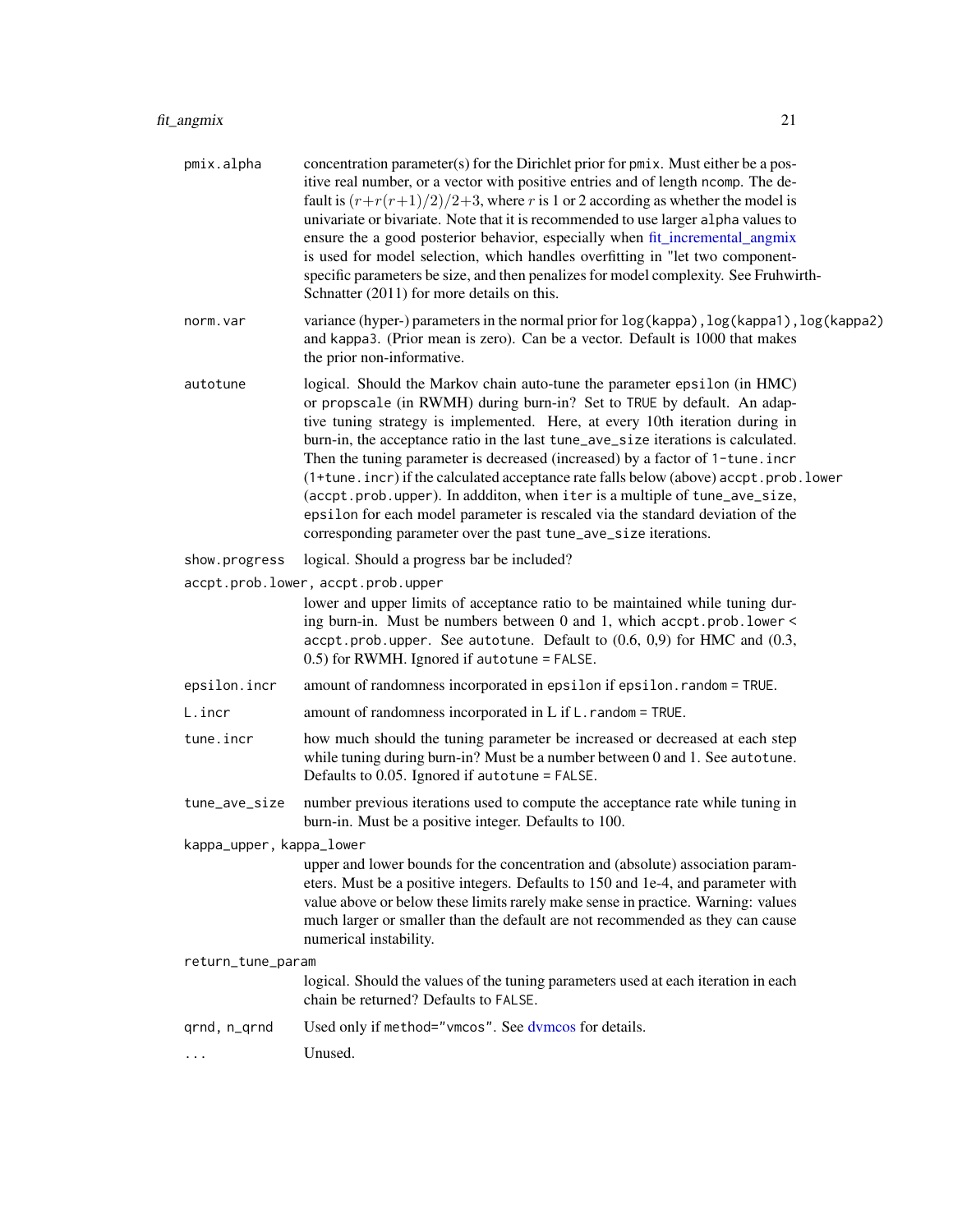Sampling is done in log scale for the concentration parameters (kappa, kappa1 and kappa2).

Parallelization is done by default when more than one chain is used, but the chains can be run sequentially as well by setting chains\_parallel = FALSE. To retain reproducibility while running multiple chains in parallel, the same RNG state is passed at the beginning of each chain. This is done by specifying future.seed = TRUE in future.apply::future\_lapply call. Then at the beginning of the i-th chain, before drawing any parameters, i-many Uniform(0, 1) random numbers are generated using runif(i) (and then thrown away). This ensures that the RNG states across chains prior to random generation of the parameters are different, and hence, no two chains can become identical, even if they have the same starting and tuning parameters. This, however creates a difference between a fit\_angmix call with multiple chains which is run sequentially by setting chains\_parallel = FALSE, and another which is run sequentially because of a sequential plan() (or no plan()), with chains\_parallel = TRUE. In the former, different RNG states are passed at the initiation of each chain.

#### References

Fruhwirth-Schnatter, S. (2011). Label switching under model uncertainty. Mixtures: Estimation and Application, 213-239.

Fruhwirth-Schnatter, S. (2001). Markov chain Monte Carlo estimation of classical and dynamic switching and mixture models. Journal of the American Statistical Association, 96(453), 194-209.

#### Examples

```
# illustration only - more iterations needed for convergence
fit.vmsin.20 <- fit_angmix("vmsin", tim8,
  ncomp = 3, n.iter = 20,n.chains = 1
\lambdafit.vmsin.20
# Parallelization is implemented via future_lapply from the
# package future.apply. To parallelize, first provide a parallel
# plan(); otherwise the chains will run sequentially.
# Note that not all plan() might work on every OS, as they execute
# functions defined internally in fit_mixmodel. We suggest
# plan(multiprocess).
## Not run:
library(future)
library(parallel)
plan(multiprocess)
set.seed(1)
MC.fit <- fit_angmix("vmsin", tim8,
  ncomp = 3, n.iter = 500,n.chains = 3
)
```
#### **Note**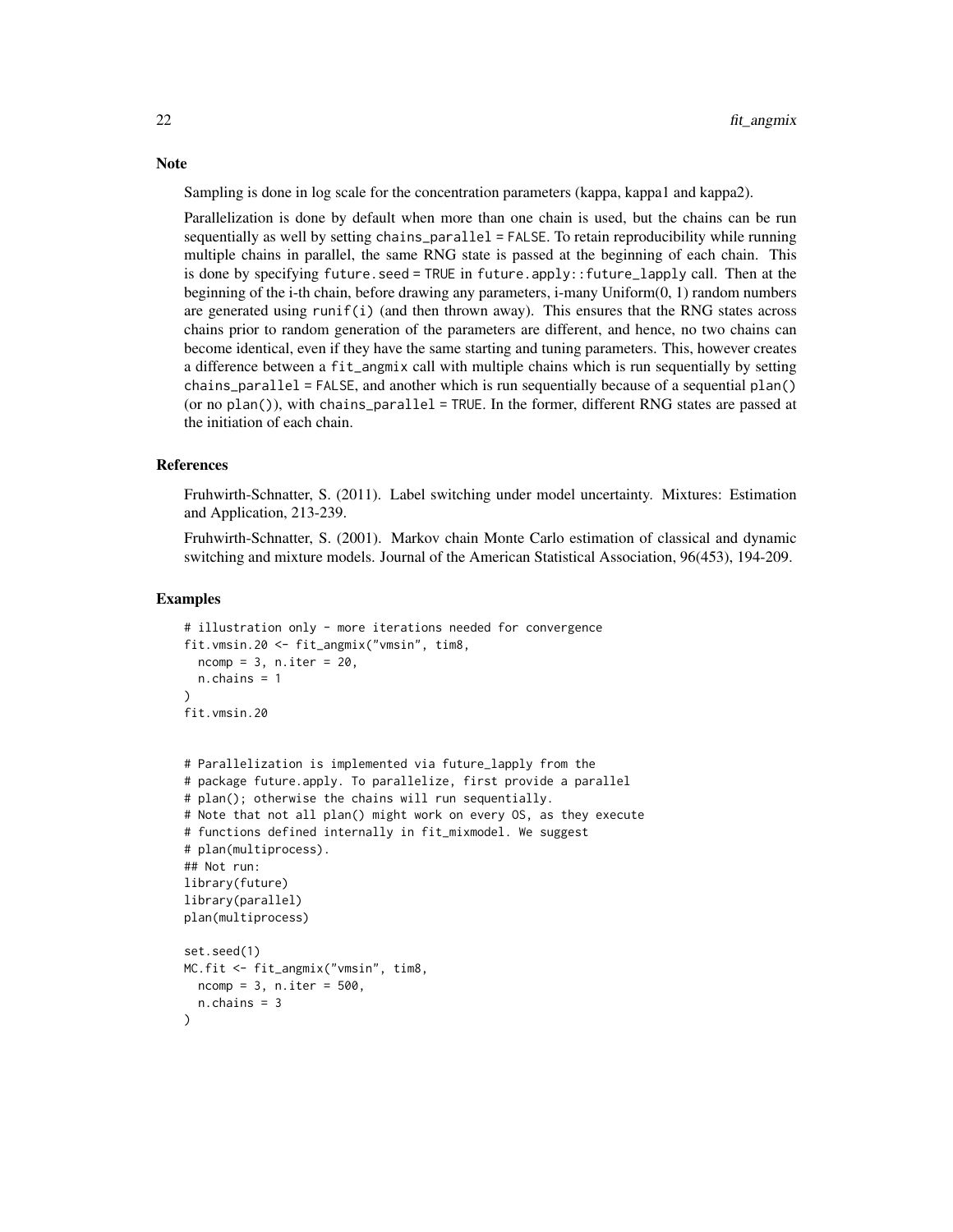## <span id="page-22-0"></span>fit\_incremental\_angmix 23

pointest(MC.fit)

MC.fix <- fix\_label(MC.fit)

contour(MC.fit) contour(MC.fix) lpdtrace(MC.fit)

## End(Not run)

<span id="page-22-1"></span>fit\_incremental\_angmix

*Stepwise fitting of angular mixture models with incremental component sizes and optimum model selection*

## Description

Stepwise fitting of angular mixture models with incremental component sizes and optimum model selection

#### Usage

```
fit_incremental_angmix(
 model,
 data,
 crit = "LOOIC",start_ncomp = 1,
 max\_ncomp = 10,
 L = NULL,fn = mean,
  fix\_label = NULL,form = 2,
  start_par = NULL,
 prev\_par = TRUE,logml_maxiter = 10000,
  return_all = FALSE,
  save_fits = FALSE,
  save_file = NULL,
  save_dir = ",
  silent = FALSE,
  return_llik_contri = (crit %in% c("LOOIC", "WAIC")),
  use_best_chain = TRUE,
  alpha = 0.05,
 bonferroni_alpha = TRUE,
 bonferroni_adj_type = "decreasing",
  ...
\mathcal{L}
```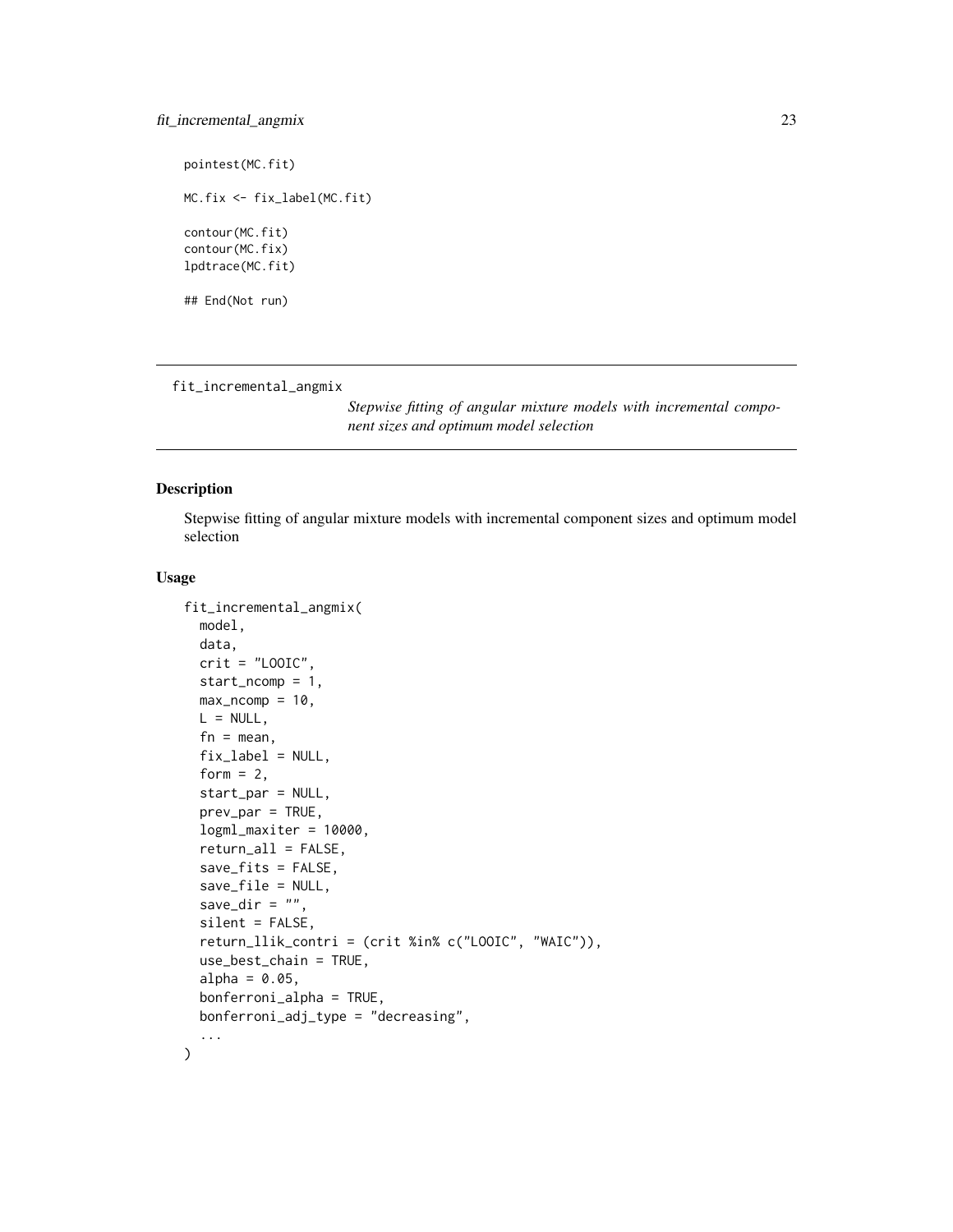<span id="page-23-0"></span>

| model         | angular model whose mixtures are to be fitted. Available choices are "vmsin", "vmcos"<br>and "wnorm2" for bivariate data, and "vm" and "wnorm" for univariate data.                                                                                                                                                                                                                                                                                                                                                                                                                                                                                                                                                                                                                                                                                                                |  |
|---------------|------------------------------------------------------------------------------------------------------------------------------------------------------------------------------------------------------------------------------------------------------------------------------------------------------------------------------------------------------------------------------------------------------------------------------------------------------------------------------------------------------------------------------------------------------------------------------------------------------------------------------------------------------------------------------------------------------------------------------------------------------------------------------------------------------------------------------------------------------------------------------------|--|
| data          | data matrix (if bivarate, in which case it must have two columns) or vector.<br>If outside, the values are transformed into the scale $[0, 2\pi)$ . *Note:* BAMBI<br>cannot handle missing data. Missing values must either be removed or properly<br>imputed.                                                                                                                                                                                                                                                                                                                                                                                                                                                                                                                                                                                                                     |  |
| crit          | model selection criteria, one of "LOOIC", "WAIC", "AIC", "BIC", "DIC" or "LOGML".<br>Default is "LOOIC".                                                                                                                                                                                                                                                                                                                                                                                                                                                                                                                                                                                                                                                                                                                                                                           |  |
| start_ncomp   | starting component size. A single component model is fitted if start_ncomp is<br>equal to one.                                                                                                                                                                                                                                                                                                                                                                                                                                                                                                                                                                                                                                                                                                                                                                                     |  |
| max_ncomp     | maximum number of components allowed in the mixture model.                                                                                                                                                                                                                                                                                                                                                                                                                                                                                                                                                                                                                                                                                                                                                                                                                         |  |
| L             | HMC tuning parameter (trajectory length) passed to fit_angmix. Can be a nu-<br>meric vetor (or scalar), in which case the same L is passed to all fit_angmix calls,<br>or can be a list of length max_ncomp-start_ncomp+1, so that L_list[[i]] is<br>passed as the argument L to fit_angmix call with $ncomp = max_ncomp + i - 1$ . See<br>fit_angmix for more details on L including its default values. Ignored if method<br>$=$ "rwmh".                                                                                                                                                                                                                                                                                                                                                                                                                                         |  |
| fn            | function to evaluate on MCMC samples to estimate parameters. Defaults to<br>mean, which computes the estimated posterior means. If fn = max, then MAP<br>estimate is calculated from the MCMC run. Used only if crit = "DIC", and<br>ignored otherwise.                                                                                                                                                                                                                                                                                                                                                                                                                                                                                                                                                                                                                            |  |
| fix_label     | logical. Should the label switchings on the current fit (only the corresponding<br>"best chain" if use_best_chain = TRUE) be fixed before computing parameter<br>estimates and model selection criterion? Defaults to TRUE if perm_sampling is<br>true in the fit_angmix call, or if $crit = "DIC"$ and $form = 1$ .                                                                                                                                                                                                                                                                                                                                                                                                                                                                                                                                                               |  |
| form          | form of crit to be used. Available choices are 1 and 2. Used only if crit is<br>"DIC" and ignored otherwise.                                                                                                                                                                                                                                                                                                                                                                                                                                                                                                                                                                                                                                                                                                                                                                       |  |
| start_par     | list with elements pmix (ignored if comp == 1), together with kappa1, kappa2, mu1<br>and mu2, for bivariate models, and kappa and mu for univariate models, all be-<br>ing vectors of length same as ncomp. These provides the starting values for the<br>Markov chain; with $j$ -th component of each vector corresponding to the $j$ -th<br>component of the mixture distribution. If missing, the data is first clustered into<br>ncomp groups either via k-means (after projecting onto a unit sphere), or ran-<br>domly, depending on rand_start, and then moment estimators for components<br>are used as the starting points. Note that a very wrong starting point can poten-<br>tially lead the chain to get stuck at a wrong solution for thousands of iterations.<br>As such, we recommend using the default option, which is k-means followed by<br>moment estimation. |  |
| prev_par      | logical. Should the MAP estimated parameters from the model with ncomp =<br>K be used in the model with $ncomp = K+1$ as the starting parameters, with the<br>component with largest mixing proportion appearing twice in the bigger model?                                                                                                                                                                                                                                                                                                                                                                                                                                                                                                                                                                                                                                        |  |
| logml_maxiter | maximum number of iterations (maxiter) passed to bridge_sampler for calcu-<br>lating LOGML. Ignored if crit is not LOGML.                                                                                                                                                                                                                                                                                                                                                                                                                                                                                                                                                                                                                                                                                                                                                          |  |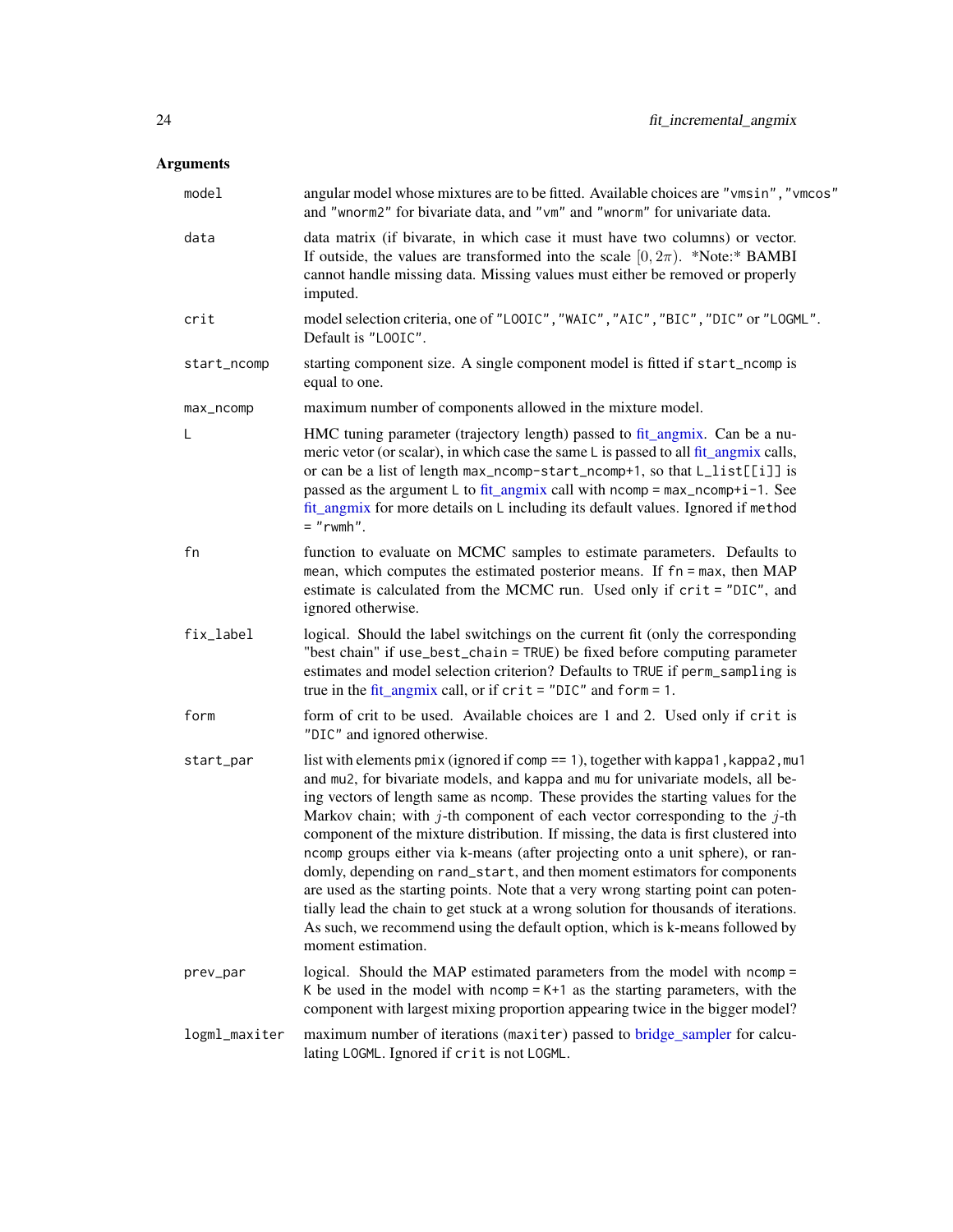<span id="page-24-0"></span>

| return_all          | logical. Should all angmeme objects obtained during step-wise run be returned?<br>*Warning*: depending on the sizes of n.iter, start_ncomp, max_ncomp and<br>n. chains, this can be very memory intesive. In such cases, it is recommended<br>that return_all be set to FALSE, and, if required, the intermediate fitted objects<br>be saved to file by setting save_fits = TRUE. |
|---------------------|-----------------------------------------------------------------------------------------------------------------------------------------------------------------------------------------------------------------------------------------------------------------------------------------------------------------------------------------------------------------------------------|
| save_fits           | logical. Should the intermediate angmcmc objects obtained during step-wise run<br>be saved to file using save? Defaults to TRUE. See save_file and save_dir.                                                                                                                                                                                                                      |
| save_file, save_dir |                                                                                                                                                                                                                                                                                                                                                                                   |
|                     | save_file is a list of size max_ncomp-start_ncomp+1, with k-th entry provid-<br>ing the file argument used to save the intermediate angmome object with normal<br>= k(titled "fit_angmcmc"). If not provided, then k-th element of save_file[[k]]<br>is taken to be paste (save_dir, "comp_k", sep="/"). Both are ignored if save_fits<br>$=$ FALSE.                              |
| silent              | logical. Should the current status (such as what is the current component labels,<br>which job is being done etc.) be printed? Defaults to TRUE.                                                                                                                                                                                                                                  |
| return_llik_contri  |                                                                                                                                                                                                                                                                                                                                                                                   |
|                     | passed to fit_angmix. By default, set to TRUE if crit is either "LOOIC" or<br>"WAIC", and to FALSE otherwise.                                                                                                                                                                                                                                                                     |
|                     | use_best_chain logical. Should only the "best" chain obtained during each intermediate fit be<br>used during computation of model selection criterion? Here "best" means the<br>chain with largest (mean over iterations) log-posterior density. This can be help-<br>ful if one of the chains gets stuck at local optima. Defaults to TRUE.                                      |
| alpha               | significance level used in the test H_0K: expected log predictive density (elpd)<br>for the fitted model with K components $\ge$ = elpd for the fitted model with K + 1<br>components if crit is "LOOIC" or "WAIC". Must be a scalar between 0 and 1.<br>Defaults to 0.05. See Details. Ignored for any other crit.                                                               |
| bonferroni_alpha    |                                                                                                                                                                                                                                                                                                                                                                                   |
|                     | logical. Should a Bonferroni correction be made on the test size alpha to adjust<br>for multiplicity due to (max_ncomp - start_ncomp) possible hypothesis tests?<br>Defaults to TRUE. Relevant only if crit is in c("LOOIC", "WAIC"), and ignored<br>otherwise. See Details.                                                                                                      |
| bonferroni_adj_type |                                                                                                                                                                                                                                                                                                                                                                                   |
|                     | character string. Denoting type of Bonferroni adjustment to make. Possible<br>choices are "decreasing" (default) and "equal". Ignored if either bonferroni_alpha<br>is FALSE, or crit is outside c("LOOIC", "WAIC"). See Details.                                                                                                                                                 |
| .                   | additional arguments passed to fit_angmix.                                                                                                                                                                                                                                                                                                                                        |
|                     |                                                                                                                                                                                                                                                                                                                                                                                   |

## Details

The goal is to fit an angular mixture model with an optimally chosen component size K. To obtain an optimum K, mixture models with incremental component sizes between start\_ncomp and max\_ncomp are fitted incrementally using [fit\\_angmix,](#page-17-1) starting from  $K = 1$ . If the model selection criterion crit is "LOOIC" or "WAIC", then a test of hypothesis H\_0K: expected log predictive density (elpd) for the fitted model with K components  $\geq$  elpd for the fitted model with  $K + 1$  components, is performed at every  $K \geq 1$ . The test-statistic used for the test is an approximate z-score based on the normalized estimated elpd difference between the two models obtained from [compare,](#page-0-0) which provides estimated elpd difference along with its standard error estimate. Because the computed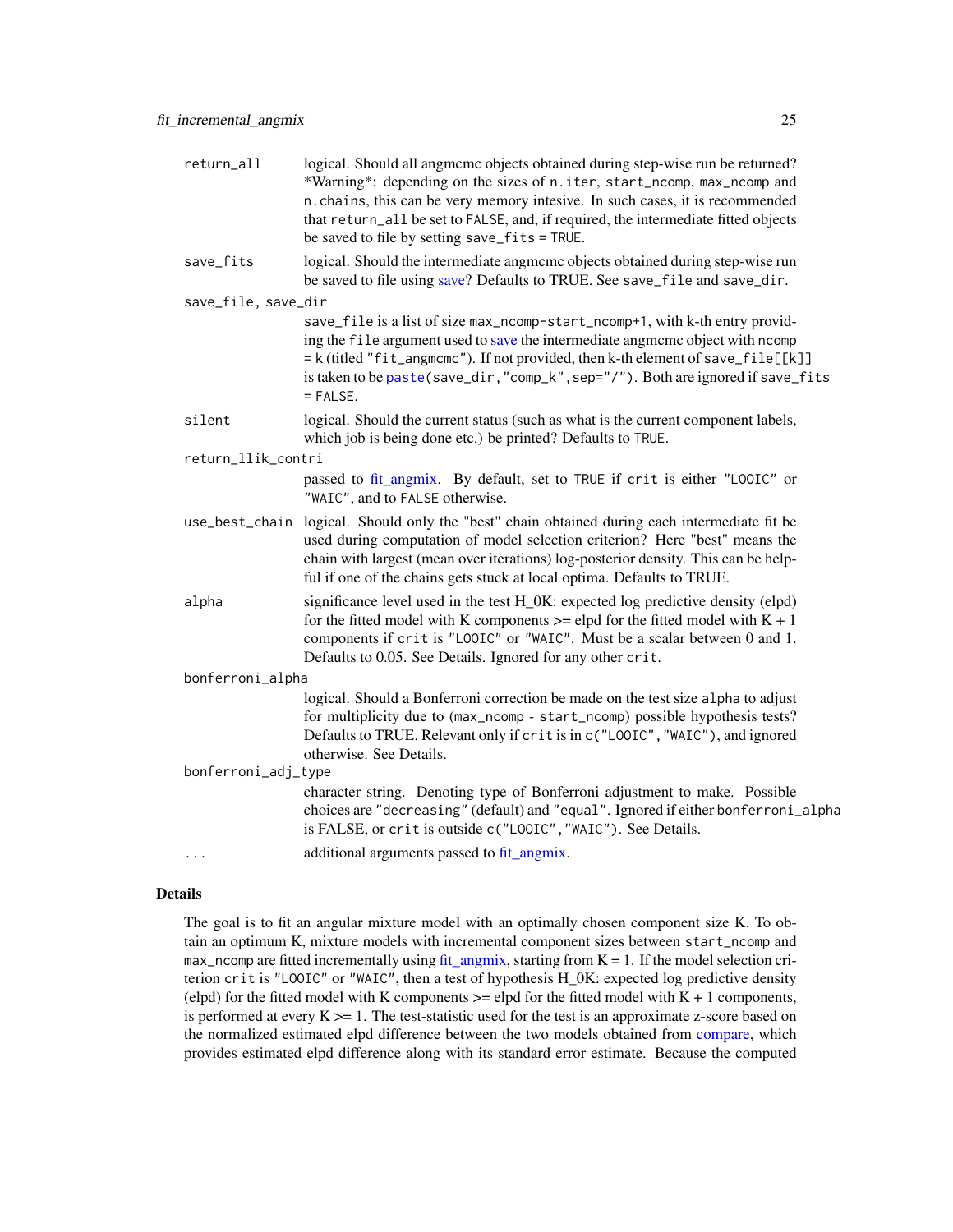standard error of elpd difference can be overly optimistic when the elpd difference is small (in particular < 4), a conservative worst-case estimate (equal to twice of the computed standard error) is used in such cases. To account for multiplicity among the  $M = (max\_ncomp - start\_ncomp)$  possible sequential tests performed, by default a Bonferroni adjustment to the test level alpha is made. Set bonferroni\_alpha = FALSE to remove the adjustment. To encourage parsimony in the final model, by default (bonferroni\_adj\_type = "decreasing") a decreasing sequence of adjusted alphas of the form alpha  $*(0.5)^{\wedge}(1:M)$  / sum( $(0.5)^{\wedge}(1:M)$ ) is used. Set bonferroni\_adj\_type = "equal" to use equal sequence of adjusted alphas (i.e., alpha/M) instead.

The incremental fitting stops if  $H_0$ K cannot be rejected (at level alpha) for some  $K \ge 1$ ; this K is then regarded as the optimum number of components. If crit is not "LOOIC" or "WAIC" then mixture model with the first minimum value of the model selection criterion crit is taken as the best model.

Note that in each intermediate fitted model, the total number of components (instead of the number of "non-empty components") in the model is used to estimate of the true component size, and then the fitted model is penalized for model complexity (via the model selection criterion used). This approach of selecting an optimal K follows the perspective "let two component specific parameters be identical" for overfitting mixtures, and as such the Dirichlet prior hyper-parameters pmix.alpha (passed to fit angmix) should be large. See Fruhwirth-Schnatter  $(2011)$  for more deltails.

Note that the stability of bridge sampler used in marginal likelihood estimation heavily depends on stationarity of the chains. As such, while using this criterion, we recommending running the chain long engouh, and setting fix\_label = TRUE for optimal performance.

#### Value

Returns a named list (with class = stepfit) with the following seven elements:

fit.all (if return\_all = TRUE) - a list all angmcmc objects created at each component size;

fit.best - angmcmc object corresponding to the optimum component size;

ncomp.best - optimum component size (integer);

crit - which model comparison criterion used (one of "LOOIC","WAIC","AIC","BIC","DIC" or "LOGML");

crit.all - all crit values calculated (for all component sizes);

crit.best - crit value for the optimum component size; and

maxllik.all - maximum (obtained from MCMC iterations) log likelihood for all fitted models

maxllik.best - maximum log likelihodd for the optimal model; and

check\_min - logical; is the optimum component size less than max\_ncomp?

#### References

Fruhwirth-Schnatter, S.: Label switching under model uncertainty. In: Mengerson, K., Robert, C., Titterington, D. (eds.) Mixtures: Estimation and Application, pp. 213-239. Wiley, New York (2011).

<span id="page-25-0"></span>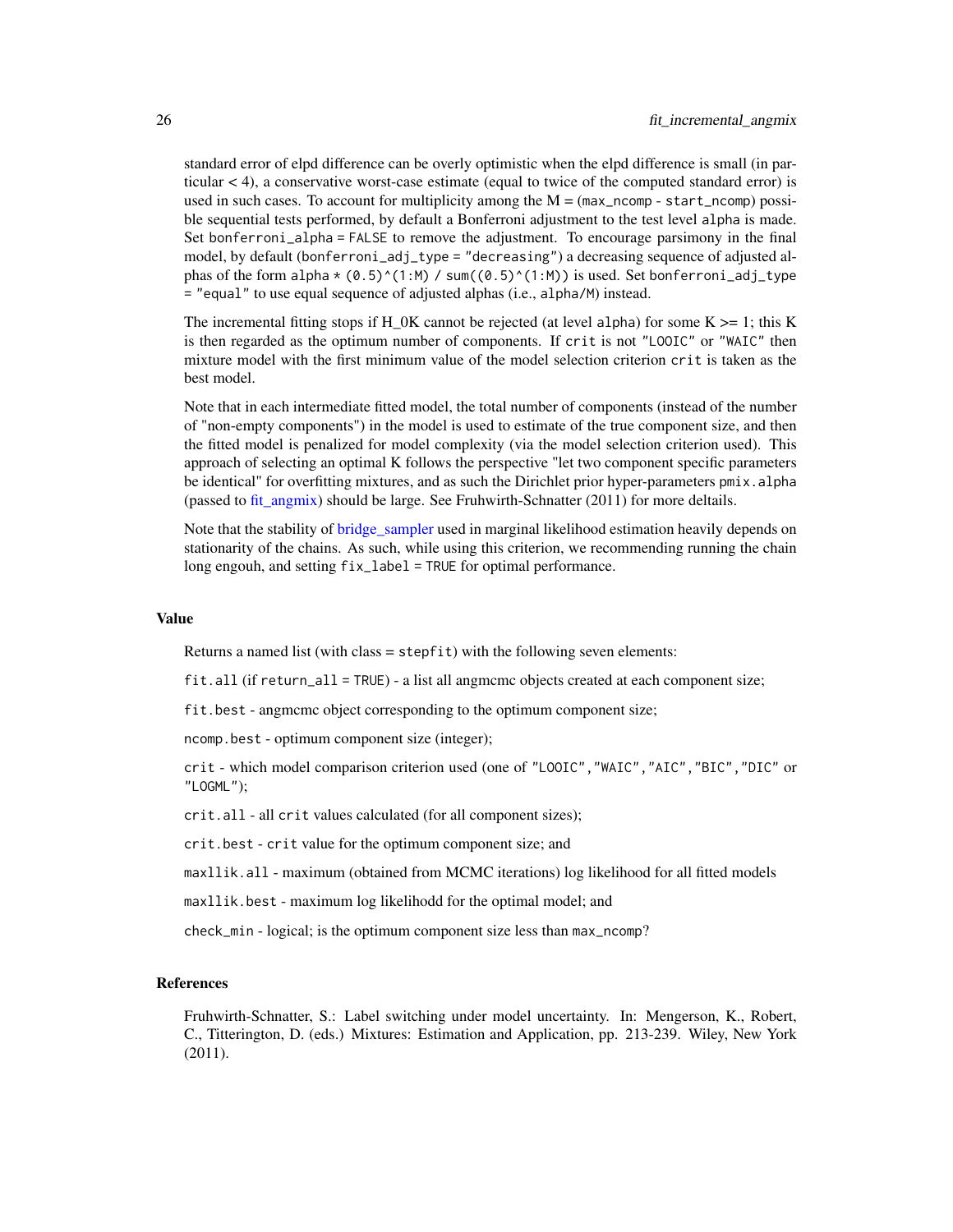## <span id="page-26-0"></span>fit\_vmcosmix 27

## Examples

```
# illustration only - more iterations needed for convergence
set.seed(1)
fit.vmsin.step.15 <- fit_incremental_angmix("vmsin", tim8, "BIC", start_ncomp = 1,
                                          max\_ncomp = 3, n.iter = 15,n.chains = 1, save_fits=FALSE)
(fit.vmsin.best.15 <- bestmodel(fit.vmsin.step.15))
lattice::densityplot(fit.vmsin.best.15)
```

```
fit_vmcosmix Fitting bivariate von Mises cosine model mixtures using MCMC
```
## Description

Fitting bivariate von Mises cosine model mixtures using MCMC

## Usage

fit\_vmcosmix(...)

## Arguments

... arguments (other than model) passed to [fit\\_angmix](#page-17-1)

#### Details

Wrapper for [fit\\_angmix](#page-17-1) with model = "vmcos".

## Examples

```
# illustration only - more iterations needed for convergence
fit.vmcos.10 <- fit_vmcosmix(tim8, ncomp = 3, n.iter = 10,
                            n.chains = 1)
fit.vmcos.10
```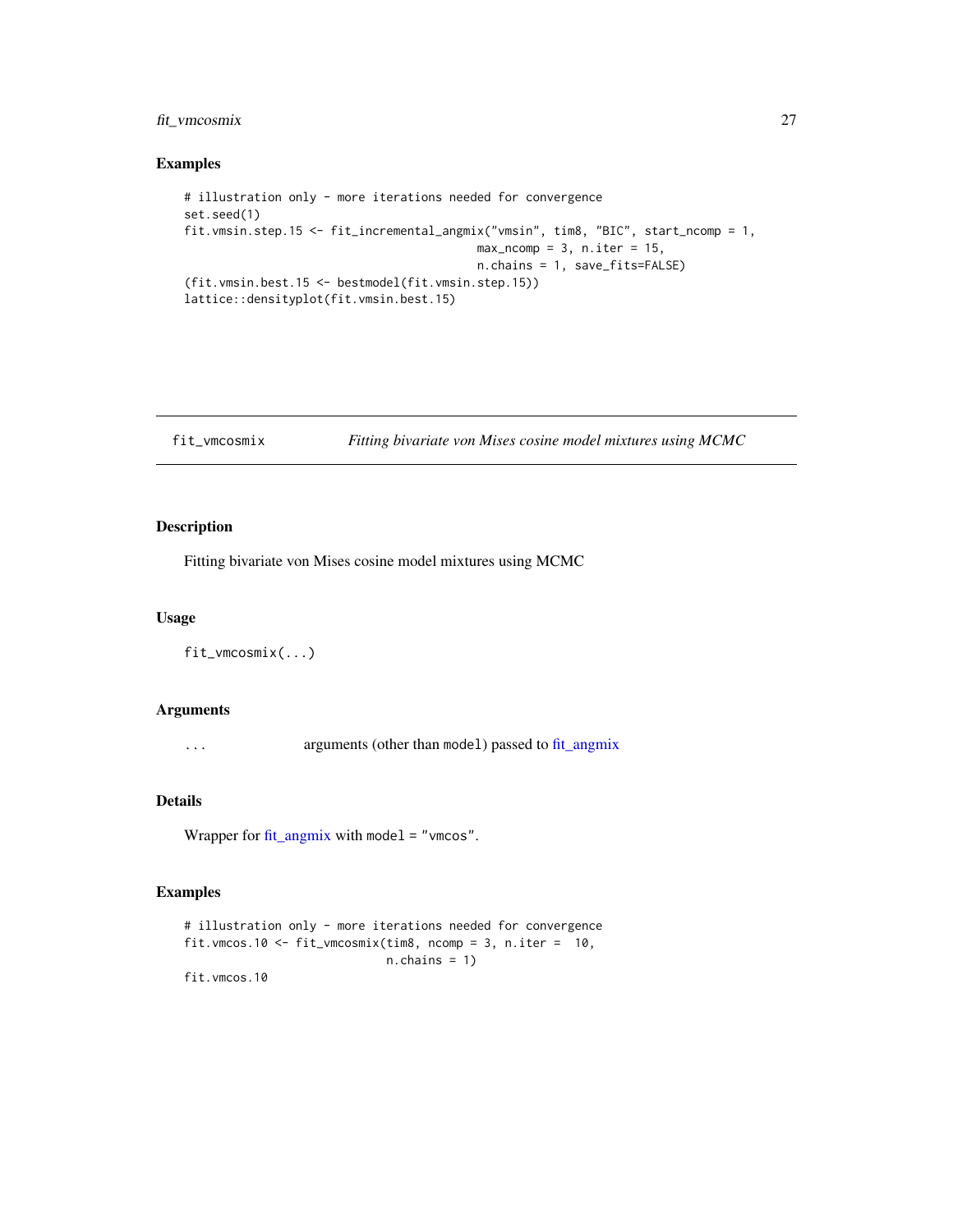<span id="page-27-0"></span>

## Description

Fitting univariate von Mises mixtures using MCMC

## Usage

fit\_vmmix(...)

## Arguments

... arguments (other than model) passed to [fit\\_angmix](#page-17-1)

## Details

Wrapper for [fit\\_angmix](#page-17-1) with model = " $vm$ ".

#### Examples

```
# illustration only - more iterations needed for convergence
fit.vm.20 <- fit_vmmix(wind$angle, ncomp = 3, n.iter = 20,
                      n.chains = 1)
fit.vm.20
```
fit\_vmsinmix *Fitting bivariate von Mises sine model mixtures using MCMC*

#### Description

Fitting bivariate von Mises sine model mixtures using MCMC

#### Usage

fit\_vmsinmix(...)

## Arguments

... arguments (other than model) passed to [fit\\_angmix](#page-17-1)

#### Details

Wrapper for  $fit\_angmix$  with model = "vmsin"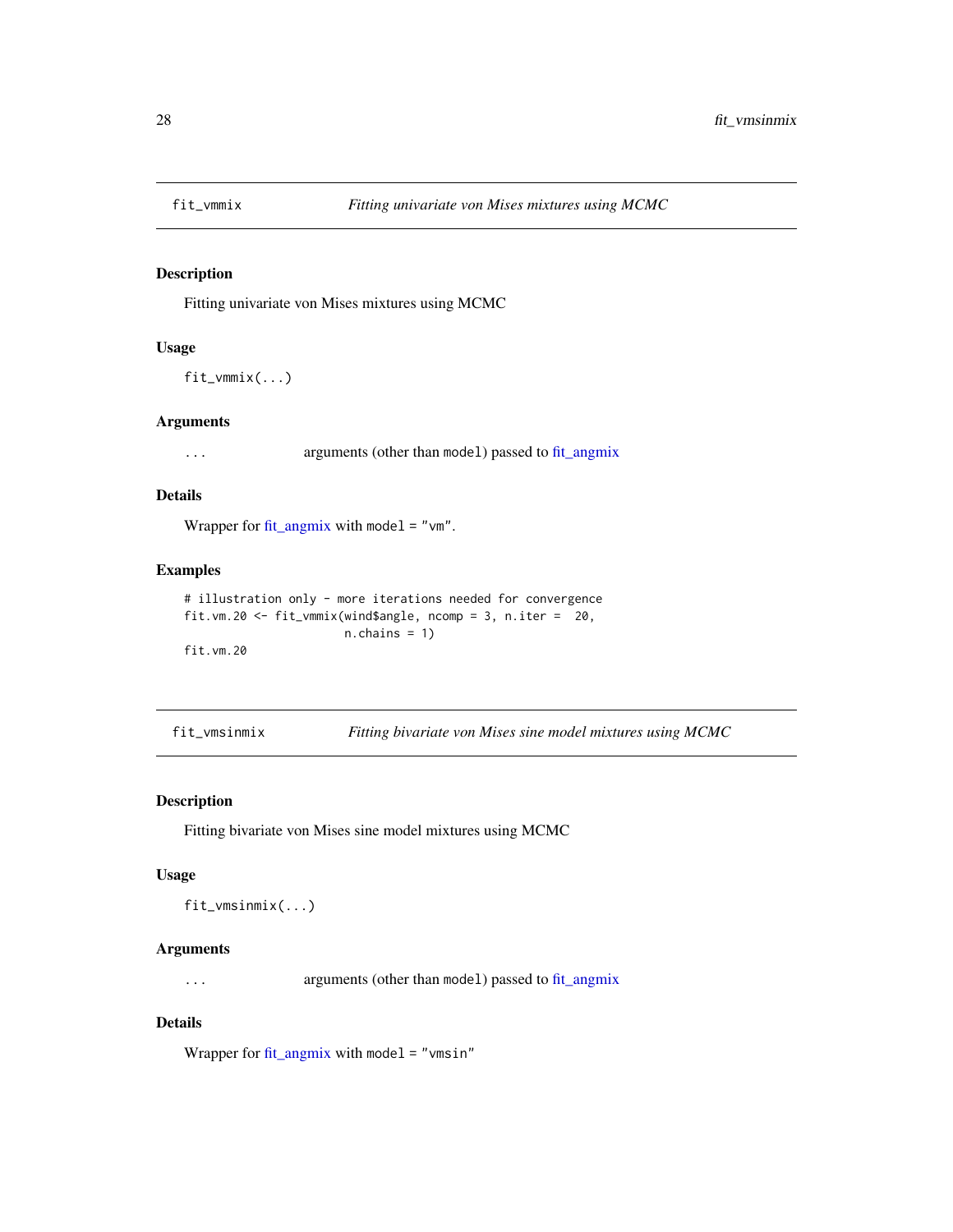## <span id="page-28-0"></span>fit\_wnorm2mix 29

## Examples

```
# illustration only - more iterations needed for convergence
fit.vmsin.20 <- fit_vmsinmix(tim8, ncomp = 3, n.iter = 20,
                            n.chains = 1)
fit.vmsin.20
```
<span id="page-28-2"></span>fit\_wnorm2mix *Fitting bivariate wrapped normal model mixtures using MCMC*

## Description

Fitting bivariate wrapped normal model mixtures using MCMC

#### Usage

fit\_wnorm2mix(...)

## Arguments

... arguments (other than model) passed to [fit\\_angmix](#page-17-1)

#### Details

Wrapper for [fit\\_angmix](#page-17-1) with model = "wnorm2".

## Examples

```
# illustration only - more iterations needed for convergence
fit.wnorm2.10 <- fit_wnorm2mix(tim8, ncomp = 3, n.iter = 10,
                            n.chains = 1)
fit.wnorm2.10
```
<span id="page-28-1"></span>

| fit_wnormmix | Fitting univariate wrapped normal mixtures using MCMC |
|--------------|-------------------------------------------------------|
|              |                                                       |

## Description

Fitting univariate wrapped normal mixtures using MCMC

#### Usage

fit\_wnormmix(...)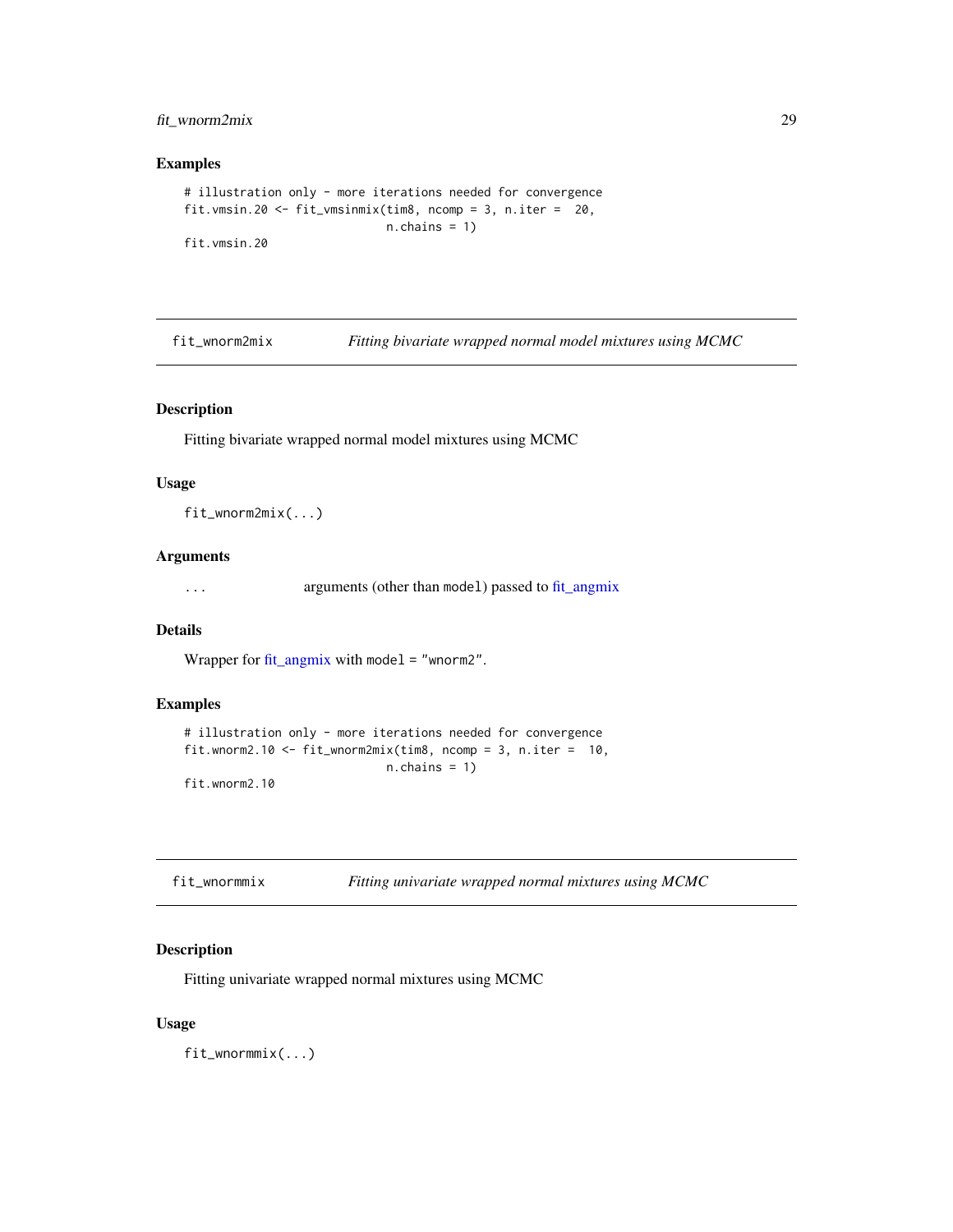<span id="page-29-0"></span>... arguments (other than model) passed to [fit\\_angmix](#page-17-1)

## Details

Wrapper for [fit\\_angmix](#page-17-1) with model = "wnorm".

#### Examples

```
# illustration only - more iterations needed for convergence
fit.wnorm.20 <- fit_wnormmix(wind$angle, ncomp = 3, n.iter = 20,
                            n.chains = 1)
fit.wnorm.20
```
fix\_label *Fix label switching in angmcmc objects*

#### Description

Fix label switching in angmcmc objects

## Usage

```
fix_label(object, ...)
```
#### Arguments

| object   | angular MCMC object.                                                                             |
|----------|--------------------------------------------------------------------------------------------------|
| $\cdots$ | arguments other than z, K, complete, mcmc, p and data passed to label.switching.<br>See details. |

## Details

fix\_label is a wrapper for [label.switching](#page-0-0) from package label.switching for angmcmc objects. The arguments z,K,complete,mcmc,p and data are appropriately filled in from object. The label.switching argument method can be a scalar or vector; for this wrapper it defaults to "STEPHENS" if the angmcmc was created with permutation sampling (by setting perm\_sampling = TRUE in [fit\\_angmix\)](#page-17-1), and to "DATA-BASED" otherwise.

## Value

Returns a single angmcmc object or a list of angmcmc objects (according as whether the argument method is a scalar or vector) with label switchings corrected (after burn-in and thin) according to the resulting permutation from [label.switching.](#page-0-0)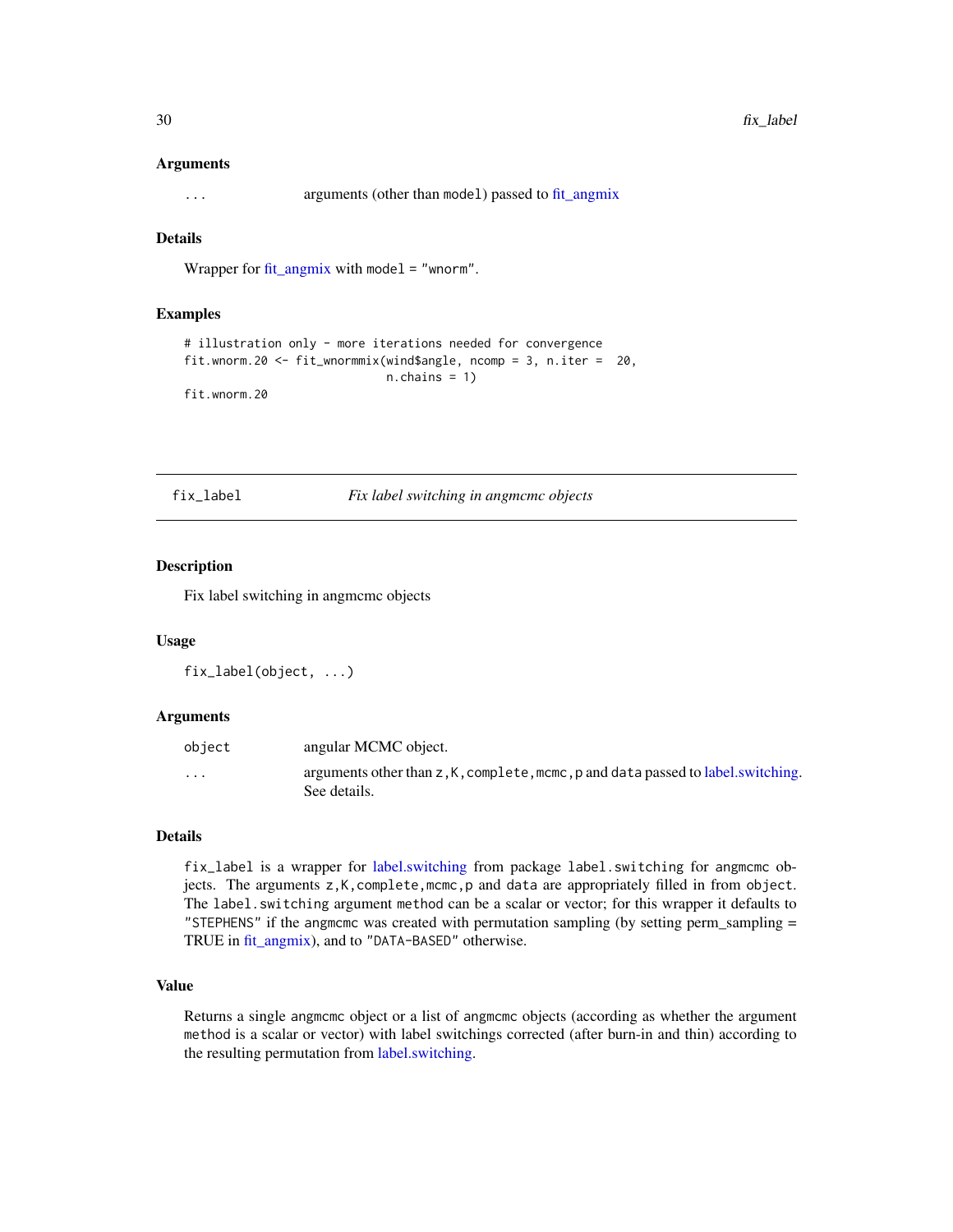## <span id="page-30-0"></span>is.angmcmc 31

#### Examples

```
# first fit a vmsin mixture model
# illustration only - more iterations needed for convergence
fit.vmsin.20 <- fit_vmsinmix(tim8, ncomp = 3, n.iter = 20,
                             n.chains = 1)
# now apply fix_label
fit.vmsin.20.fix <- fix_label(fit.vmsin.20)
```
#### is.angmcmc *Angular MCMC (*angmcmc*) Object*

## Description

Checking for and creating an angmcmc object

#### Usage

is.angmcmc(object)

angmcmc(...)

#### Arguments

| object   | any R object                                              |
|----------|-----------------------------------------------------------|
| $\cdots$ | arguments required to make an angmome object. See details |

#### Details

angmcmc objects are classified lists that are created when any of the five mixture model fitting functions, viz., fit\_vmmix, fit\_wnormmix, fit\_vmsinmix, fit\_vmcosmix and fit\_wnorm2mix is used. An angmcmc object contains a number of elements, including the dataset, the model being fitted on the dataset and dimension of the model (univariate or bivariate), the tuning parameters used, MCMC samples for the mixture model parameters, the (hidden) component or cluster indicators for data points in each iteration and the (iteration-wise) log likelihood and log posterior density values (both calculated upto some normalizing constants). When printed, an angmcmc object returns a brief summary of the function arguments used to produce the object and the average acceptance rate of the proposals (in HMC and RWMH) used over iterations. An angmeme object can be used as an argument for the diagnostic and post-processing functions available in BAMBI for making further inferences.

#### Value

logical. Is the input an angmcmc object?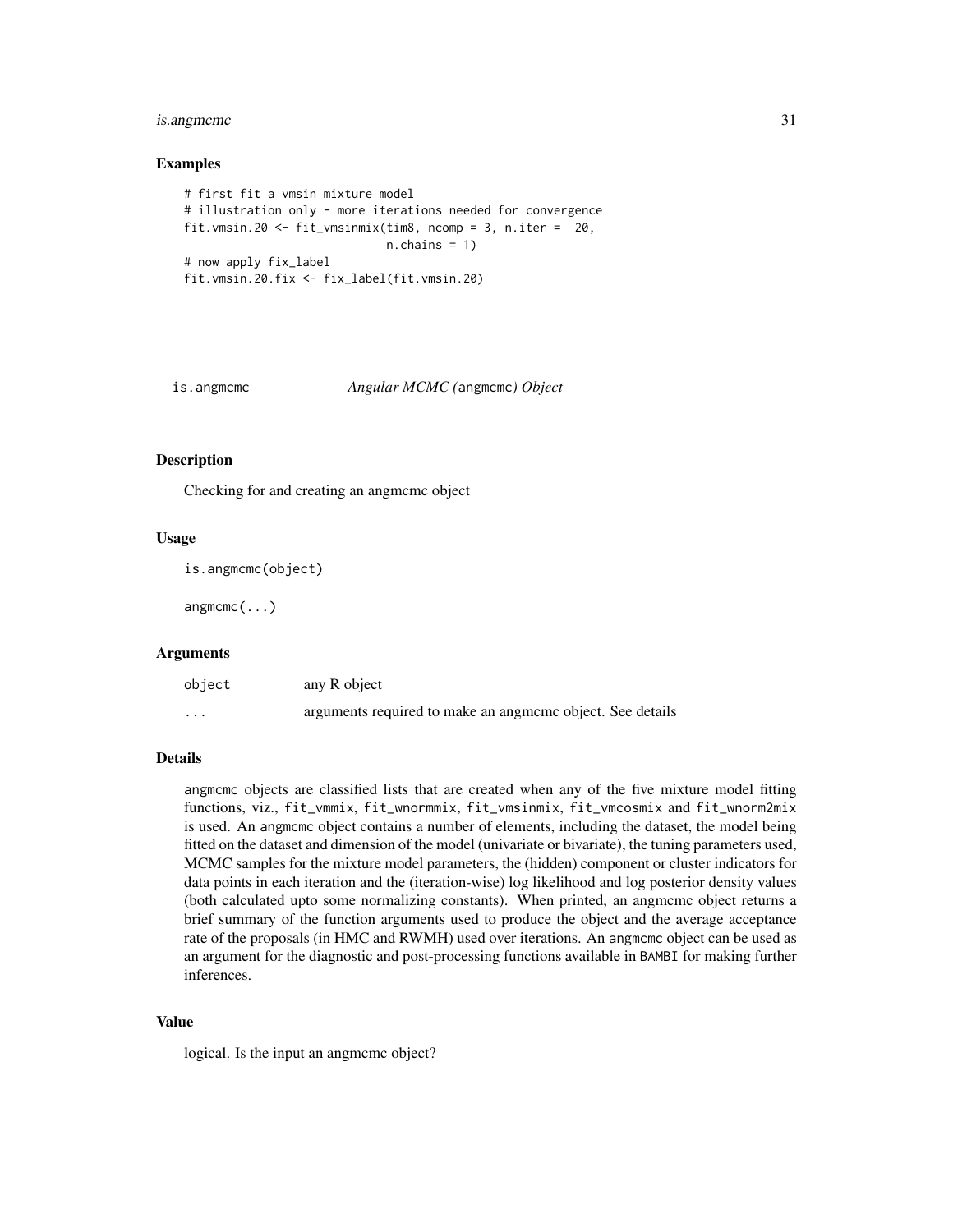#### Examples

```
# illustration only - more iterations needed for convergence
fit.vmsin.20 <- fit_vmsinmix(tim8, ncomp = 3, n.iter = 20,
                             n.chains = 1)
is.angmcmc(fit.vmsin.20)
```

| latent_allocation | Finding latent allocation (component indicators) from an angmement |
|-------------------|--------------------------------------------------------------------|
|                   | object                                                             |

## Description

Finding latent allocation (component indicators) from an angmcmc object

## Usage

```
latent_allocation(object, ...)
```
#### Arguments

| object   | angular MCMC object.                       |
|----------|--------------------------------------------|
| $\cdots$ | passed to pointest to estimate parameters. |

## Details

In order to find the latent component indicators, estimates of mixing proportions and model parameters are first computed via pointest. Then, a data point is assigned label j, if the j-th component gives highest density for that point.

## Value

Returns a vector of length n, where n is the length (if univariate) or number of rows (if bivariate) of the data used in original fit. i-th entry of the output vector provides component label for the i-th data point.

## Examples

```
# first fit a vmsin mixture model
# illustration only - more iterations needed for convergence
fit.vmsin.20 <- fit_vmsinmix(tim8, ncomp = 3, n.iter = 20,
                            n.chains = 1)
# now find latent allocation
latent_allocation(fit.vmsin.20)
```
<span id="page-31-0"></span>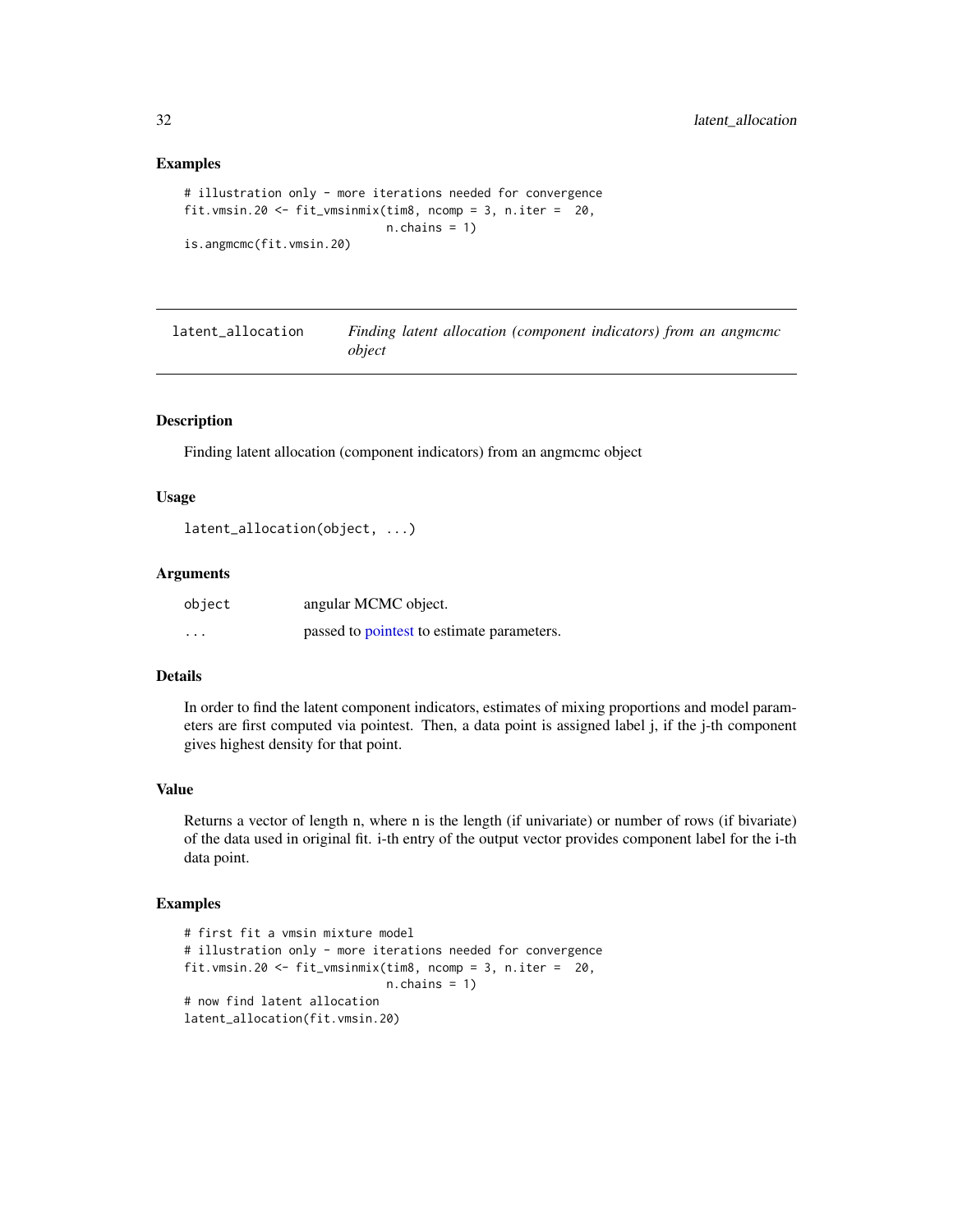<span id="page-32-0"></span>

#### Description

Extract Log-Likelihood from angmcmc objects

#### Usage

```
## S3 method for class 'angmcmc'
logLik(object, method = 1, fn, ...)
```
#### Arguments

| object | angular MCMC object.                                                                                                                                                                                                                                                                    |
|--------|-----------------------------------------------------------------------------------------------------------------------------------------------------------------------------------------------------------------------------------------------------------------------------------------|
| method | interger specifying method of estimating the log likelihood. Must be 1 or 2.<br>Defaults to 1. See details.                                                                                                                                                                             |
| fn     | function to evaluate on the iteration-wise log-likelihood values obtained during<br>MCMC run if method = 1; or, if method = 2, function to evaluate on the MCMC<br>samples for parameter estimation (passed to pointest). Defaults to max if method<br>$= 1$ and mean if method $= 2$ . |
|        | additional arguments to be passed to the function.                                                                                                                                                                                                                                      |

#### Details

There are two ways to estimate the log likelihood from the model. If method = 1, then log likelihood is estimated by applying  $fn$  (defaults to max, if method  $= 1$ ) direclty on the log likelihood values from observed during the MCMC run. On the other hand, if method == 2, then parameter estimates are first computed using pointest with fn (defaults to "MODE", if method == 2) applied on the MCMC samples, and then then log likelihood is evaluated at the parameter estimates.

The degrees of the likelihood function is the total number of free parameters estimated in the mixture models, which is equal to  $6K - 1$  for bivariate models (vmsin, vmcos and wnorm2), or  $3K - 1$ for univariate models (vm and wnorm), where  $K$  denotes the number of components in the mixture model.

#### Value

Returns an object of class [logLik.](#page-0-0) This is a number (the estimated log likelihood) with attributes "df" (degrees of freedom) and "nobs" (number of observations).

## Examples

```
# illustration only - more iterations needed for convergence
fit.vmsin.20 <- fit_vmsinmix(tim8, ncomp = 3, n.iter = 20,
                            n.chains = 1)
logLik(fit.vmsin.20)
```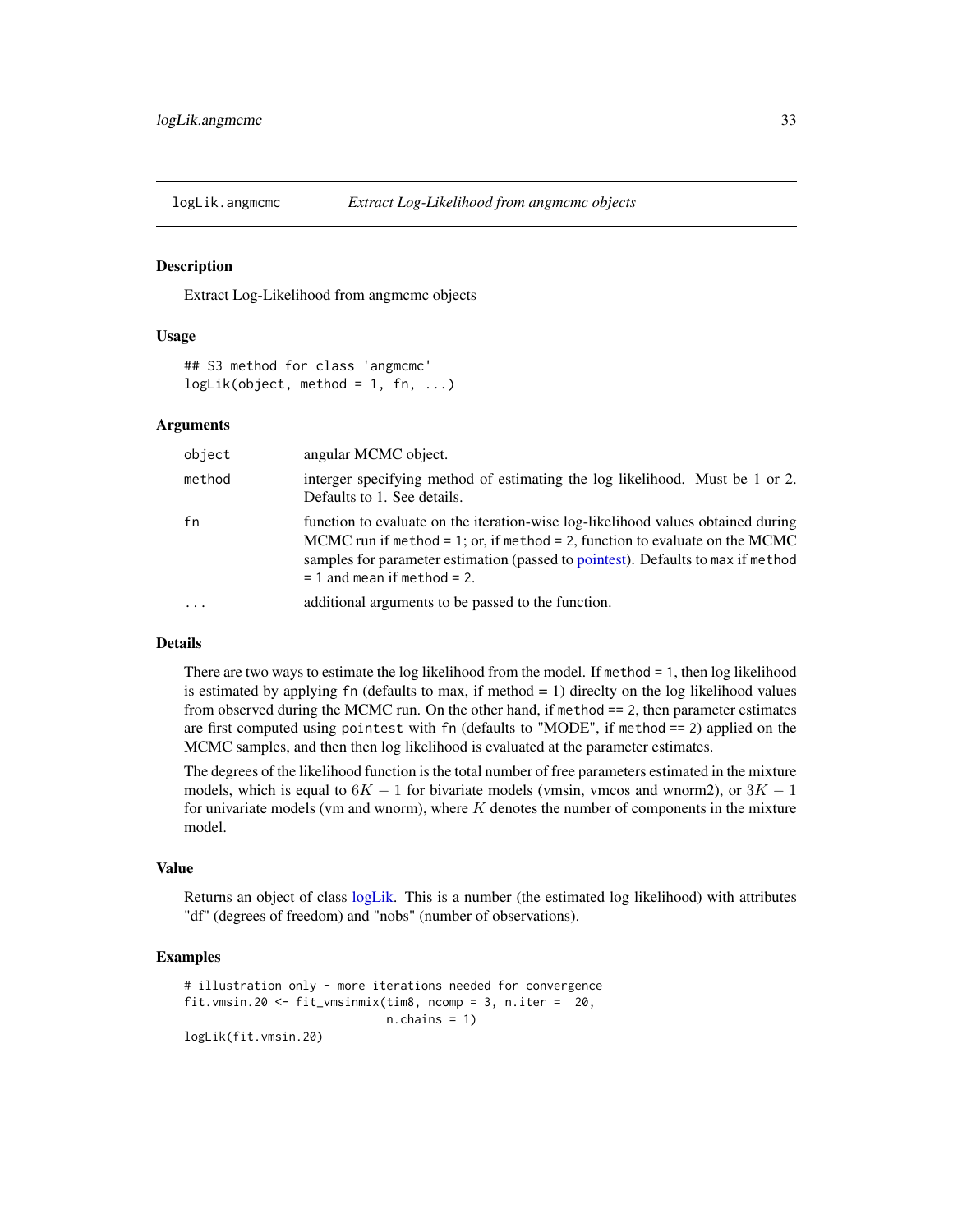<span id="page-33-1"></span><span id="page-33-0"></span>

#### Description

Leave-one-out cross-validation (LOO) for angmcmc objects

## Usage

## S3 method for class 'angmcmc'  $\text{loo}(x, \ldots)$ 

## **Arguments**

| X | angmeme object.                                                                                                                                              |
|---|--------------------------------------------------------------------------------------------------------------------------------------------------------------|
| . | additional model specific arguments to be passed to waic from loo. For example,<br>int, displ specifies integer displacement in wnorm and wnorm2 models. See |
|   | fit wnormmix and fit wnorm2mix for more details.                                                                                                             |

## Details

Note that loo.angmcmc calls [loo](#page-0-0) for computation. If the likelihood contribution of each data point for each MCMC iteration is available in object (can be returned by setting return\_llik\_contri = TRUE) during [fit\\_angmix](#page-17-1) call), loo.array is used; otherwise loo.function is called. Computation is much faster if the likelihood contributions are available - however, they are very memory intensive, and by default not returned in [fit\\_angmix.](#page-17-1)

#### Examples

```
## Not run:
# illustration only - more iterations needed for convergence
fit.vmsin.20 <- fit_vmsinmix(tim8, ncomp = 3, n.iter = 20,
                             n.chains = 1, return_llik_contri = TRUE)
library(loo)
loo(fit.vmsin.20)
## End(Not run)
```

| lpdtrace |  |
|----------|--|
|----------|--|

Trace and autocorrelation plots of log posterior density or log likeli*hood from an angmcmc object*

#### Description

Trace and autocorrelation plots of log posterior density or log likelihood from an angmcmc object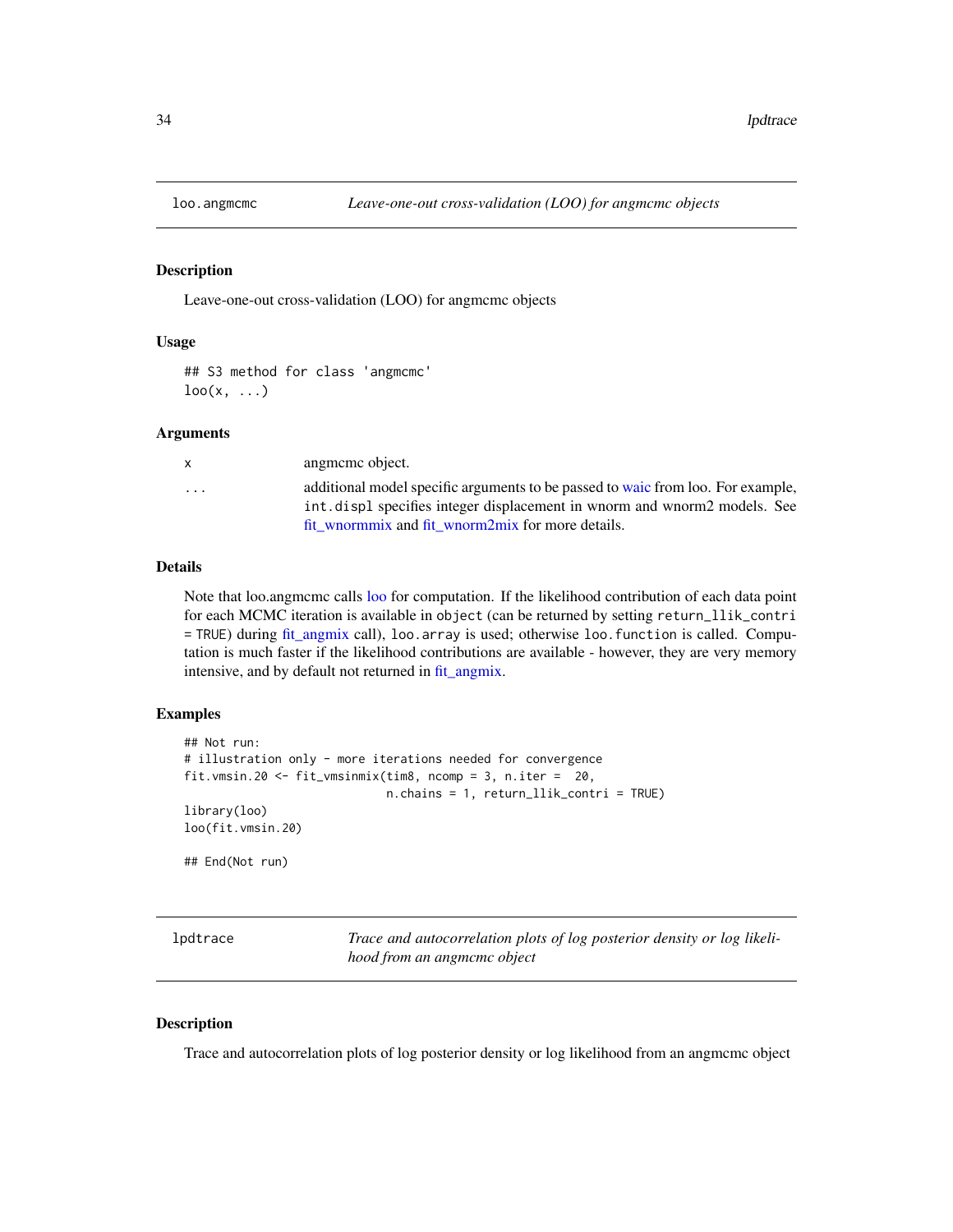## <span id="page-34-0"></span>paramtrace 35

## Usage

```
lpdtrace(
  object,
  chain.no,
  use.11ik = FALSE,plot.autocor = FALSE,
  lag.max = NULL,...
\mathcal{L}
```
## Arguments

| object       | angular MCMC object.                                                                                           |
|--------------|----------------------------------------------------------------------------------------------------------------|
| chain.no     | vector of chain numbers whose samples are to be be used. in the estimation. By<br>default all chains are used. |
| use.llik     | logical. Should log likelihood be plotted instead of log posterior? Set to FALSE<br>by default.                |
| plot.autocor | logical. Should the autocorrelations be plotted as well?                                                       |
| lag.max      | maximum lag for autocorrelation. Passed to acf. Ignored if plot autocor =<br>FALSE.                            |
| $\cdot$      | unused                                                                                                         |

## Examples

```
# first fit a vmsin mixture model
# illustration only - more iterations needed for convergence
fit.vmsin.20 <- fit_vmsinmix(tim8, ncomp = 3, n.iter = 20,
                            n.chains = 1)
# log posterior density trace
lpdtrace(fit.vmsin.20)
# log likelihood trace
lpdtrace(fit.vmsin.20, use.llik = TRUE)
```

| paramtrace | Trace plot for parameters from an angmcmc object |  |
|------------|--------------------------------------------------|--|
|            |                                                  |  |

## Description

Trace plot for parameters from an angmcmc object

#### Usage

```
paramtrace(object, par.name, comp.label, chain.no, ...)
```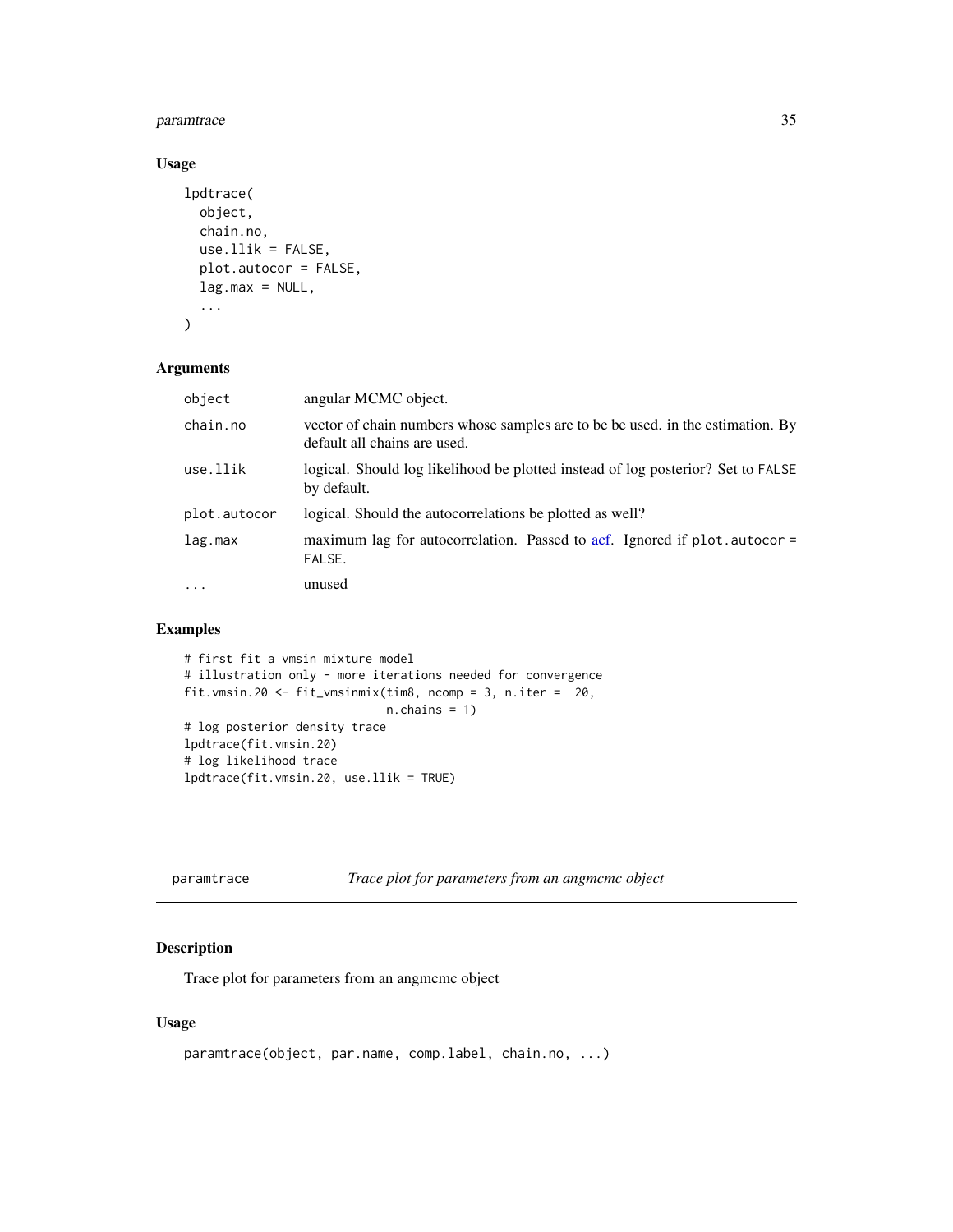<span id="page-35-0"></span>

| object     | angular MCMC object.                                                                                                                                                     |
|------------|--------------------------------------------------------------------------------------------------------------------------------------------------------------------------|
| par.name   | vector of names of parameters for which point estimates are to be computed. If<br>NULL, results for all parameters are provided.                                         |
| comp.label | vector of component labels (positive integers, e.g., $1, 2, \ldots$ ) for which point<br>estimates are to be computed. If NULL, results for all components are provided. |
| chain.no   | vector of chain numbers whose samples are to be be used. in the estimation. By<br>default all chains are used.                                                           |
| $\ddots$ . | unused                                                                                                                                                                   |
| par        | parameter for which trace plot is to be created.                                                                                                                         |

#### Value

Returns a single plot if a single par and a single comp.label is supplied. Otherwise, a series of plots is produced.

## Examples

```
# first fit a vmsin mixture model
# illustration only - more iterations needed for convergence
fit.vmsin.20 <- fit_vmsinmix(tim8, ncomp = 3, n.iter = 20,
                             n.chains = 1)
# trace plot for kappa1 in component 1
paramtrace(fit.vmsin.20, "kappa1", 1)
# for kappa1 in all components
paramtrace(fit.vmsin.20, "kappa1")
# for all parameters in component 1
paramtrace(fit.vmsin.20, comp.label = 1)
```
plot.angmcmc *Summary plots for angmcmc objects*

#### Description

Summary plots for angmcmc objects

#### Usage

```
## S3 method for class 'angmcmc'
plot(
 x,
 par.name,
 comp.label,
  chain.no,
  do.paramtrace = TRUE,
```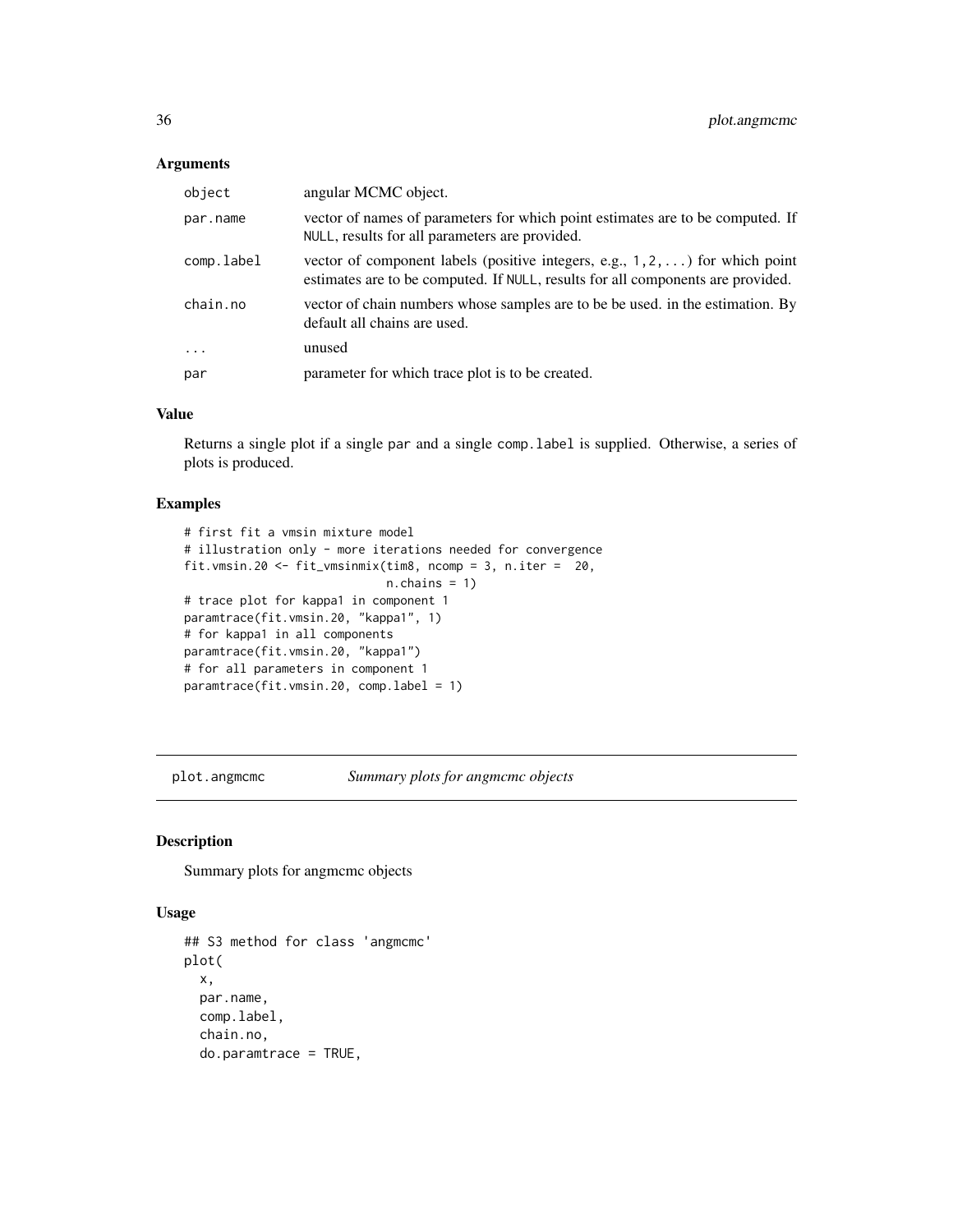#### <span id="page-36-0"></span>pointest 37

```
do.lpdtrace = TRUE,
  use.1lik = FALSE,
  ...
\mathcal{L}
```
## Arguments

| X             | angmeme object                                                                                                                                                           |
|---------------|--------------------------------------------------------------------------------------------------------------------------------------------------------------------------|
| par.name      | vector of names of parameters for which point estimates are to be computed. If<br>NULL, results for all parameters are provided.                                         |
| comp.label    | vector of component labels (positive integers, e.g., $1, 2, \ldots$ ) for which point<br>estimates are to be computed. If NULL, results for all components are provided. |
| chain.no      | vector of chain numbers whose samples are to be be used. in the estimation. By<br>default all chains are used.                                                           |
| do.paramtrace | logical. Should the trace(s) for the parameter(s) be plotted?                                                                                                            |
| do.lpdtrace   | logical. Should the log posterior trace be plotted?                                                                                                                      |
| use.llik      | logical. Should the log likelihood be plotted instead? Ignored if do. 1 pdtrace<br>$==$ FALSE.                                                                           |
| $\cdots$      | unused                                                                                                                                                                   |

## Examples

# first fit a vmsin mixture model # illustration only - more iterations needed for convergence fit.vmsin.20 <- fit\_vmsinmix(tim8, ncomp = 3, n.iter = 20, n.chains = 1) plot(fit.vmsin.20)

<span id="page-36-1"></span>pointest *Point estimates for parameters from an angmcmc object*

## Description

Point estimates for parameters from an angmcmc object

## Usage

```
pointest(object, fn = mean, par.name, comp.label, chain.no, ...)
```

| object | angular MCMC object.                                                                                                                                                                                                                                    |
|--------|---------------------------------------------------------------------------------------------------------------------------------------------------------------------------------------------------------------------------------------------------------|
| fn     | function, or a single character string specifying its name, to evaluate on MCMC<br>samples to estimate parameters. Defaults to mean, which computes the estimated<br>posterior mean. Note that if $fn = "MODE"$ (warning: not "mode") or $fn = "MAP"$ . |
|        | then the maximum aposteriori estimate (MAP) is calculated.                                                                                                                                                                                              |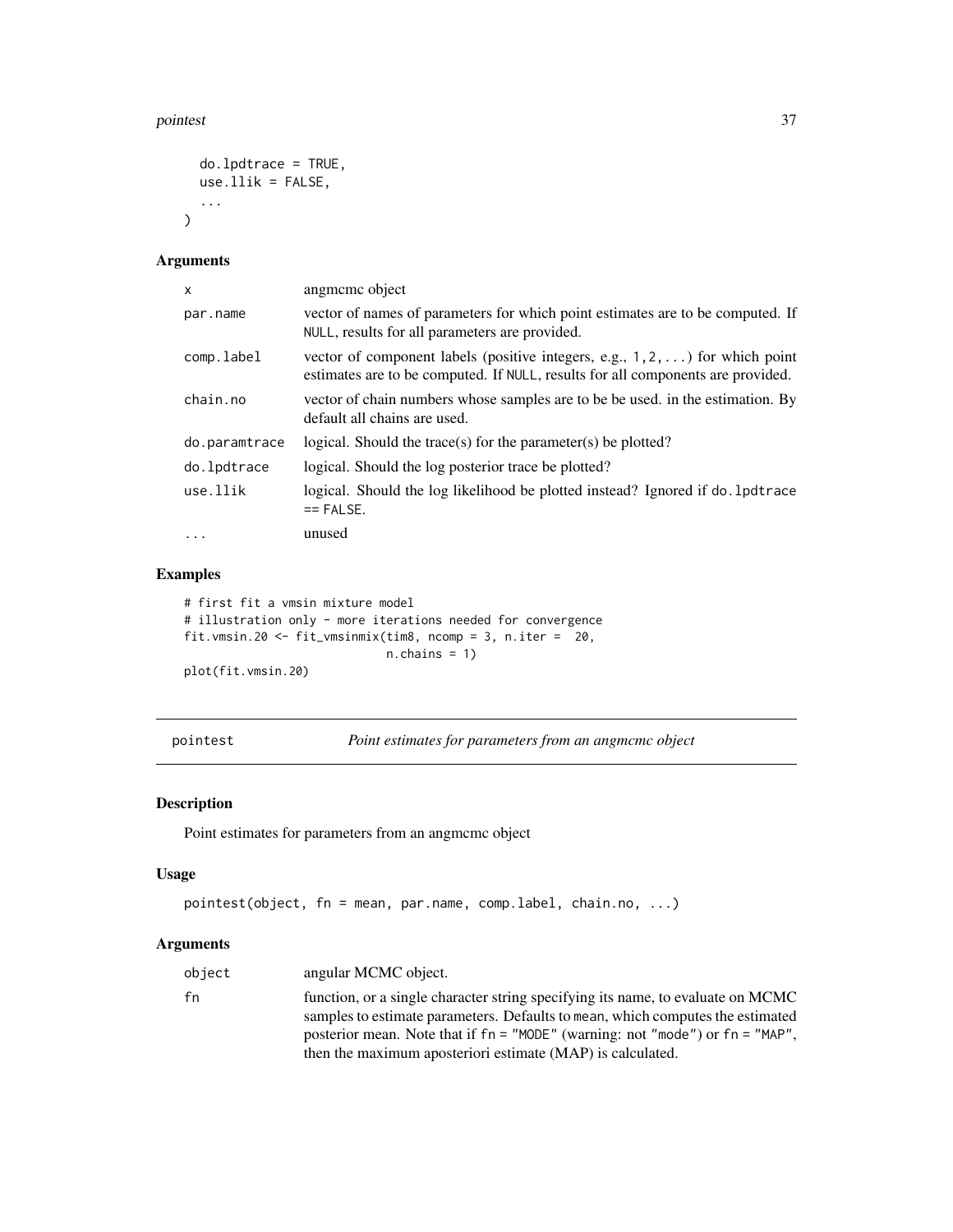<span id="page-37-0"></span>

| par.name   | vector of names of parameters for which point estimates are to be computed. If<br>NULL, results for all parameters are provided.                                         |
|------------|--------------------------------------------------------------------------------------------------------------------------------------------------------------------------|
| comp.label | vector of component labels (positive integers, e.g., $1, 2, \ldots$ ) for which point<br>estimates are to be computed. If NULL, results for all components are provided. |
| chain.no   | vector of chain numbers whose samples are to be be used. in the estimation. By<br>default all chains are used.                                                           |
| $\cdots$   | additional arguments to be passed to the function.                                                                                                                       |

### Value

Returns a matrix of point estimates, or vector of point estimates if length(par.name)==1 or length(comp.label)==1.

## Examples

```
# first fit a vmsin mixture model
# illustration only - more iterations needed for convergence
fit.vmsin.20 <- fit_vmsinmix(tim8, ncomp = 3, n.iter = 20,
                             n.chains = 1)
# estimate parameters by sample mean
(est_mean <- pointest(fit.vmsin.20))
# estimate parameters by sample median
(est_median <- pointest(fit.vmsin.20, fn = median))
# estimate parameters by MAP
(est_median <- pointest(fit.vmsin.20, fn = "MODE"))
```
quantile.angmcmc *Quantile estimates for parameters from an angmcmc object*

## Description

Quantile estimates for parameters from an angmcmc object

## Usage

```
## S3 method for class 'angmcmc'
quantile(x, par.name, comp.label, chain.no, probs = seq(0, 1, 0.25), ...)
```

| <b>X</b>   | angmeme object                                                                                                                                                           |
|------------|--------------------------------------------------------------------------------------------------------------------------------------------------------------------------|
| par.name   | vector of names of parameters for which point estimates are to be computed. If<br>NULL, results for all parameters are provided.                                         |
| comp.label | vector of component labels (positive integers, e.g., $1, 2, \ldots$ ) for which point<br>estimates are to be computed. If NULL, results for all components are provided. |
| chain.no   | vector of chain numbers whose samples are to be be used. in the estimation. By<br>default all chains are used.                                                           |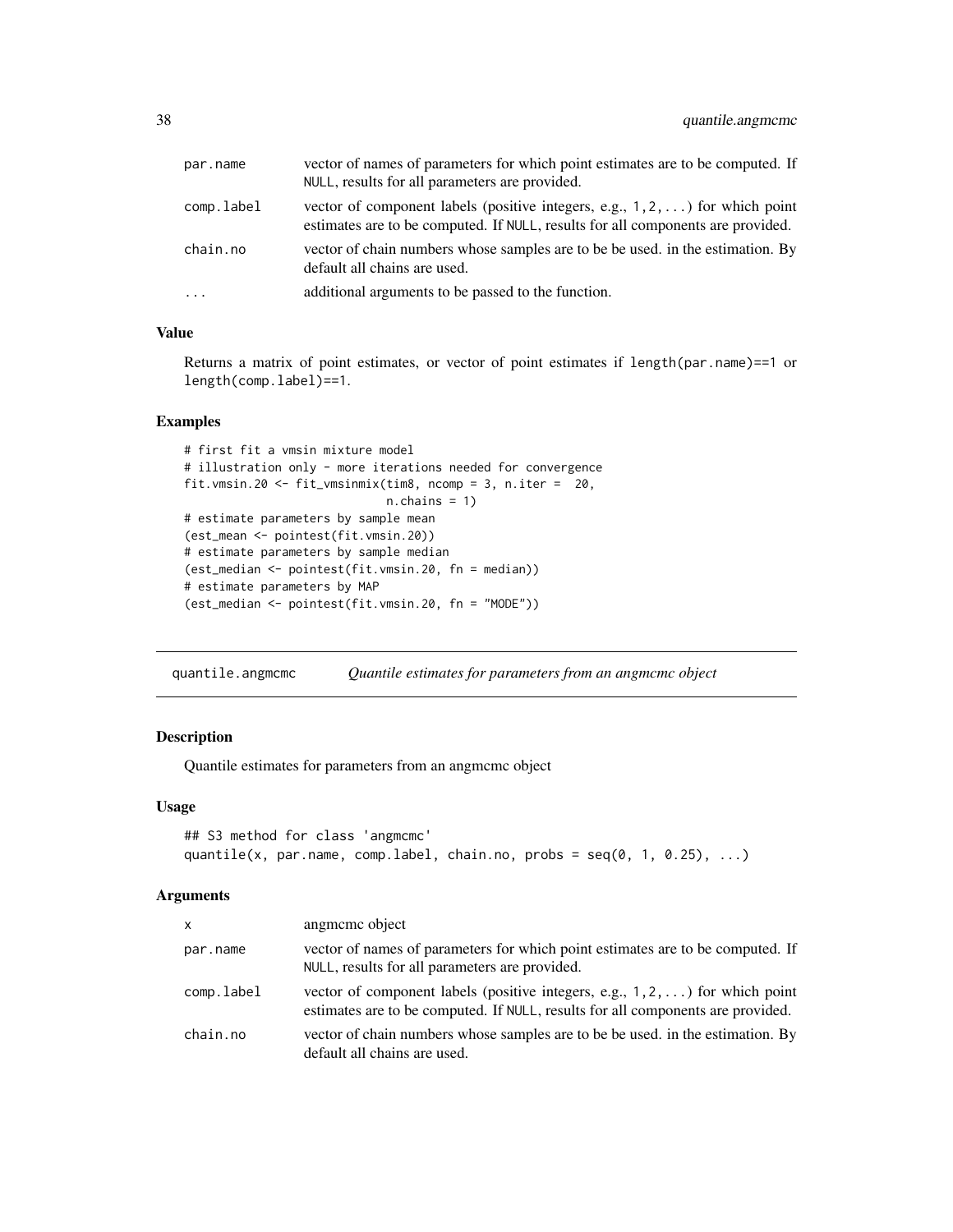<span id="page-38-0"></span>

| probs                   | numeric vector of probabilities with values in $[0, 1]$ . (Values up to '2e-14' out-<br>side that range are accepted and moved to the nearby endpoint.)          |
|-------------------------|------------------------------------------------------------------------------------------------------------------------------------------------------------------|
| $\cdot$ $\cdot$ $\cdot$ | further arguments to pass to quantile. In particular, $\text{probs} = \text{seq}(0, 1, 0.25)$<br>is the default vector of quantiles computed for each parameter. |

## Value

Returns a three dimensional array of quantiles, or a matrix (vector) of quantiles if one (or two) among par.name, comp.label, probs has length 1.

## Examples

```
# first fit a vmsin mixture model
# illustration only - more iterations needed for convergence
fit.vmsin.20 <- fit_vmsinmix(tim8, ncomp = 3, n.iter = 20,
                             n.chains = 1)
# 0.025th quantiles
(quant_025 <- quantile(fit.vmsin.20, prob = 0.025))
# 0.975th quantiles
(quant_975 <- quantile(fit.vmsin.20, prob = 0.975))
# default quantiles
(quant_def <- quantile(fit.vmsin.20))
```
#### rvm *The univariate von Mises distribution*

## Description

The univariate von Mises distribution

## Usage

rvm(n, kappa = 1, mu =  $\theta$ )  $dvm(x, kappa = 1, mu = 0, log = FALSE)$ 

| n     | number of observations. Ignored if at least one of the other parameters have<br>length $k > 1$ , in which case, all the parameters are recycled to length k to produce<br>k random variates. |
|-------|----------------------------------------------------------------------------------------------------------------------------------------------------------------------------------------------|
| kappa | vector of concentration (inverse-variance) parameters; kappa $> 0$ .                                                                                                                         |
| mu    | vector of means.                                                                                                                                                                             |
| X     | vector of angles (in radians) where the densities are to be evaluated.                                                                                                                       |
| log   | logical. Should the log density be returned instead?                                                                                                                                         |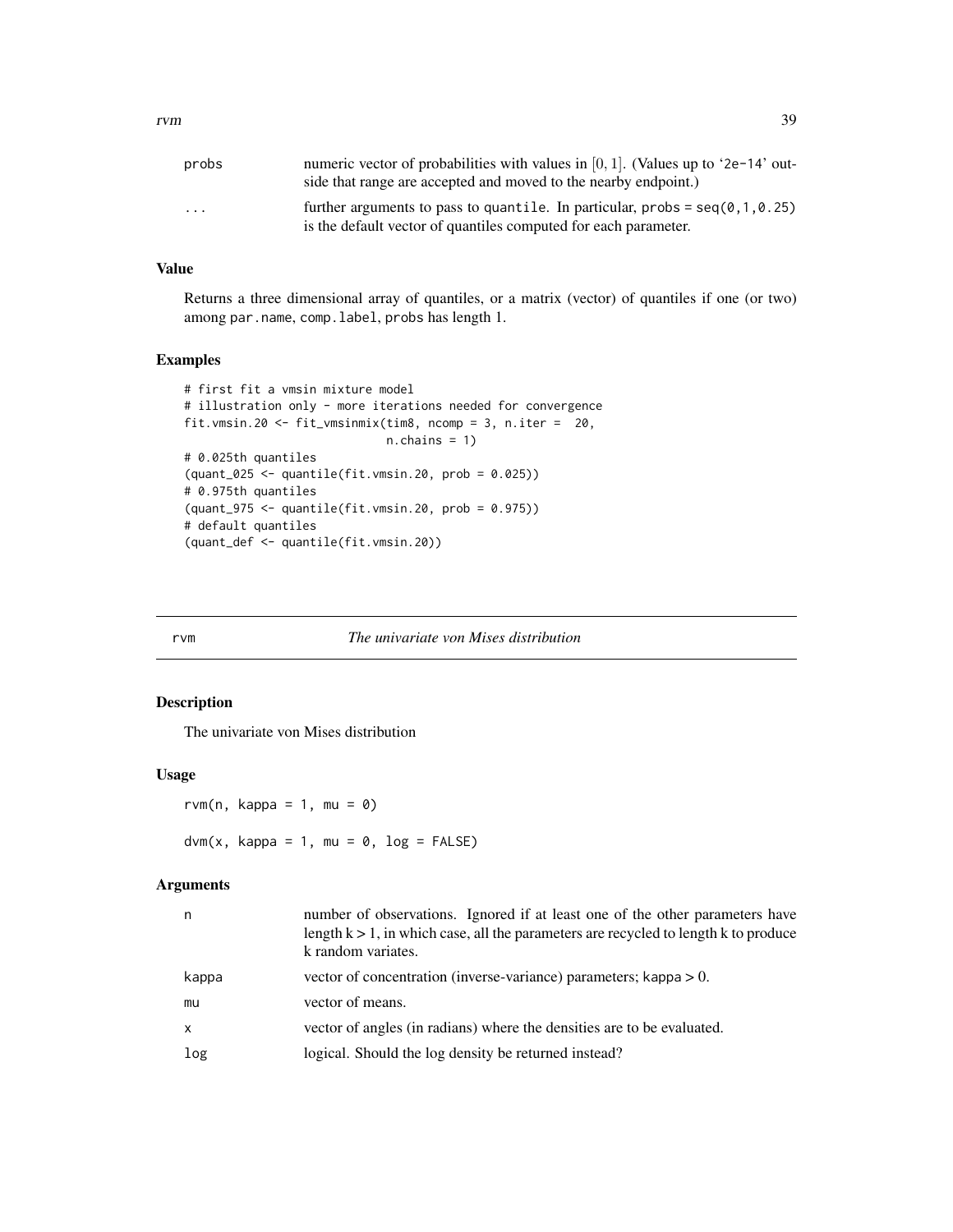#### Details

If mu and kappa are not specified they assume the default values of 0 and 1 respectively.

The univariate von Mises distribution has density

$$
f(x) = 1/(2\pi I_0(\kappa)) \exp(\kappa \cos(x - mu))
$$

where  $I_0(\kappa)$  denotes the modified Bessel function of the first kind with order 0 evaluated at the point  $\kappa$ .

## Value

dvm gives the density and rvm generates random deviates.

#### Examples

```
kappa <-1:3mu < -0:2x \le -1:10n < -10# when x and both parameters are scalars, dvm returns a single density
dvm(x[1], kappa[1], mu[1])
# when x is a vector but both the parameters are scalars, dmv returns a vector of
# densities calculated at each entry of x with the same parameters
dvm(x, kappa[1], mu[1])
# if x is scalar and at least one of the two paraemters is a vector, both parameters are
# recycled to the same length, and dvm returns a vector of with ith element being the
# density evaluated at x with parameter values kappa[i] and mu[i]
dvm(x[1], kappa, mu)
```
# if x and at least one of the two paraemters is a vector, x and the two parameters are # recycled to the same length, and dvm returns a vector of with ith element being the # density at ith element of the (recycled) x with parameter values kappa[i] and mu[i] dvm(x, kappa, mu)

```
# when parameters are all scalars, number of observations generated by rvm is n
rvm(n, kappa[1], mu[1])
```

```
# when at least one of the two parameters is a vector, both are recycled to the same length,
# n is ignored, and the number of observations generated by rvm is the same as the length of
# the recycled vectors
rvm(n, kappa, mu)
```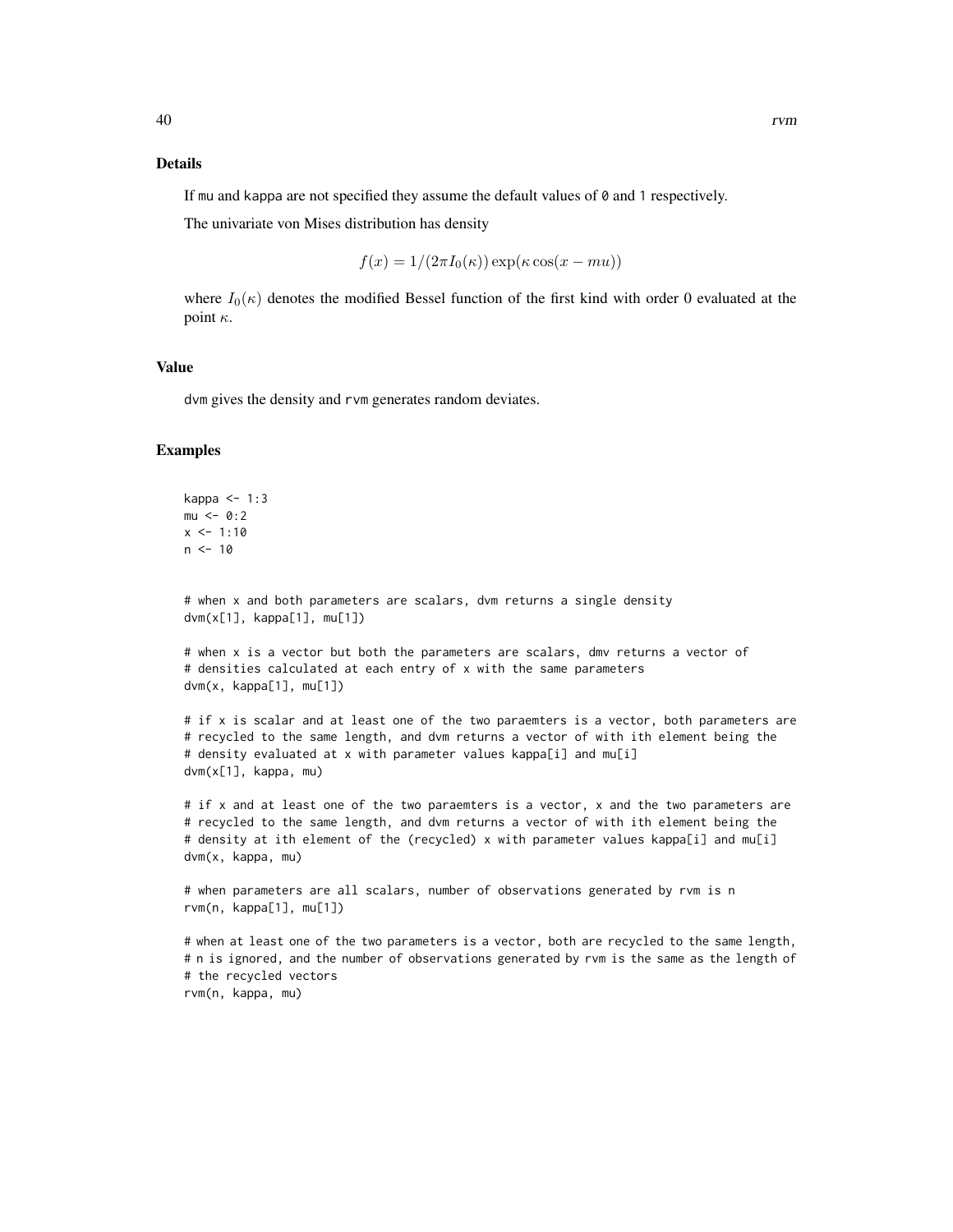<span id="page-40-0"></span>

## <span id="page-40-1"></span>Description

The bivariate von Mises cosine model

## Usage

```
rvmcos(
 n,
 kappa1 = 1,
 kappa2 = 1,
 kappa3 = 0,
 mu1 = 0,
 mu2 = 0,
 method = "naive")
dvmcos(
 x,
 kappa1 = 1,
 kappa2 = 1,
 kappa3 = \theta,
 mu1 = 0,mu2 = 0,
 log = FALSE,
  ...
)
```

| n                      | number of observations. Ignored if at least one of the other parameters have<br>length $k > 1$ , in which case, all the parameters are recycled to length k to produce<br>k random variates. |
|------------------------|----------------------------------------------------------------------------------------------------------------------------------------------------------------------------------------------|
| kappa1, kappa2, kappa3 |                                                                                                                                                                                              |
|                        | vectors of concentration parameters; kappa1, kappa2 $> 0$ .                                                                                                                                  |
| $mu1$ , $mu2$          | vectors of mean parameters.                                                                                                                                                                  |
| method                 | Rejection sampling method to be used. Available choices are "naive" (default)<br>or "vmprop". See details.                                                                                   |
| $\mathsf{x}$           | bivariate vector or a two-column matrix with each row being a bivariate vector<br>of angles (in radians) where the densities are to be evaluated.                                            |
| log                    | logical. Should the log density be returned instead?                                                                                                                                         |
| $\cdots$               | additional arguments to be passed to dymcos. See details.                                                                                                                                    |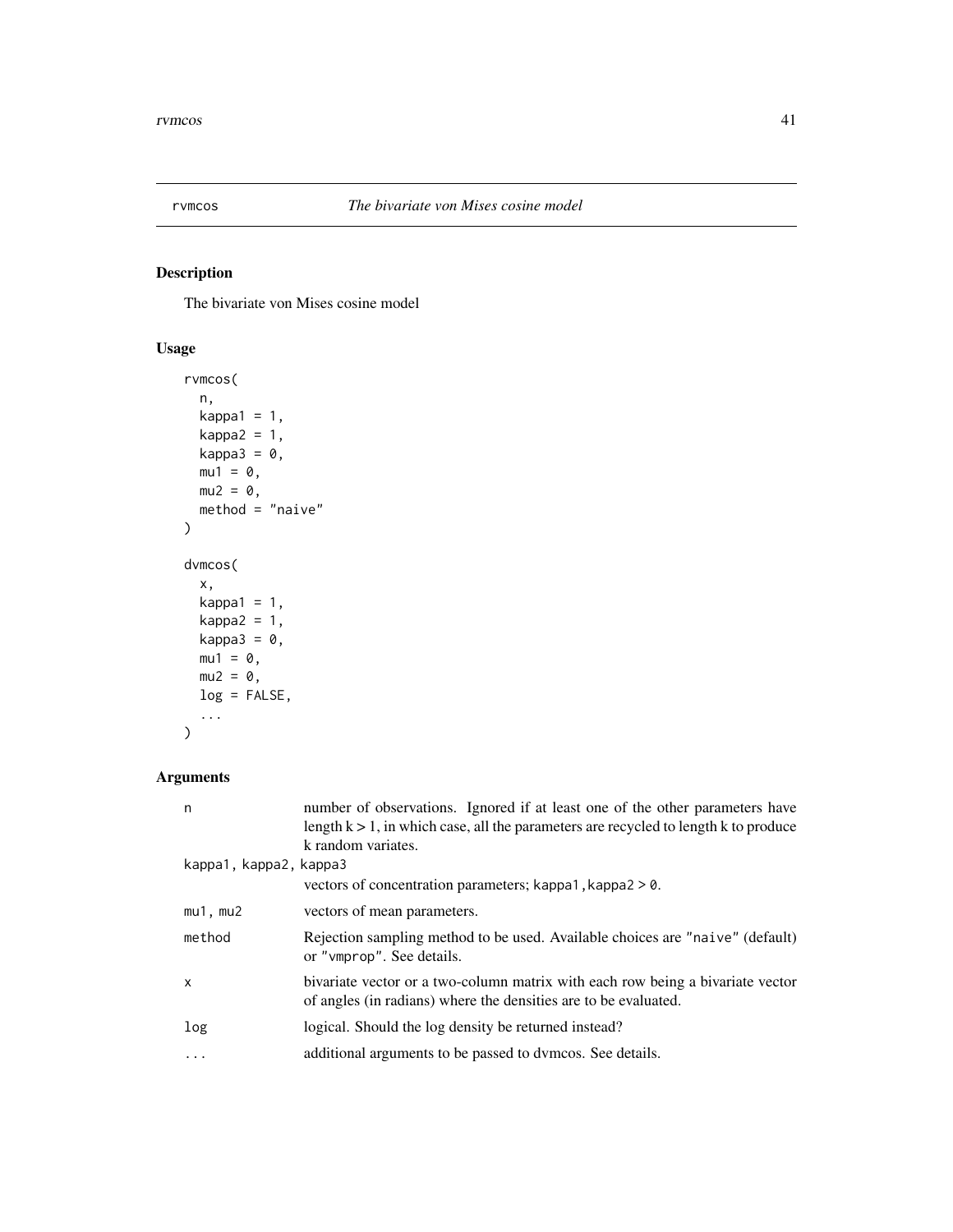#### <span id="page-41-0"></span>Details

The bivariate von Mises cosine model density at the point  $x = (x_1, x_2)$  is given by

$$
f(x) = C_c(\kappa_1, \kappa_2, \kappa_3) \exp(\kappa_1 \cos(T_1) + \kappa_2 \cos(T_2) + \kappa_3 \cos(T_1 - T_2))
$$

where

$$
T_1 = x_1 - \mu_1; T_2 = x_2 - \mu_2
$$

and  $C_c(\kappa_1, \kappa_2, \kappa_3)$  denotes the normalizing constant for the cosine model.

Because  $C_c$  involves an infinite alternating series with product of Bessel functions, if kappa3 < -5 or max(kappa1, kappa2, abs(kappa3)) > 50,  $C_c$  is evaluated numerically via (quasi) Monte carlo method for numerical stability. These (quasi) random numbers can be provided through the argument qrnd, which must be a two column matrix, with each element being a (quasi) random number between 0 and 1. Alternatively, if n\_qrnd is provided (and qrnd is missing), a two dimensional [sobol](#page-0-0) sequence of size n\_qrnd is generated via the function sobol from the R package qrng. If none of qrnd or n\_qrnd is available, a two dimensional sobol sequence of size 1e4 is used. By default Monte Carlo approximation is used only if kappa3 < -5 or max(kappa1, kappa2, abs(kappa3)) > 50. However, a forced Monte Carlo approximation can be made (irrespective of the choice of kappa1,kappa2 and kappa3) by setting force\_approx\_const = TRUE. See examples.

## Value

dvmcos gives the density and rvmcos generates random deviates.

#### Examples

```
kappa1 < -c(1, 2, 3)kappa2 \leq c(1, 6, 5)kappa3 < -c(0, 1, 2)mu1 \leftarrow c(1, 2, 5)mu2 \leq -c(0, 1, 3)x \leftarrow diag(2, 2)
n < -10# when x is a bivariate vector and parameters are all scalars,
# dvmcos returns single density
dvmcos(x[1, ], kappa1[1], kappa2[1], kappa3[1], mu1[1], mu2[1])
# when x is a two column matrix and parameters are all scalars,
# dmvsin returns a vector of densities calculated at the rows of
# x with the same parameters
dvmcos(x, kappa1[1], kappa2[1], kappa3[1], mu1[1], mu2[1])
# if x is a bivariate vector and at least one of the parameters is
# a vector, all parameters are recycled to the same length, and
# dvmcos returns a vector with ith element being the density
# evaluated at x with parameter values kappa1[i], kappa2[i],
# kappa3[i], mu1[i] and mu2[i]
dvmcos(x[1, ], kappa1, kappa2, kappa3, mu1, mu2)
# if x is a two column matrix and at least one of the parameters is
```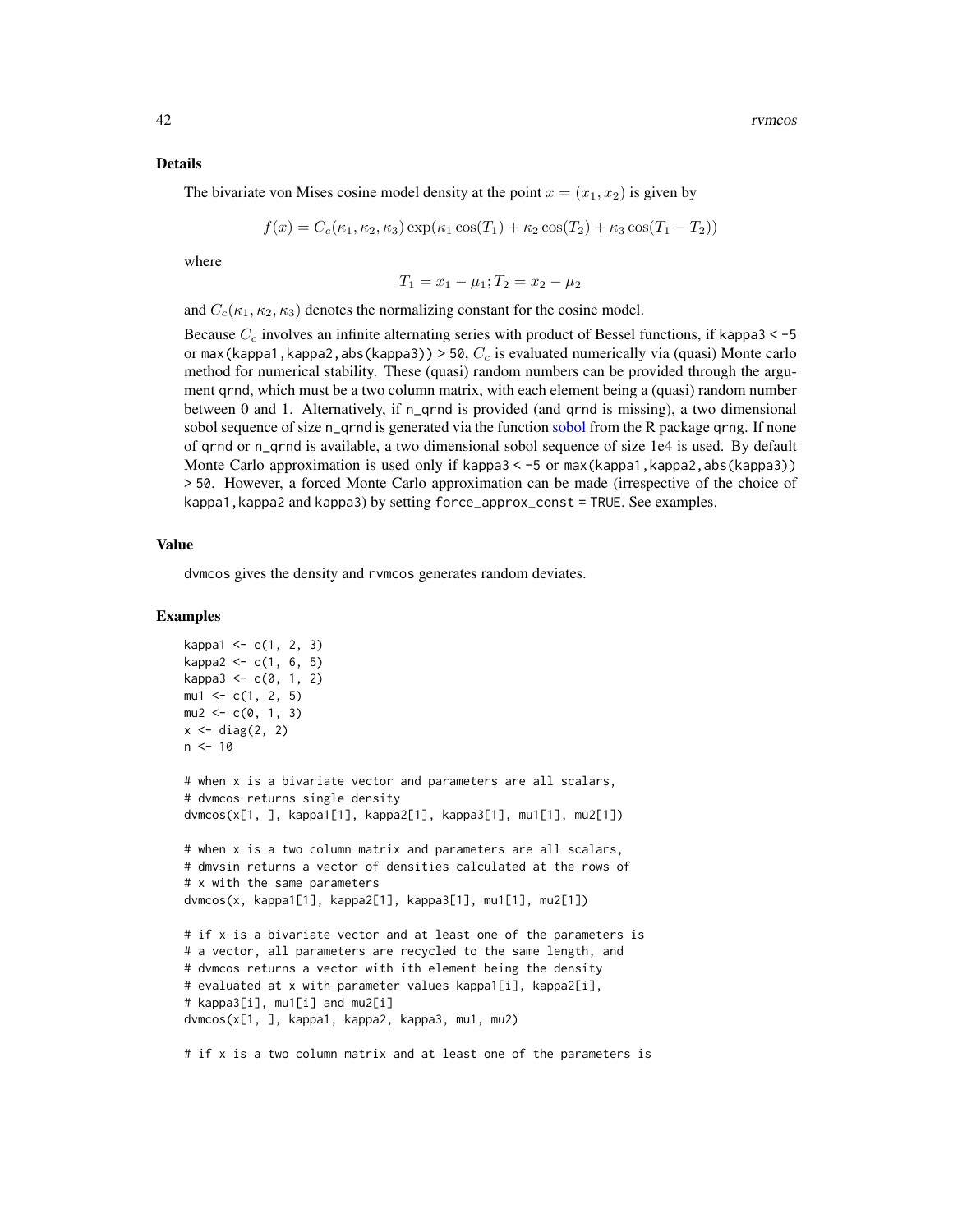#### rvmcos 43

```
# a vector, rows of x and the parameters are recycled to the same
# length, and dvmcos returns a vector with ith element being the
# density evaluated at ith row of x with parameter values kappa1[i],
# kappa2[i], # kappa3[i], mu1[i] and mu2[i]
dvmcos(x, kappa1, kappa2, kappa3, mu1, mu2)
# when parameters are all scalars, number of observations generated
# by rvmcos is n
rvmcos(n, kappa1[1], kappa2[1], kappa3[1], mu1[1], mu2[1])
# when at least one of the parameters is a vector, all parameters are
# recycled to the same length, n is ignored, and the number of
# observations generated by rvmcos is the same as the length of the
# recycled vectors
rvmcos(n, kappa1, kappa2, kappa3, mu1, mu2)
## Not run:
## Visualizing (quasi) Monte Carlo based approximations of
## the normalizing constant through density evaluations.
# "good" setup, where the analytic formula for C_c can be
# calulated without numerical issues
# kappa1 = 1, kappa2 = 1, kappa3 = -2, mu1 = pi, mu2 = pi
n_qrnd <- (1:500)*20
# analytic
good.a <- dvmcos(c(3,3), 1, 1, -2, pi, pi, log=TRUE)
# using quasi Monte Carlo
good.q <- sapply(n_qrnd,
                 function(j)
                   dvmcos(c(3,3), 1, 1, -2, pi, pi,
                          log=TRUE, n_qrnd = j,
                          force_approx_const = TRUE))
# using ordinary Monte Carlo
set.seed(1)
good.r <- sapply(n_qrnd,
                 function(j)
                   dvmcos(c(3,3), 1, 1, -2, pi, pi,
                          log=TRUE,
                          qrnd = matrix(runif(2\starj), ncol = 2),
                          force_approx_const = TRUE))
plot(n_qrnd, good.q, ylim = range(good.a, good.q, good.r),
     col = "orange", type = "l",ylab = "",main = "dvmcos(c(3,3), 1, 1, -2, pi, pi, log = TRUE)")points(n_qrnd, good.r, col = "skyblue", type = "l")
abline(h = good.a, lty = 2, col = "grey")legend("topright",
      legend = c("Sobol", "Random", "Analytic"),
      col = c("orange", "skyblue", "grey"),
```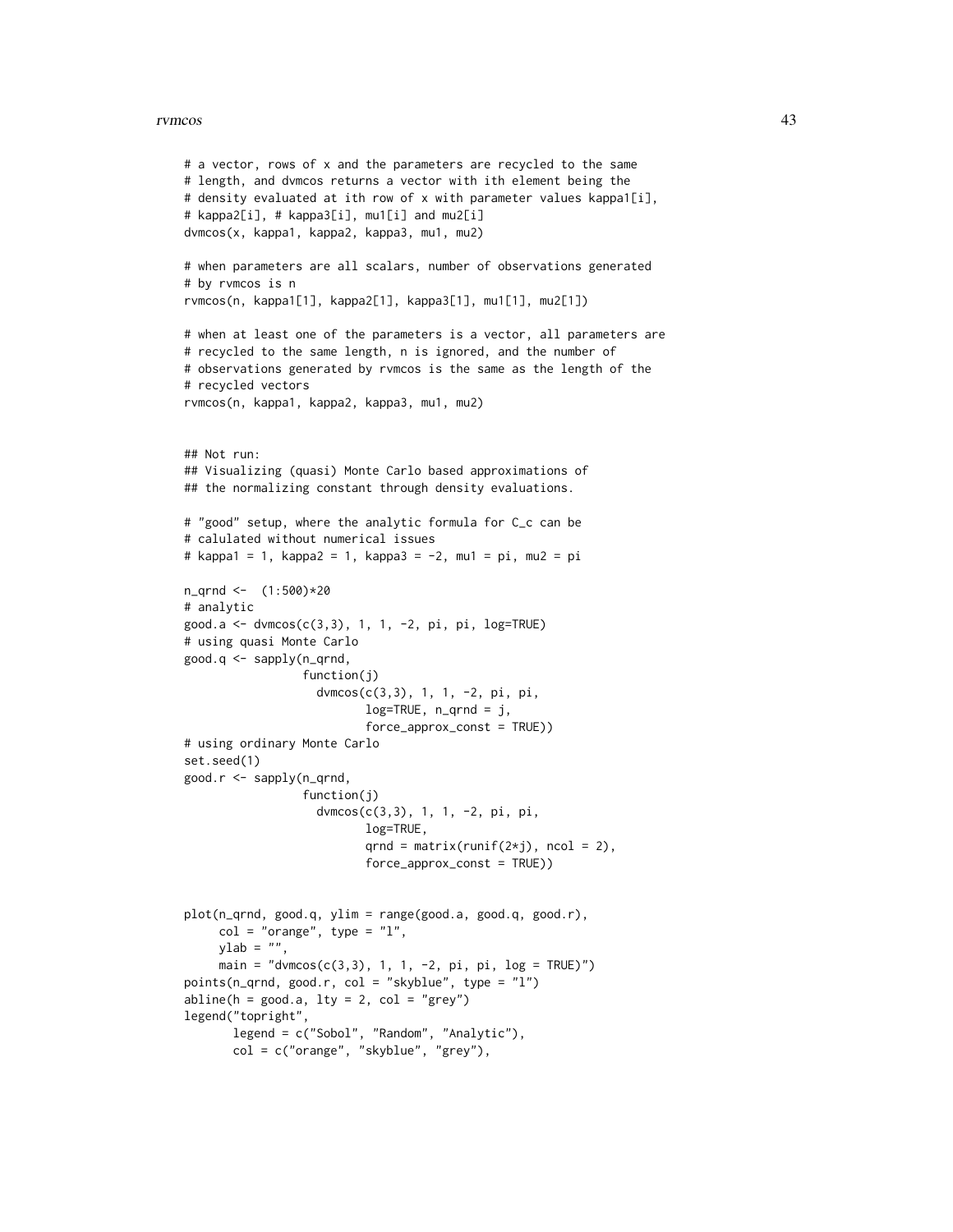#### <span id="page-43-0"></span>44 rvmcosmix

```
lty = c(1, 1, 2)# "bad" setup, where the calculating C_c
# numerically using the analytic formula is problematic
# kappa1 = 100, kappa2 = 100, kappa3 = -200, mu1 = pi, mu2 = pi
n_qrnd <- (1:500)*20
# using quasi Monte Carlo
bad.q <- sapply(n_qrnd,
                function(j)
                  dvmcos(c(3,3), 100, 100, -200, pi, pi,
                         log=TRUE, n_qrnd = j,
                         force_approx_const = TRUE))
# using ordinary Monte Carlo
set.seed(1)
bad.r <- sapply(n_qrnd,
                function(j)
                  dvmcos(c(3,3), 100, 100, -200, pi, pi,
                         log=TRUE,
                         qrnd = matrix(runif(2 \star j), ncol = 2),
                         force_approx_const = TRUE))
plot(n_qrnd, bad.q, ylim = range(bad.q, bad.r),
     col = "orange", type = "l",ylab = "",
     main = "dvmcos(c(3,3), 100, 100, -200, pi, pi, log = TRUE)")
points(n_qrnd, bad.r, col = "skyblue", type = "l")
legend("topright",
       legend = c("Sobol", "Random"),
       col = c("orange", "skyblue"), lty = 1)## End(Not run)
```
rvmcosmix *The bivariate von Mises cosine model mixtures*

## <span id="page-43-1"></span>**Description**

The bivariate von Mises cosine model mixtures

#### Usage

```
rvmcosmix(n, kappa1, kappa2, kappa3, mu1, mu2, pmix, method = "naive", ...)
dvmcosmix(x, kappa1, kappa2, kappa3, mu1, mu2, pmix, log = FALSE, ...)
```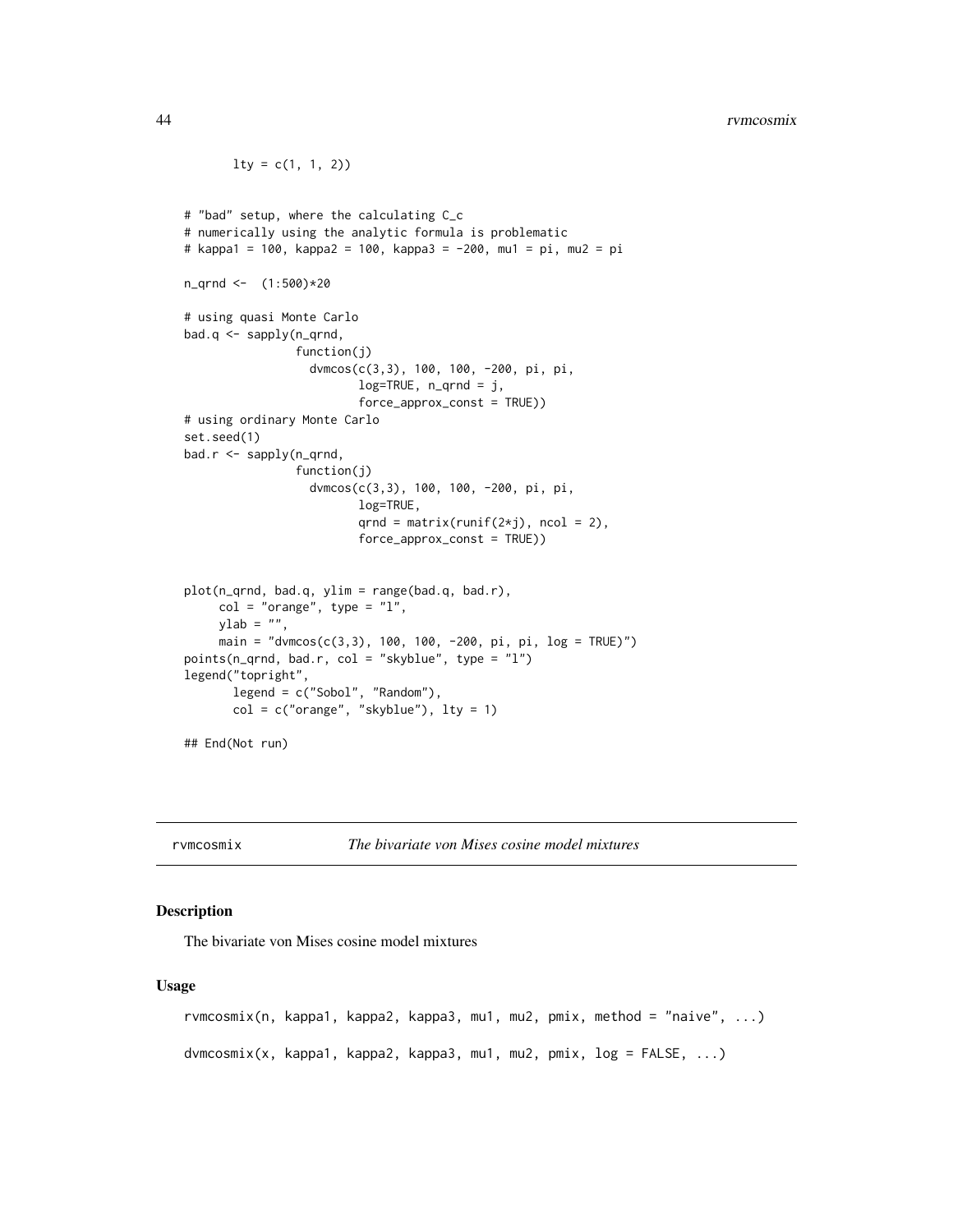#### <span id="page-44-0"></span>rvmcosmix 45

#### Arguments

| n<br>kappa1, kappa2, kappa3 | number of observations.                                                                                    |
|-----------------------------|------------------------------------------------------------------------------------------------------------|
|                             | vectors of concentration parameters; kappa1, kappa2 $> 0$ for each component.                              |
| $mu1$ , $mu2$               | vectors of mean parameters.                                                                                |
| pmix                        | vector of mixture proportions.                                                                             |
| method                      | Rejection sampling method to be used. Available choices are "naive" (default)<br>or "vmprop". See details. |
| $\ddots$                    | additional arguments to be passed to dymcos. See details.                                                  |
| $\mathsf{x}$                | matrix of angles (in radians) where the density is to be evaluated, with each row                          |
|                             | being a single bivariate vector of angles.                                                                 |
| log                         | logical. Should the log density be returned instead?                                                       |

#### Details

All the argument vectors pmix, kappa1, kappa2, kappa3, mu1 and mu2 must be of the same length (  $=$  component size of the mixture model), with j-th element corresponding to the j-th component of the mixture distribution.

The bivariate von Mises cosine model mixture distribution with component size  $K = \text{length}(pmx)$ has density

 $g(x) = \sum p[j] * f(x; \kappa_1[j], \kappa_2[j], \kappa_3[j], \mu_1[j], \mu_2[j])$ 

where the sum extends over j;  $p[j]; \kappa_1[j], \kappa_2[j], \kappa_3[j]$ ; and  $\mu_1[j], \mu_2[j]$  respectively denote the mixing proportion, the three concentration parameters and the two mean parameter for the  $j$ -th cluster,  $j = 1, ..., K$ , and  $f(.; \kappa_1, \kappa_2, \kappa_3, \mu_1, \mu_2)$  denotes the density function of the von Mises cosine model with concentration parameters  $\kappa_1, \kappa_2, \kappa_3$  and mean parameters  $\mu_1, \mu_2$ .

## Value

dvmcosmix computes the density and rvmcosmix generates random deviates from the mixture density.

## Examples

```
kappa1 < -c(1, 2, 3)kappa2 < -c(1, 6, 5)kappa3 < -c(0, 1, 2)mu1 \leq -c(1, 2, 5)mu2 \leq -c(0, 1, 3)pmix <- c(0.3, 0.4, 0.3)
x \leftarrow diag(2, 2)n < -10# mixture densities calculated at the rows of x
dvmcosmix(x, kappa1, kappa2, kappa3, mu1, mu2, pmix)
# number of observations generated from the mixture distribution is n
```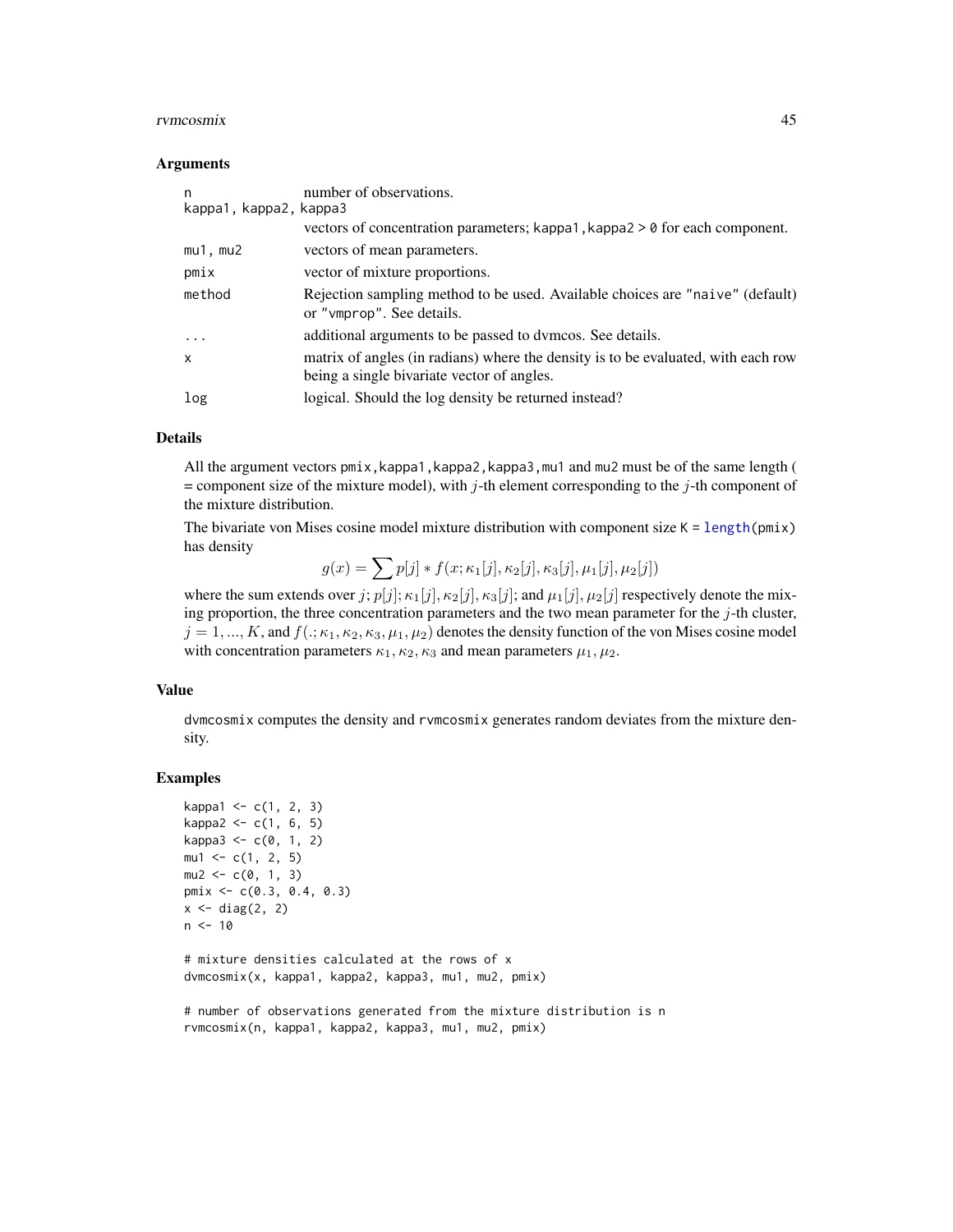<span id="page-45-0"></span>

## Description

The univariate von Mises mixtures

## Usage

```
rvmmix(n, kappa, mu, pmix)
dvmmix(x, kappa, mu, pmix, log = FALSE)
```
## Arguments

| n     | number of observations. Ignored if at least one of the other parameters have<br>length $k > 1$ , in which case, all the parameters are recycled to length k to produce<br>k random variates. |
|-------|----------------------------------------------------------------------------------------------------------------------------------------------------------------------------------------------|
| kappa | vector of component concentration (inverse-variance) parameters, kappa > 0.                                                                                                                  |
| mu    | vector of component means.                                                                                                                                                                   |
| pmix  | vector of mixing proportions.                                                                                                                                                                |
| X     | vector of angles (in radians) where the densities are to be evaluated.                                                                                                                       |
| log   | logical. Should the log density be returned instead?                                                                                                                                         |

## Details

pmix, mu and kappa must be of the same length, with  $j$ -th element corresponding to the  $j$ -th component of the mixture distribution.

The univariate von Mises mixture distribution with component size  $K = length(pmix)$  $K = length(pmix)$  $K = length(pmix)$  has density

$$
g(x) = p[1] * f(x; \kappa[1], \mu[1]) + ... + p[K] * f(x; \kappa[K], \mu[K])
$$

where  $p[j], \kappa[j], \mu[j]$  respectively denote the mixing proportion, concentration parameter and the mean parameter for the j-th component and  $f(.;\kappa,\mu)$  denotes the density function of the (univariate) von Mises distribution with mean parameter  $\mu$  and concentration parameter  $\kappa$ .

## Value

dvmmix computes the density and rvmmix generates random deviates from the mixture density.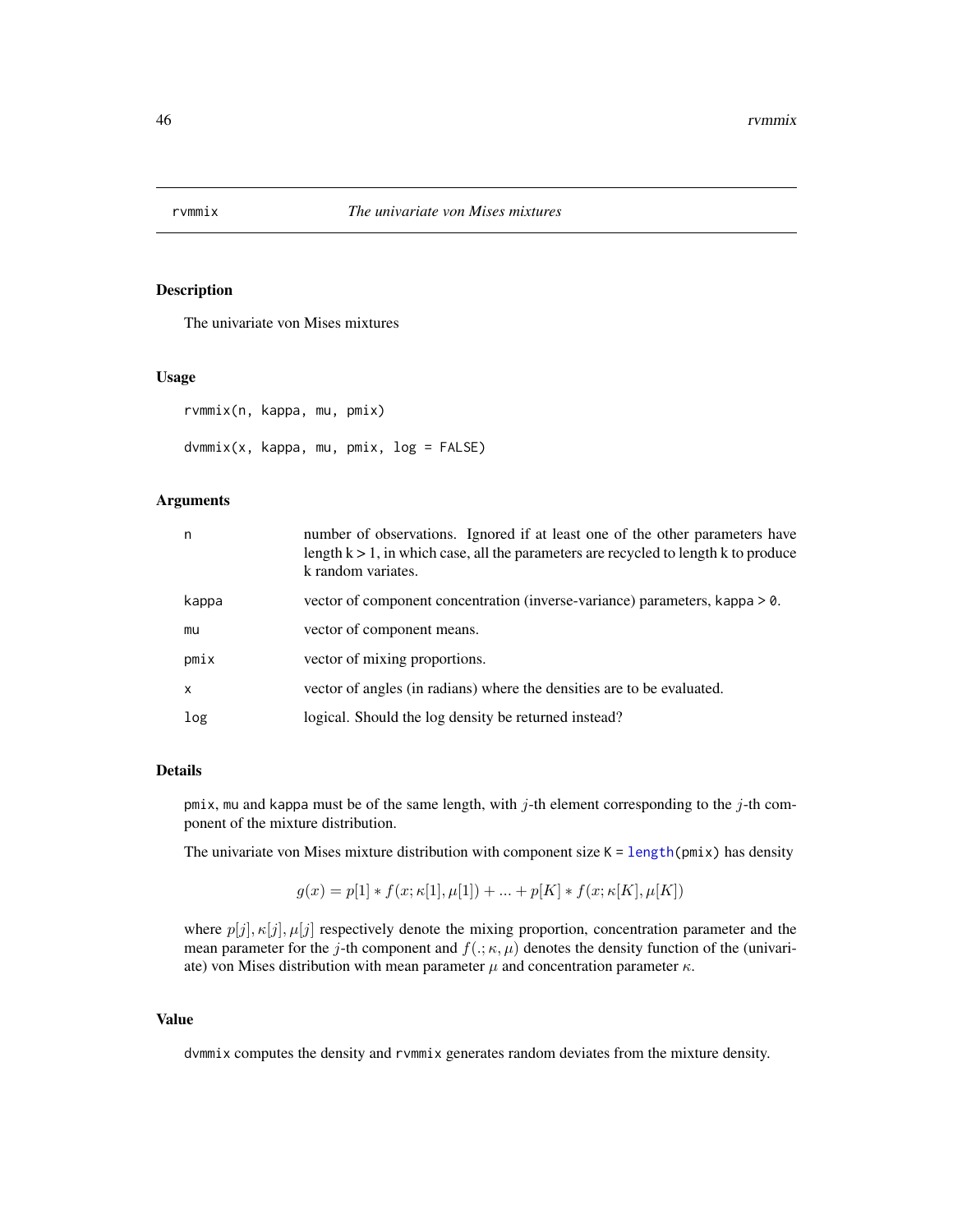#### <span id="page-46-0"></span>rvmsin 47

## Examples

```
kappa <- 1:3
mu < -0:2pmix <- c(0.3, 0.3, 0.4)
x < -1:10n < -10# mixture densities calculated at each point in x
dvmmix(x, kappa, mu, pmix)
# number of observations generated from the mixture distribution is n
rvmmix(n, kappa, mu, pmix)
```
#### rvmsin *The bivariate von Mises sine model*

## Description

The bivariate von Mises sine model

## Usage

```
rvmsin(
  n,
 kappa1 = 1,
 kappa2 = 1,
 kappa3 = 0,
 mu1 = 0,
 mu2 = 0,
 method = "naive"
\mathcal{L}
```
## dvmsin(x, kappa1 = 1, kappa2 = 1, kappa3 = 0, mu1 = 0, mu2 = 0, log = FALSE)

| n                      | number of observations. Ignored if at least one of the other parameters have                                                                      |
|------------------------|---------------------------------------------------------------------------------------------------------------------------------------------------|
|                        | length $k > 1$ , in which case, all the parameters are recycled to length k to produce                                                            |
|                        | k random variates.                                                                                                                                |
| kappa1, kappa2, kappa3 |                                                                                                                                                   |
|                        | vectors of concentration parameters; kappa1, kappa2 > 0.                                                                                          |
| $mu1$ , $mu2$          | vectors of mean parameters.                                                                                                                       |
| method                 | Rejection sampling method to be used. Available choices are "naive" (default)<br>or "vmprop". See details.                                        |
| $\mathsf{x}$           | bivariate vector or a two-column matrix with each row being a bivariate vector<br>of angles (in radians) where the densities are to be evaluated. |
| log                    | logical. Should the log density be returned instead?                                                                                              |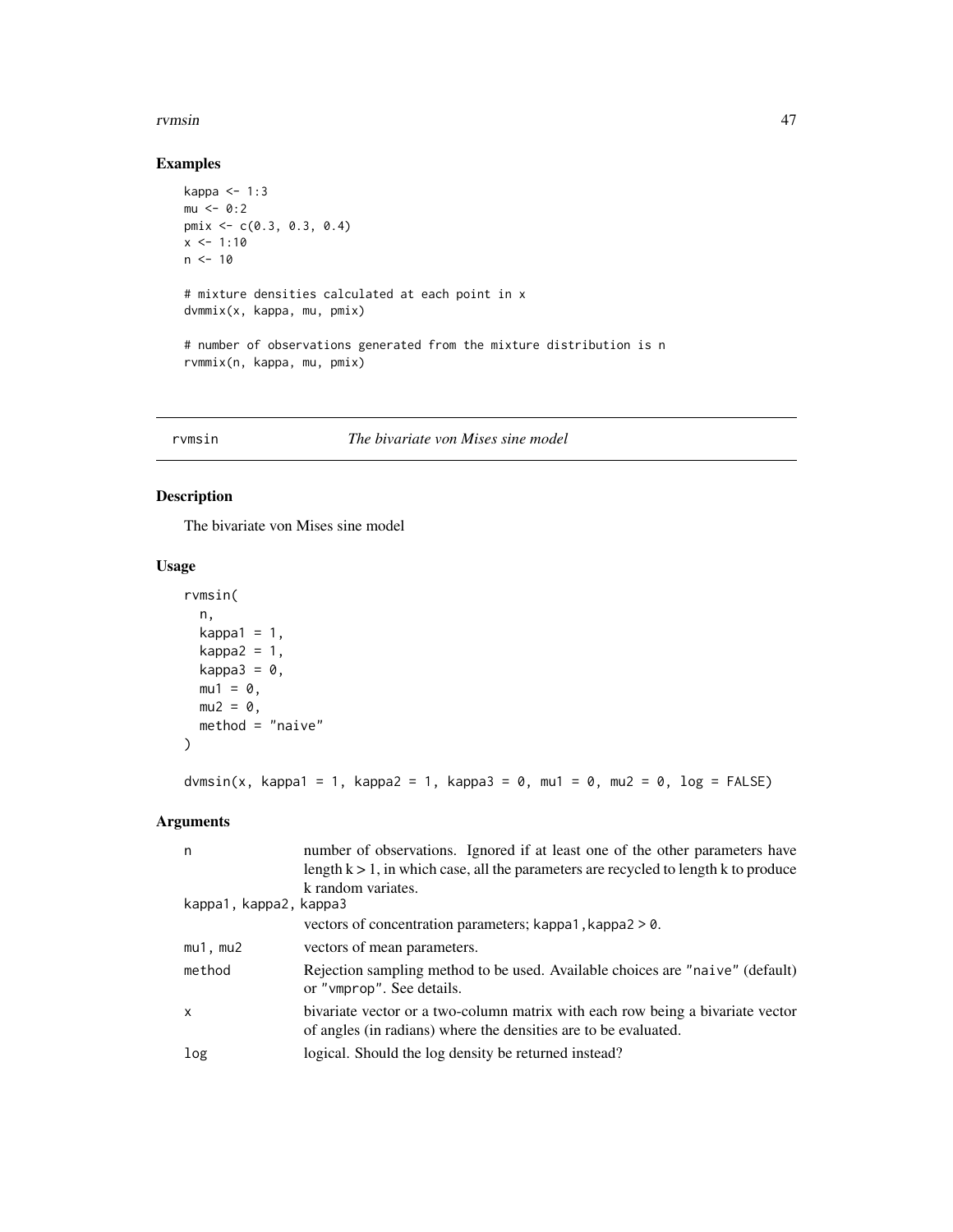#### Details

$$
f(x) = C_s(\kappa_1, \kappa_2, \kappa_3) \exp(\kappa_1 \cos(T_1) + \kappa_2 \cos(T_2) + \kappa_3 \sin(T_1) \sin(T_2))
$$

where

$$
T_1 = x_1 - \mu_1; T_2 = x_2 - \mu_2
$$

and  $C_s(\kappa_1, \kappa_2, \kappa_3)$  denotes the normalizing constant for the sine model.

Two different rejection sampling methods are implemented for random generation. If method = "vmprop", then first the y-marginal is drawn from the associated marginal density, and then x is generated from the conditional distributio of x given y. The marginal generation of y is implemented in a rejection sampling scheme with proposal being either von Mises (if the target marginal density is unimodal), or a mixture of von Mises (if bimodal), with optimally chosen concentration. This the method suggested in Mardia et al. (2007). On the other hand, when method = "naive" (default) a (naive) bivariate rejection sampling scheme with (bivariate) uniform propsoal is used.

Note that although method = "vmprop" may provide better efficiency when the density is highly concentrated, it does have an (often substantial) overhead due to the optimziation step required to find a reasonable proposal concentration parameter. This can compensate the efficiency gains of this method, especially when n is not large.

## Value

dvmsin gives the density and rvmsin generates random deviates.

#### Examples

```
kappa1 < -c(1, 2, 3)kappa2 < -c(1, 6, 5)kappa3 < -c(0, 1, 2)mu1 \leq -c(1, 2, 5)mu2 \leq -c(0, 1, 3)x \leftarrow diag(2, 2)n < -10# when x is a bivariate vector and parameters are all scalars,
# dvmsin returns single density
dvmsin(x[1, ], kappa1[1], kappa2[1], kappa3[1], mu1[1], mu2[1])
# when x is a two column matrix and parameters are all scalars,
# dmvsin returns a vector of densities calculated at the rows of
# x with the same parameters
dvmsin(x, kappa1[1], kappa2[1], kappa3[1], mu1[1], mu2[1])
# if x is a bivariate vector and at least one of the parameters is
# a vector, all parameters are recycled to the same length, and
# dvmsin returns a vector of with ith element being the density
# evaluated at x with parameter values kappa1[i], kappa2[i],
# kappa3[i], mu1[i] and mu2[i]
dvmsin(x[1, ], kappa1, kappa2, kappa3, mu1, mu2)
```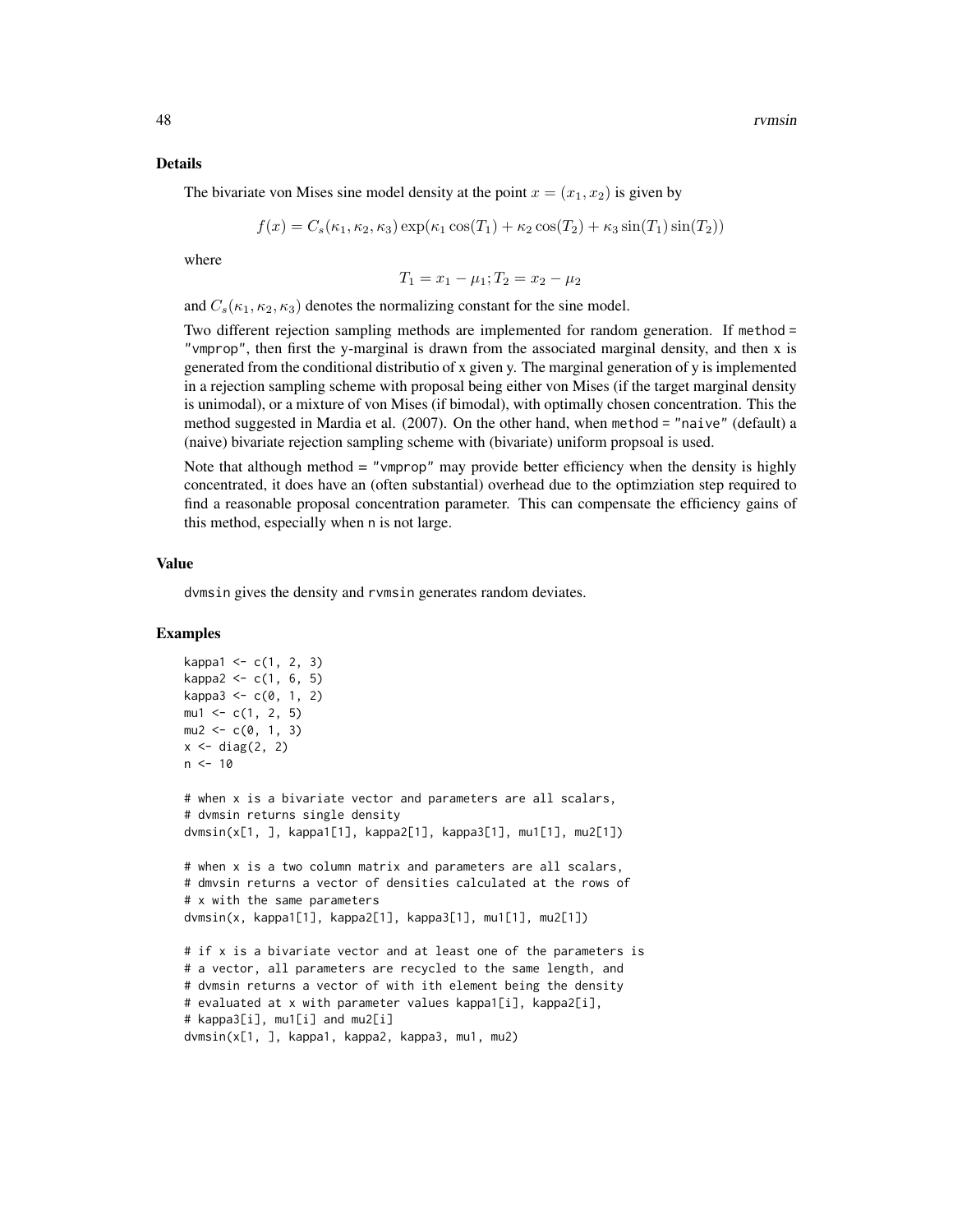#### <span id="page-48-0"></span>rvmsinmix 49

```
# if x is a two column matrix and at least one of the parameters is
# a vector, rows of x and the parameters are recycled to the same
# length, and dvmsin returns a vector of with ith element being the
# density evaluated at ith row of x with parameter values kappa1[i],
# kappa2[i], # kappa3[i], mu1[i] and mu2[i]
dvmsin(x[1, ], kappa1, kappa2, kappa3, mu1, mu2)
# when parameters are all scalars, number of observations generated
# by rvmsin is n
rvmsin(n, kappa1[1], kappa2[1], kappa3[1], mu1[1], mu2[1])
# when at least one of the parameters is a vector, all parameters are
# recycled to the same length, n is ignored, and the number of
# observations generated by rvmsin is the same as the length of the
# recycled vectors
rvmsin(n, kappa1, kappa2, kappa3, mu1, mu2)
```
rvmsinmix *The bivariate von Mises sine model mixtures*

## <span id="page-48-1"></span>Description

The bivariate von Mises sine model mixtures

#### Usage

rvmsinmix(n, kappa1, kappa2, kappa3, mu1, mu2, pmix, method = "naive") dvmsinmix(x, kappa1, kappa2, kappa3, mu1, mu2, pmix, log = FALSE)

| n                      | number of observations.                                                                                                         |
|------------------------|---------------------------------------------------------------------------------------------------------------------------------|
| kappa1, kappa2, kappa3 |                                                                                                                                 |
|                        | vectors of concentration parameters; kappa1, kappa2 $> 0$ for each component.                                                   |
| $mu1$ , $mu2$          | vectors of mean parameters.                                                                                                     |
| pmix                   | vector of mixture proportions.                                                                                                  |
| method                 | Rejection sampling method to be used. Available choices are "naive" (default)<br>or "vmprop". See details.                      |
| x                      | matrix of angles (in radians) where the density is to be evaluated, with each row<br>being a single bivariate vector of angles. |
| log                    | logical. Should the log density be returned instead?                                                                            |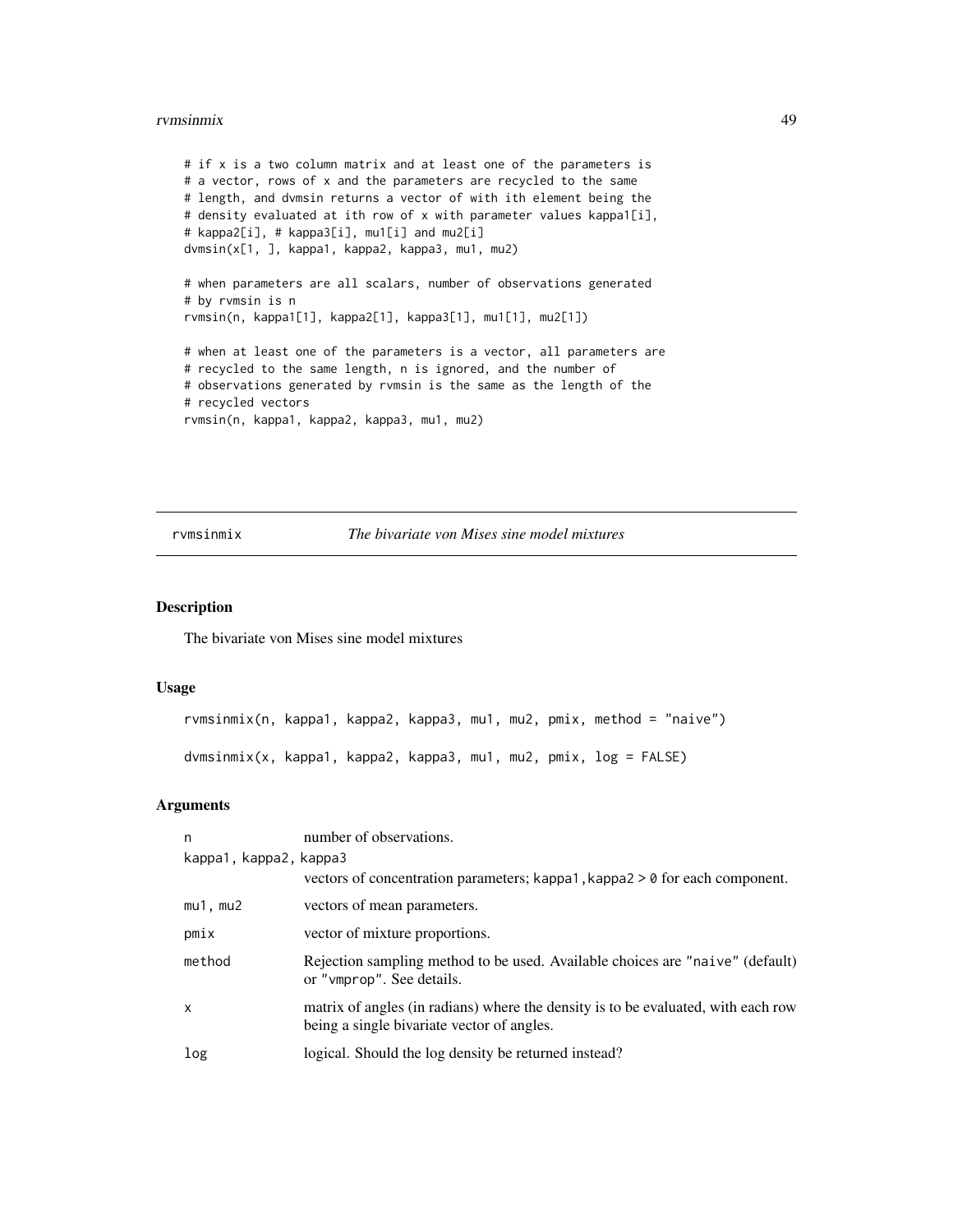#### <span id="page-49-0"></span>Details

All the argument vectors pmix,kappa1,kappa2,kappa3,mu1 and mu2 must be of the same length (  $=$  component size of the mixture model), with j-th element corresponding to the j-th component of the mixture distribution.

The bivariate von Mises sine model mixture distribution with component size  $K = length(p, mix)$  $K = length(p, mix)$  $K = length(p, mix)$ has density

$$
g(x) = \sum p[j] * f(x; \kappa_1[j], \kappa_2[j], \kappa_3[j], \mu_1[j], \mu_2[j])
$$

where the sum extends over j;  $p[j]; \kappa_1[j], \kappa_2[j], \kappa_3[j]$ ; and  $\mu_1[j], \mu_2[j]$  respectively denote the mixing proportion, the three concentration parameters and the two mean parameter for the  $j$ -th component,  $j = 1, ..., K$ , and  $f(.; \kappa_1, \kappa_2, \kappa_3, \mu_1, \mu_2)$  denotes the density function of the von Mises sine model with concentration parameters  $\kappa_1, \kappa_2, \kappa_3$  and mean parameters  $\mu_1, \mu_2$ .

#### Value

dvmsinmix computes the density (vector if x is a two column matrix with more than one row) and rvmsinmix generates random deviates from the mixture density.

#### Examples

```
kappa1 <- c(1, 2, 3)
kappa2 < -c(1, 6, 5)kappa3 < -c(0, 1, 2)mu1 \leftarrow c(1, 2, 5)mu2 \leq -c(0, 1, 3)pmix <- c(0.3, 0.4, 0.3)
x \leftarrow diag(2, 2)n < -10# mixture densities calculated at the rows of x
dvmsinmix(x, kappa1, kappa2, kappa3, mu1, mu2, pmix)
# number of observations generated from the mixture distribution is n
rvmsinmix(n, kappa1, kappa2, kappa3, mu1, mu2, pmix)
```
rwnorm *The univariate Wrapped Normal distribution*

#### Description

The univariate Wrapped Normal distribution

#### Usage

rwnorm( $n = 1$ , kappa = 1, mu = 0)  $d$ wnorm(x, kappa = 1, mu = 0, int.displ, log = FALSE)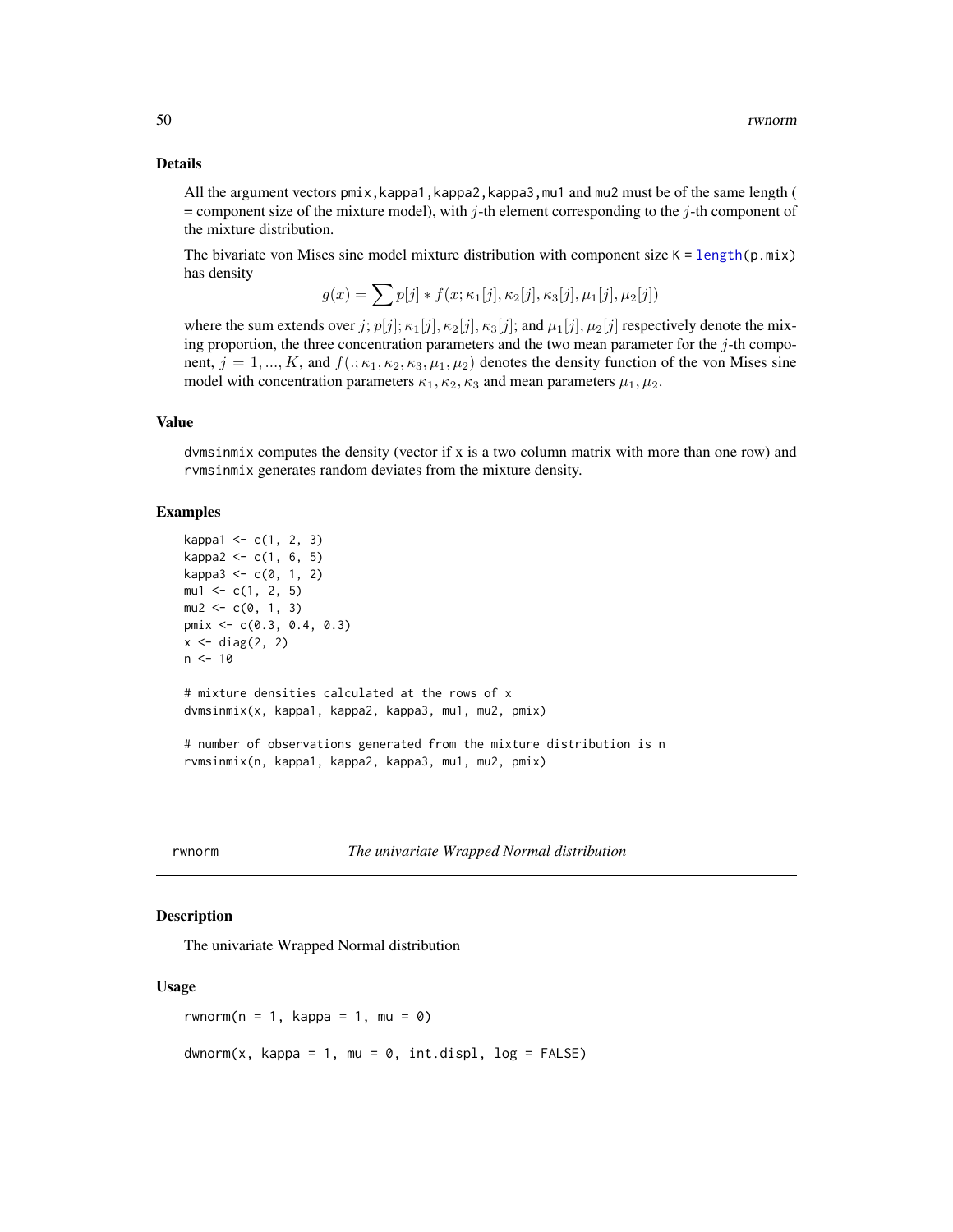#### rwnorm 51

#### Arguments

| n         | number of observations. Ignored if at least one of the other parameters have<br>length $k > 1$ , in which case, all the parameters are recycled to length k to produce<br>k random variates.                        |
|-----------|---------------------------------------------------------------------------------------------------------------------------------------------------------------------------------------------------------------------|
| kappa     | vector of concentration (inverse-variance) parameters; kappa $> 0$ .                                                                                                                                                |
| mu        | vector of means.                                                                                                                                                                                                    |
| X         | vector of angles (in radians) where the densities are to be evaluated.                                                                                                                                              |
| int.displ | integer displacement. If $int.$ displ = M, then the infinite sum in the density<br>is approximated by a sum over $2^*M + 1$ elements. (See Details.) The allowed<br>values are $1, 2, 3, 4$ and $5$ . Default is 3. |
| log       | logical. Should the log density be returned instead?                                                                                                                                                                |

#### Details

If mu and kappa are not specified they assume the default values of 0 and 1 respectively. The univariate wrapped normal distribution has density

$$
f(x) = \sqrt{\left(\frac{\kappa}{2\pi}\right)} \sum \exp(-\frac{\kappa}{2(x - \mu(2\pi\omega))^2})
$$

where the sum extends over all integers  $\omega$ , and is approximated by a sum over  $\omega$  in { $-M$ ,  $-M$  +  $1, ..., M - 1, M$  if int.displ = M.

## Value

dwnorm gives the density and rwnorm generates random deviates.

#### Examples

```
kappa \leq -1:3mu < -0:2x \le -1:10n < -10
```
# when x and both parameters are scalars, dwnorm returns a single density dwnorm(x[1], kappa[1], mu[1])

# when x is a vector but both the parameters are scalars, dmv returns a vector of # densities calculated at each entry of x with the same parameters dwnorm(x, kappa[1], mu[1])

# if x is scalar and at least one of the two paraemters is a vector, both parameters are # recycled to the same length, and dwnorm returns a vector of with ith element being the # density evaluated at x with parameter values kappa[i] and mu[i] dwnorm(x[1], kappa, mu)

# if x and at least one of the two paraemters is a vector, x and the two parameters are # recycled to the same length, and dwnorm returns a vector of with ith element being the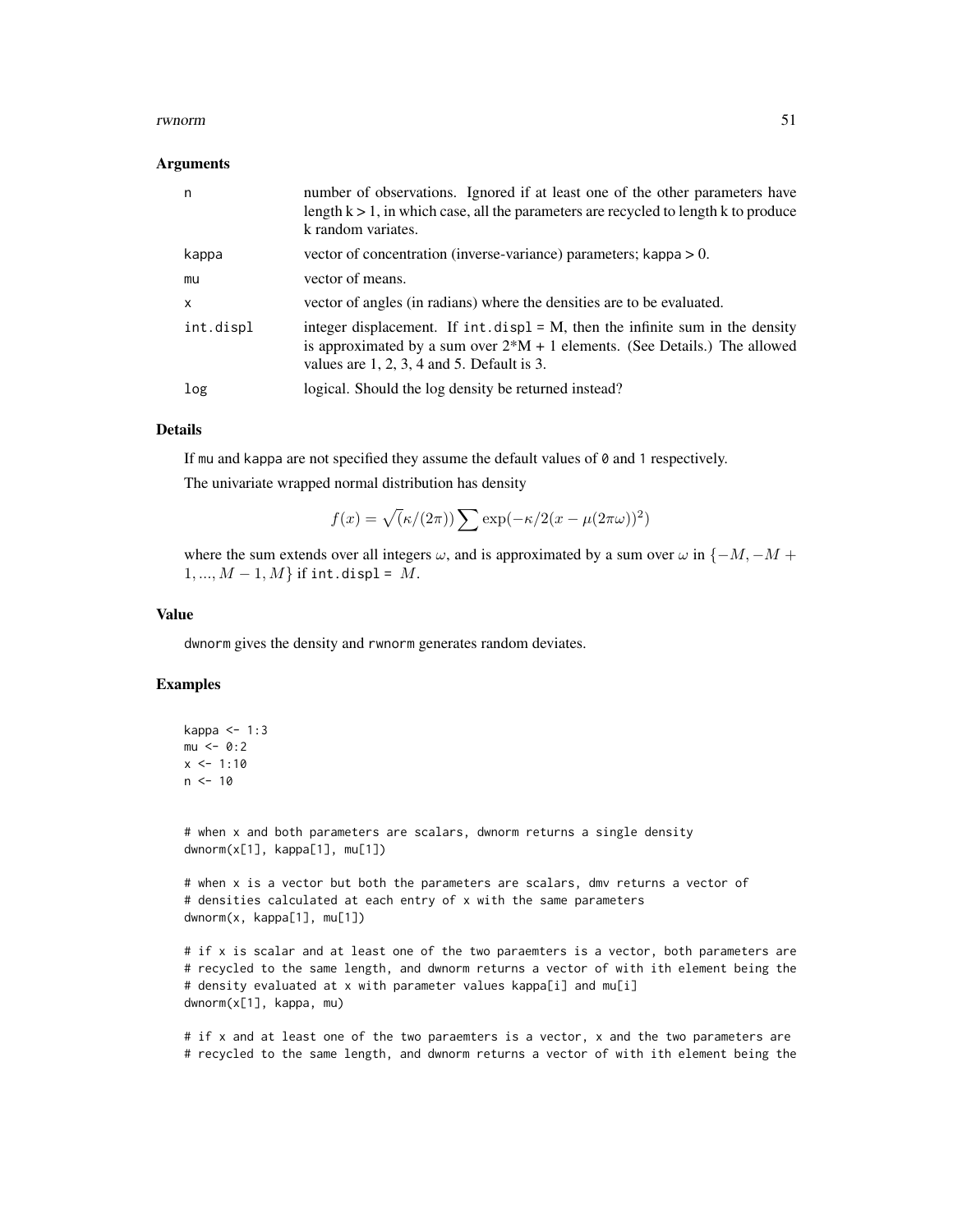<span id="page-51-0"></span># density at ith element of the (recycled) x with parameter values kappa[i] and mu[i] dwnorm(x, kappa, mu)

# when parameters are all scalars, number of observations generated by rwnorm is n rwnorm(n, kappa[1], mu[1])

# when at least one of the two parameters is a vector, both are recycled to the same length, # n is ignored, and the number of observations generated by rwnorm is the same as the length # of the recycled vectors rwnorm(n, kappa, mu)

<span id="page-51-1"></span>rwnorm2 *The bivariate Wrapped Normal distribution*

## Description

The bivariate Wrapped Normal distribution

#### Usage

```
rwnorm2(n, kappa1 = 1, kappa2 = 1, kappa3 = 0, mu1 = 0, mu2 = 0, ...)
```

```
dwnorm2(
```

```
x,
kappa1 = 1,
kappa2 = 1,
kappa3 = 0,
mu1 = 0,
mu2 = 0,
int.displ,
log = FALSE
```
## Arguments

)

| n                      | number of observations. Ignored if at least one of the other parameters have           |
|------------------------|----------------------------------------------------------------------------------------|
|                        | length $k > 1$ , in which case, all the parameters are recycled to length k to produce |
|                        | k random variates.                                                                     |
| kappa1, kappa2, kappa3 |                                                                                        |
|                        | vectors of concentration parameters; kappa1, kappa2 > 0, and kappa3^2 < kappa1*kappa2. |
| $mu1$ , $mu2$          | vectors of mean parameters.                                                            |
| .                      | additional arguments passed to rmynorm from package mytnorm                            |
| $\mathsf{x}$           | bivariate vector or a two-column matrix with each row being a bivariate vector         |
|                        | of angles (in radians) where the densities are to be evaluated.                        |
| int.displ              | integer displacement. If $int.disp1 = M$ , then each infinite sum in the density       |
|                        | is approximated by a finite sum over $2*M + 1$ elements. (See Details.) The            |
|                        | allowed values are $1, 2, 3, 4$ and 5. Default is 3.                                   |
| log                    | logical. Should the log density be returned instead?                                   |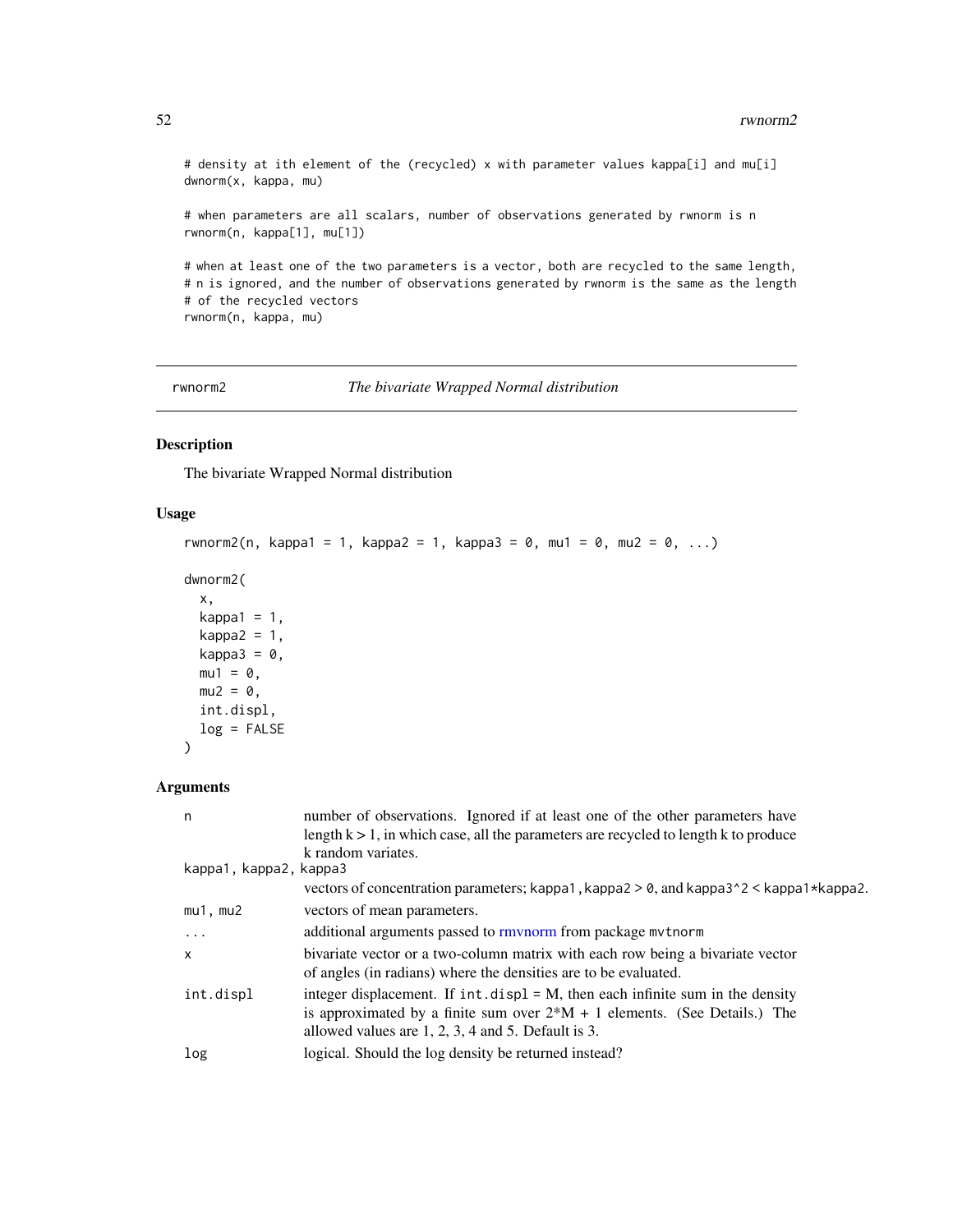rwnorm2 53

#### Details

The bivariate wrapped normal density at the point  $x = (x_1, x_2)$  is given by,

$$
f(x) = \sqrt{((\kappa_1 \kappa_2 - (\kappa_3)^2))/(2\pi)} \sum \exp(-1/2 * (\kappa_1(T_1)^2 + \kappa_2(T_2)^2 + 2\kappa_3(T_1)(T_2)))
$$

where

$$
T_1 = T_1(x, \mu, \omega) = (x_1 - \mu_1(2\pi\omega_1))
$$
  

$$
T_2 = T_2(x, \mu, \omega) = (x_2 - \mu_1(2\pi\omega_2))
$$

the sum extends over all pairs of integers  $\omega = (\omega_1, \omega_2)$ , and is approximated by a sum over  $(\omega_1, \omega_2)$  $\inf \{-M, -M+1, ..., M-1, M\}^2$  if  $\text{int. display} = M$ .

Note that above density is essentially the "wrapped" version of a bivariate normal density with mean

$$
\mu = (\mu_1, \mu_2)
$$

and dispersion matrix  $\Sigma = \Delta^{-1}$ , where

$$
\Delta = \frac{\kappa_1}{\kappa_3} \frac{\kappa_3}{\kappa_2}.
$$

### Value

dwnorm2 gives the density and rwnorm2 generates random deviates.

## Examples

```
kappa1 < -c(1, 2, 3)kappa2 < -c(1, 6, 5)kappa3 < -c(0, 1, 2)mu1 \leq -c(1, 2, 5)mu2 \leq -c(0, 1, 3)x \leftarrow diag(2, 2)n < -10# when x is a bivariate vector and parameters are all scalars,
# dwnorm2 returns single density
dwnorm2(x[1, ], kappa1[1], kappa2[1], kappa3[1], mu1[1], mu2[1])
# when x is a two column matrix and parameters are all scalars,
# dmvsin returns a vector of densities calculated at the rows of
# x with the same parameters
dwnorm2(x, kappa1[1], kappa2[1], kappa3[1], mu1[1], mu2[1])
# if x is a bivariate vector and at least one of the parameters is
# a vector, all parameters are recycled to the same length, and
# dwnorm2 returns a vector of with ith element being the density
# evaluated at x with parameter values kappa1[i], kappa2[i],
# kappa3[i], mu1[i] and mu2[i]
dwnorm2(x[1, ], kappa1, kappa2, kappa3, mu1, mu2)
```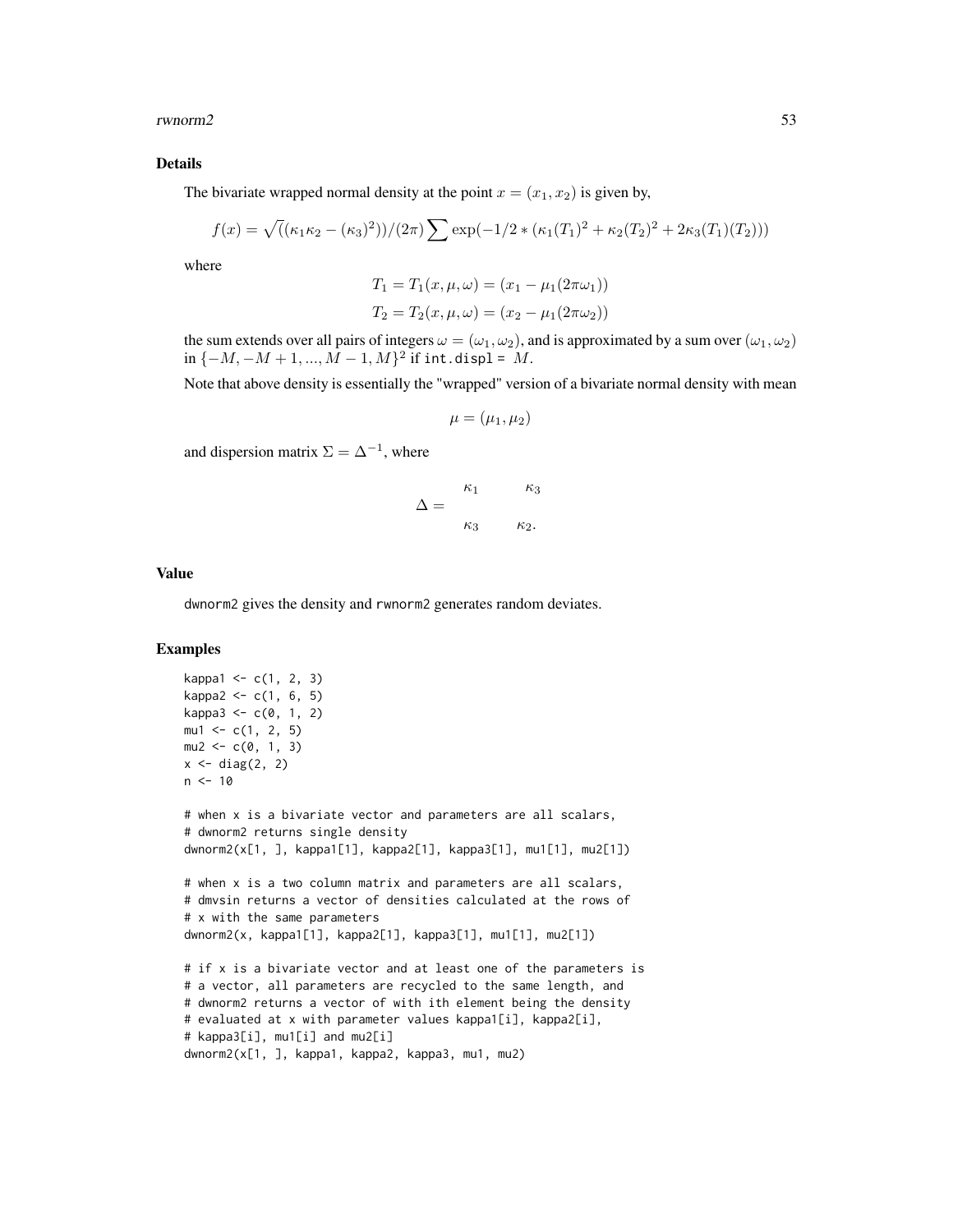```
# if x is a two column matrix and at least one of the parameters is
# a vector, rows of x and the parameters are recycled to the same
# length, and dwnorm2 returns a vector of with ith element being the
# density evaluated at ith row of x with parameter values kappa1[i],
# kappa2[i], # kappa3[i], mu1[i] and mu2[i]
dwnorm2(x, kappa1, kappa2, kappa3, mu1, mu2)
# when parameters are all scalars, number of observations generated
# by rwnorm2 is n
rwnorm2(n, kappa1[1], kappa2[1], kappa3[1], mu1[1], mu2[1])
# when at least one of the parameters is a vector, all parameters are
# recycled to the same length, n is ignored, and the number of
# observations generated by rwnorm2 is the same as the length of the
# recycled vectors
rwnorm2(n, kappa1, kappa2, kappa3, mu1, mu2)
```
rwnorm2mix *The bivariate Wrapped Normal mixtures*

#### <span id="page-53-1"></span>Description

The bivariate Wrapped Normal mixtures

## Usage

```
rwnorm2mix(n, kappa1, kappa2, kappa3, mu1, mu2, pmix, ...)
dwnorm2mix(x, kappa1, kappa2, kappa3, mu1, mu2, pmix, int.displ, log = FALSE)
```

| n                      | number of observations.                                                                                                                                                                                                    |
|------------------------|----------------------------------------------------------------------------------------------------------------------------------------------------------------------------------------------------------------------------|
| kappa1, kappa2, kappa3 |                                                                                                                                                                                                                            |
|                        | vectors of concentration parameters; kappa1, kappa2 > 0, kappa3^2 < kappa1*kappa2<br>for each component.                                                                                                                   |
| $mu1$ , $mu2$          | vectors of mean parameters.                                                                                                                                                                                                |
| pmix                   | vector of mixture proportions.                                                                                                                                                                                             |
| $\ddots$               | additional arguments passed to rmynorm from package mythorm                                                                                                                                                                |
| $\mathsf{x}$           | matrix of angles (in radians) where the density is to be evaluated, with each row<br>being a single bivariate vector of angles.                                                                                            |
| int.displ              | integer displacement. If $int.disp1 = M$ , then each infinite sum in the density<br>is approximated by a finite sum over $2*M + 1$ elements. (See Details.) The<br>allowed values are $1, 2, 3, 4$ and $5$ . Default is 3. |
| log                    | logical. Should the log density be returned instead?                                                                                                                                                                       |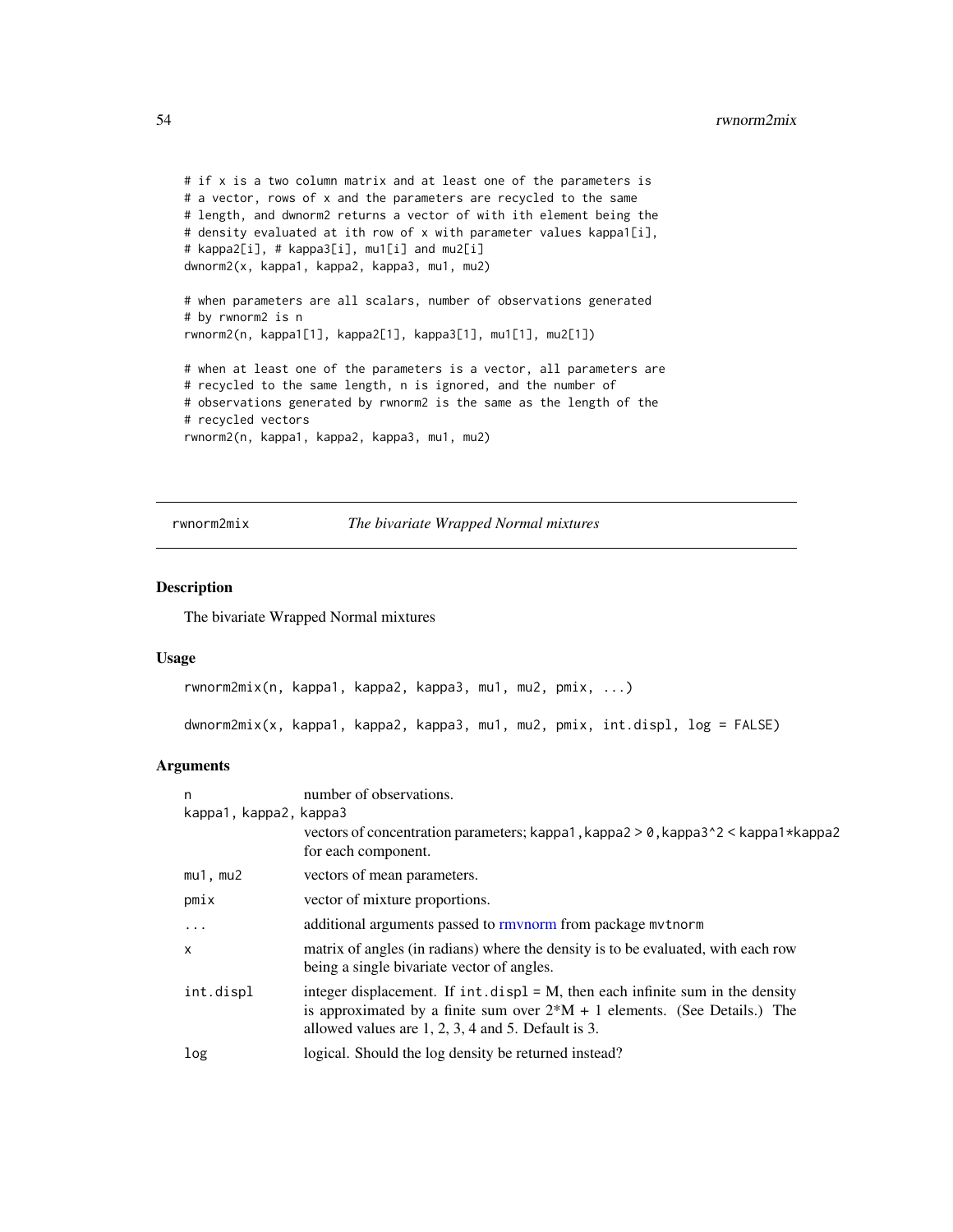#### <span id="page-54-0"></span>rwnormmix 55

#### Details

All the argument vectors pmix,kappa1,kappa2,kappa3,mu1 and mu2 must be of the same length, with  $j$ -th element corresponding to the  $j$ -th component of the mixture distribution.

The bivariate wrapped normal mixture distribution with component size  $K = \text{length}(pmix)$  has density

$$
g(x) = \sum p[j] * f(x; \kappa_1[j], \kappa_2[j], \kappa_3[j], \mu_1[j], \mu_2[j])
$$

where the sum extends over j;  $p[j]; \kappa_1[j], \kappa_2[j], \kappa_3[j];$  and  $\mu_1[j], \mu_2[j]$  respectively denote the mixing proportion, the three concentration parameters and the two mean parameter for the  $j$ -th component,  $j = 1, ..., K$ , and  $f(.; \kappa_1, \kappa_2, \kappa_3, \mu_1, \mu_2)$  denotes the density function of the wrapped normal distribution with concentration parameters  $\kappa_1, \kappa_2, \kappa_3$  and mean parameters  $\mu_1, \mu_2$ .

## Value

dwnorm2mix computes the density and rwnorm2mix generates random deviates from the mixture density.

#### Examples

```
kappa1 < -c(1, 2, 3)kappa2 < -c(1, 6, 5)kappa3 < -c(0, 1, 2)mu1 \leq -c(1, 2, 5)mu2 < -c(0, 1, 3)pmix <- c(0.3, 0.4, 0.3)
x \leftarrow diag(2, 2)n < -10# mixture densities calculated at the rows of x
dwnorm2mix(x, kappa1, kappa2, kappa3, mu1, mu2, pmix)
# number of observations generated from the mixture distribution is n
rwnorm2mix(n, kappa1, kappa2, kappa3, mu1, mu2, pmix)
```
rwnormmix *The univariate Wrapped Normal mixtures*

## Description

The univariate Wrapped Normal mixtures

#### Usage

rwnormmix( $n = 1$ , kappa, mu, pmix)

 $d$ wnormmix(x, kappa, mu, pmix, int.displ = 3, log = FALSE)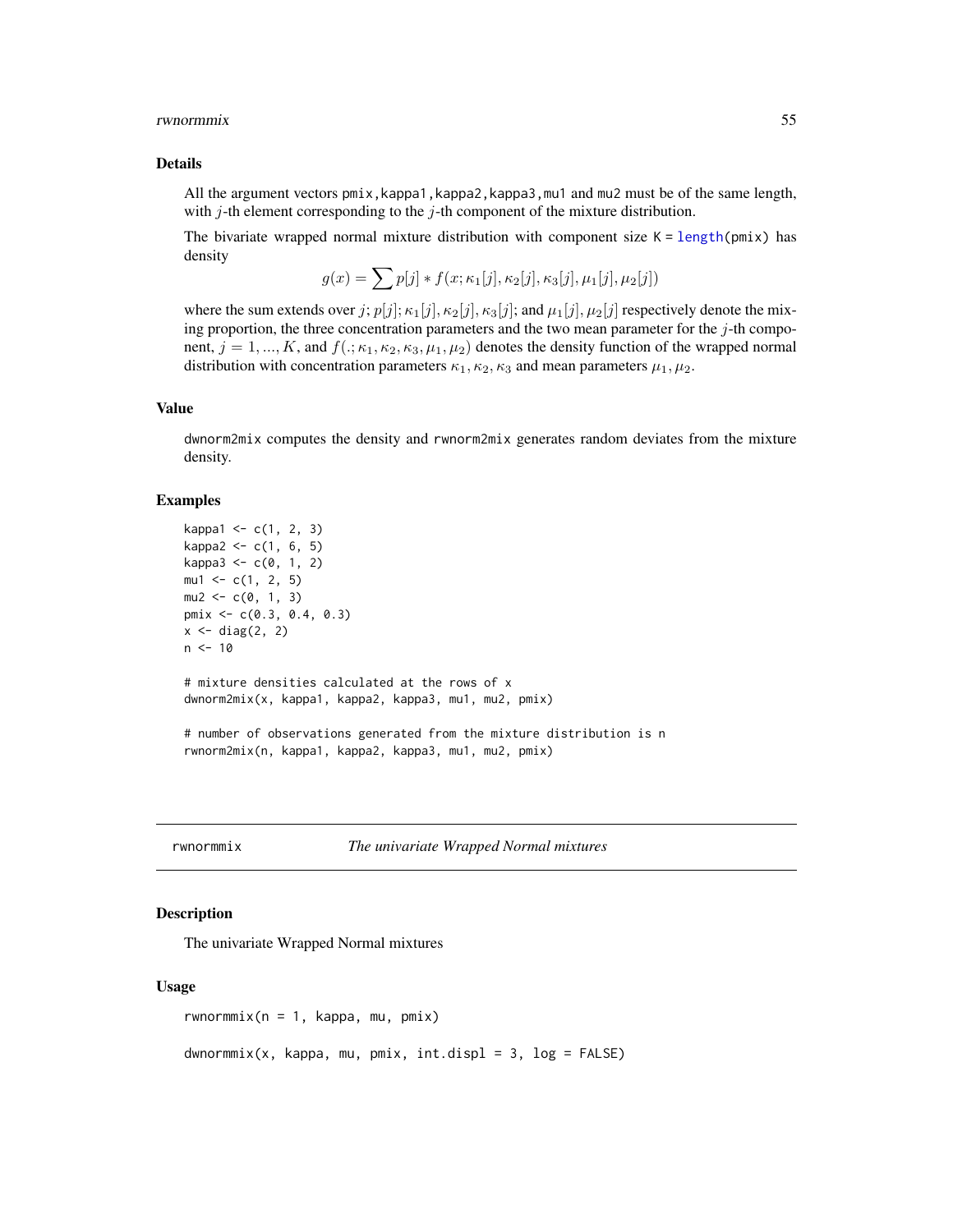<span id="page-55-0"></span>

| n         | number of observations. Ignored if at least one of the other parameters have<br>length $k > 1$ , in which case, all the parameters are recycled to length k to produce<br>k random variates.                        |
|-----------|---------------------------------------------------------------------------------------------------------------------------------------------------------------------------------------------------------------------|
| kappa     | vector of component concentration (inverse-variance) parameters, kappa > 0.                                                                                                                                         |
| mu        | vector of component means.                                                                                                                                                                                          |
| pmix      | vector of mixing proportions.                                                                                                                                                                                       |
| X         | vector of angles (in radians) where the densities are to be evaluated.                                                                                                                                              |
| int.displ | integer displacement. If $int.$ displ = M, then the infinite sum in the density<br>is approximated by a sum over $2^*M + 1$ elements. (See Details.) The allowed<br>values are $1, 2, 3, 4$ and $5$ . Default is 3. |
| log       | logical. Should the log density be returned instead?                                                                                                                                                                |

## Details

pmix, mu and kappa must be of the same length, with  $j$ -th element corresponding to the  $j$ -th component of the mixture distribution.

The univariate wrapped normal mixture distribution with component size  $K = length(pmix)$  $K = length(pmix)$  $K = length(pmix)$  has density

 $g(x) = p[1] * f(x; \kappa[1], \mu[1]) + ... + p[K] * f(x; \kappa[K], \mu[K])$ 

where  $p[j], \kappa[j], \mu[j]$  respectively denote the mixing proportion, concentration parameter and the mean parameter for the j-th component and  $f(.;\kappa,\mu)$  denotes the density function of the (univariate) wrapped normal distribution with mean parameter  $\mu$  and concentration parameter  $\kappa$ .

#### Value

dwnormmix computes the density and rwnormmix generates random deviates from the mixture density.

#### Examples

```
kappa <- 1:3
mu < -0:2pmix <- c(0.3, 0.3, 0.4)
x \le -1:10n < -10# mixture densities calculated at each point in x
dwnormmix(x, kappa, mu, pmix)
# number of observations generated from the mixture distribution is n
rwnormmix(n, kappa, mu, pmix)
```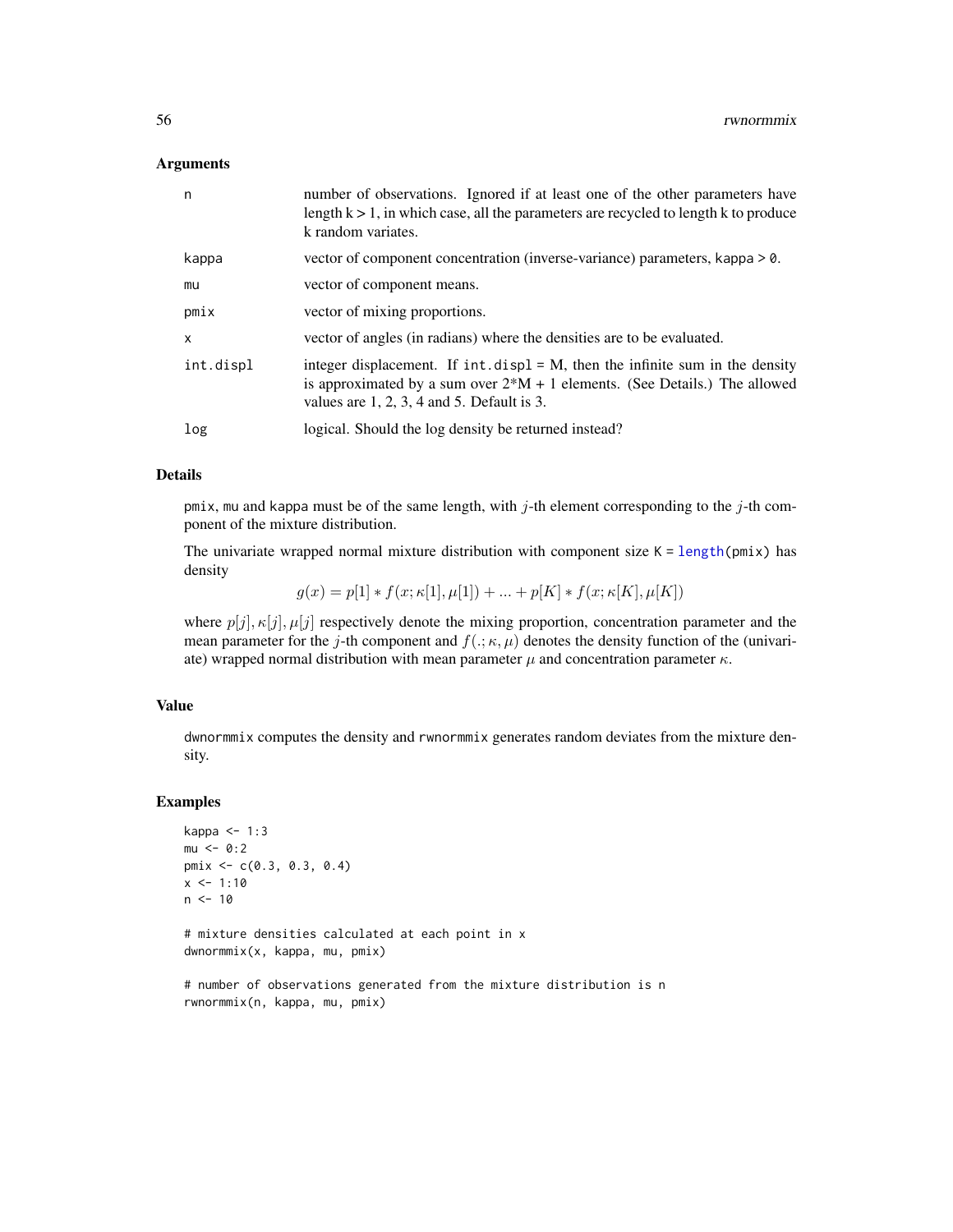<span id="page-56-0"></span>

## Description

Select chains from angmcmc objects

## Usage

```
select_chains(object, chain.no, ...)
```
## Arguments

| object   | angular MCMC object.                                                                  |
|----------|---------------------------------------------------------------------------------------|
| chain.no | labels of chains to be retained in the final sample. If missing, all chains are used. |
| $\cdots$ | unused                                                                                |

## Value

Returns another angmcmc object with only selected chains passed through chain.no

#### Examples

```
# illustration only - more iterations needed for convergence
fit.vmsin.20 <- fit_vmsinmix(tim8, ncomp = 3, n.iter = 20,
                             L = c(10, 12), chains_parallel = FALSE,
                             n.chains = 2)
fit.vmsin.20
fit.vmsin.20.1 <- select_chains(fit.vmsin.20, 1)
fit.vmsin.20.1
```
summary.angmcmc *Summary statistics for parameters from an angmcmc object*

## Description

Summary statistics for parameters from an angmcmc object

#### Usage

```
## S3 method for class 'angmcmc'
summary(object, par.name, comp.label, chain.no, ...)
```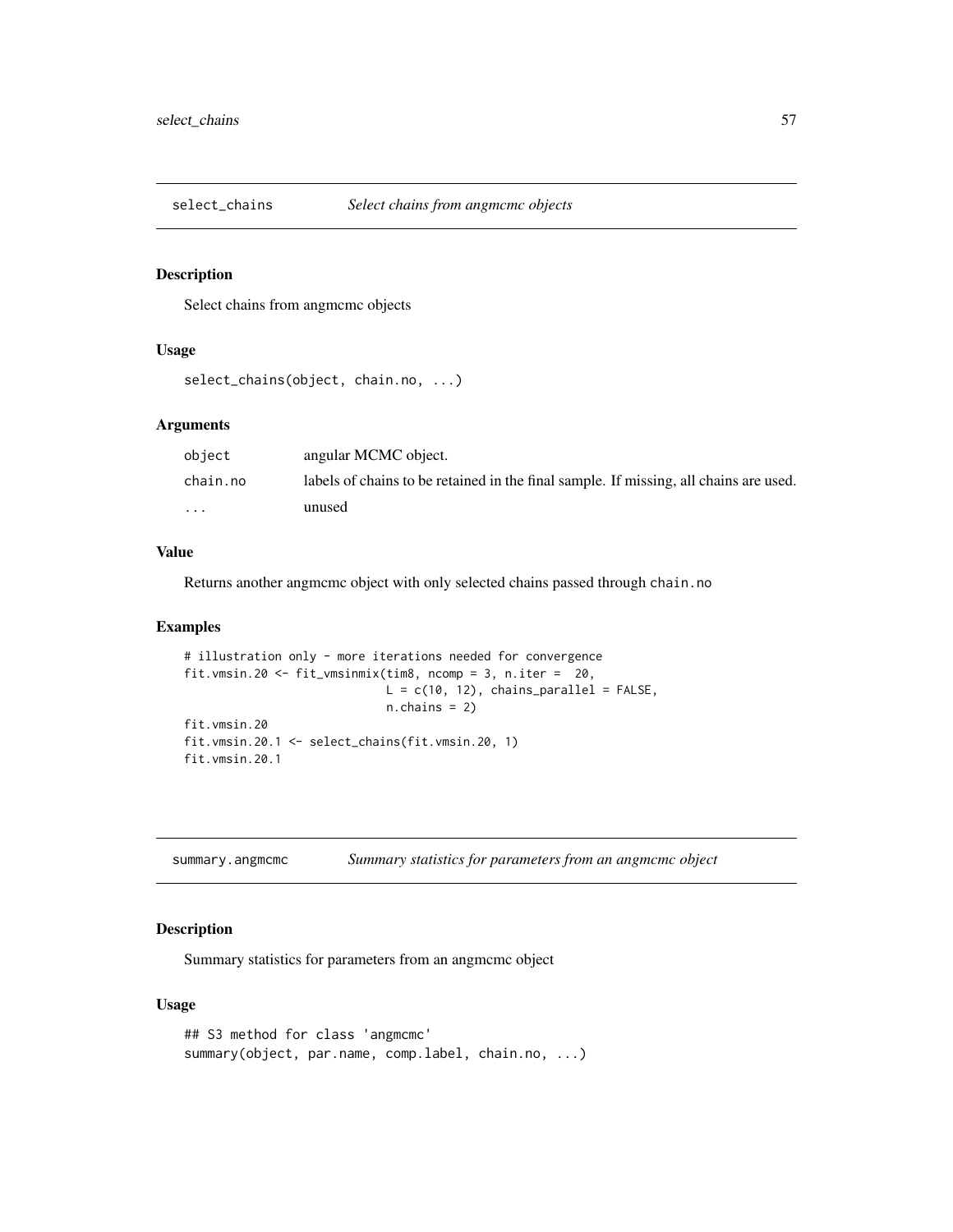<span id="page-57-0"></span>

| object     | angular MCMC object.                                                                                                                                                     |
|------------|--------------------------------------------------------------------------------------------------------------------------------------------------------------------------|
| par.name   | vector of names of parameters for which point estimates are to be computed. If<br>NULL, results for all parameters are provided.                                         |
| comp.label | vector of component labels (positive integers, e.g., $1, 2, \ldots$ ) for which point<br>estimates are to be computed. If NULL, results for all components are provided. |
| chain.no   | vector of chain numbers whose samples are to be be used. in the estimation. By<br>default all chains are used.                                                           |
| $\cdot$    | additional arguments affecting the summary produced.                                                                                                                     |

## Details

Computes (after thinning and discarding burn-in) point estimates with 95% posterior credible sets for all components and all parameters, together with the sample averages of log likelihood and log posterior density.

## Value

Returns a list with elements estimate, lower, upper, llik and lpd. estimate is itself a list with three elements: mean, median and mode providing the sample mean, sample median and (sample) MAP estimates.

Note that summary. angmcmc has its own print method, providing a table the estimated mean and 95% credible intervals for each parameter

#### Examples

# illustration only - more iterations needed for convergence fit.vmsin.20 <- fit\_vmsinmix(tim8, ncomp = 3, n.iter = 20,  $n.$ chains = 1) summary(fit.vmsin.20)

surface\_model *Surface for bivariate angular mixture model densities*

#### Description

Surface for bivariate angular mixture model densities

## Usage

```
surface_model(
 model = "vmsin",
  kappa1,
  kappa2,
  kappa3,
```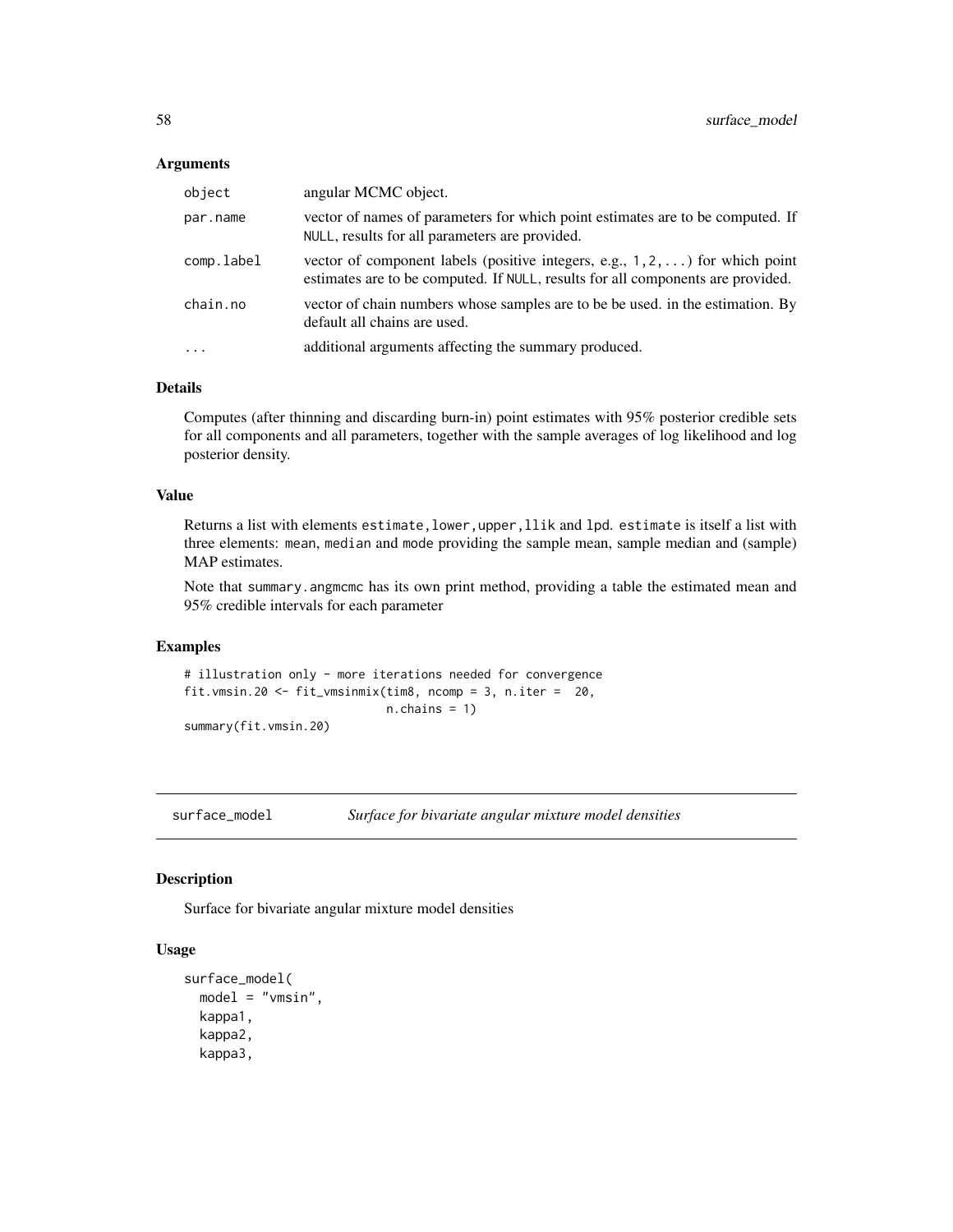<span id="page-58-0"></span> $t_{\rm{rms}}$  59

```
mu1,
 mu2,
 pmix = rep(1/length(kappa1), length(kappa1)),
 xpoints = seq(0, 2 * pi, length.out = 30),
  ypoints = seq(0, 2 * pi, length.out = 30),
  log.density = FALSE,
  xlab = "x",
 ylab = "y",
  zlab = ifelse(log.density, "Log Density", "Density"),
 main,
  ...
)
```
#### Arguments

| model                  | bivariate angular model whose mixture is of interest. Must be one of "vmsin",                                                               |  |
|------------------------|---------------------------------------------------------------------------------------------------------------------------------------------|--|
|                        | "vmcos" and "wnorm2".                                                                                                                       |  |
|                        | kappa1, kappa2, kappa3, mu1, mu2, pmix                                                                                                      |  |
|                        | model parameters and mixing proportions. See the respective mixture model<br>densities (dvmsinmix, dvmcosmix, dwnorm2mix) for more details. |  |
| xpoints                | Points on the first $(x)$ coordinate where the density is to be evaluated. Default<br>to seq(0, $2 \times pi$ , length.out=100).            |  |
| ypoints                | Points on the first $(x)$ coordinate where the density is to be evaluated. Default<br>to seq(0, $2 \times pi$ , length.out=100).            |  |
| log.density            | logical. Should log density be used for the plot?                                                                                           |  |
| xlab, ylab, zlab, main |                                                                                                                                             |  |
|                        | graphical parameters passed to lattice:: wireframe                                                                                          |  |
|                        | additional arguments passed to lattice::wireframe                                                                                           |  |
|                        |                                                                                                                                             |  |

## Examples

```
surface_model('vmsin', 1, 1, 1.5, pi, pi)
surface_model('vmcos', 1, 1, 1.5, pi, pi)
```
tim8 *Backbone Dihedral Angles of Triose Phosphate Isomerase (8TIM)*

#### Description

A dataset consisting of 490 pairs of backbone dihedral angles (in radian scale  $[0, 2\pi)$ )  $(\phi, \psi)$  for the protein Triose Phosphate Isomerase (8TIM). The angles were obtained first by using the DSSP software on the PDB file for 8TIM to get the backbone angles (in degrees), and then by converting all angles into radians. Due to the presence of different secondary structures (helices, sheets and loops) in the protein, the angular data show considerable variability, and is multimodal with noticeably distinct clusters.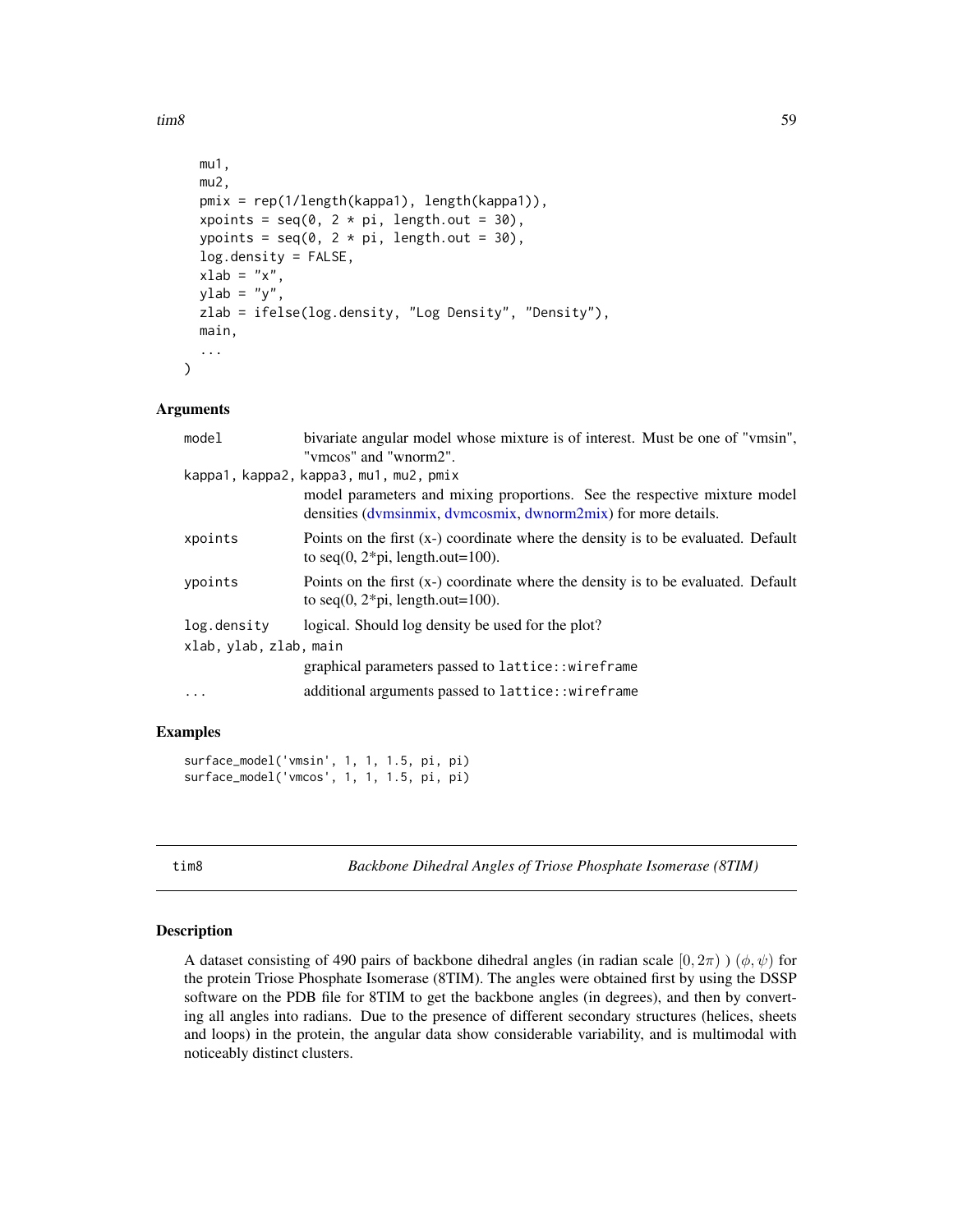#### Usage

data(tim8)

## Format

A data frame with 490 rows and 2 variables (backbone dihedral angles) phi and psi.

#### Source

8TIM PDB file: <http://www.rcsb.org/pdb/explore.do?structureId=8tim>. DSSP software: <https://swift.cmbi.umcn.nl/gv/dssp/>.

vm2\_mle *Maximum likelihood estimation of bivariate von Mises parameters*

## Description

Maximum likelihood estimation of bivariate von Mises parameters

#### Usage

```
vm2_mle(data, model = c("vmsin", "vmcos"), ...)
```
#### Arguments

| data     | data matrix (if bivarate, in which case it must have two columns) or vector.<br>If outside, the values are transformed into the scale $[0, 2\pi)$ . *Note:* BAMBI<br>cannot handle missing data. Missing values must either be removed or properly<br>imputed. |
|----------|----------------------------------------------------------------------------------------------------------------------------------------------------------------------------------------------------------------------------------------------------------------|
| model    | Bivariate von Mises model. One of "vmsin", "vmcos" or "indep".                                                                                                                                                                                                 |
| $\ddots$ | Additional arguments. See details.                                                                                                                                                                                                                             |

## Details

The parameters kappa1 and kappa2 are optimized in log scales. The method of optimization used (passed to [optim\)](#page-0-0) can be specified through method in ... (defaults to "L-BFGS-B"). Note, however, that lower (0) and upper (2\*pi) bounds for mu1 and mu2 are specified; so not all methods implemented in [optim](#page-0-0) will work.

#### Value

An object of class [mle-class.](#page-0-0)

<span id="page-59-0"></span>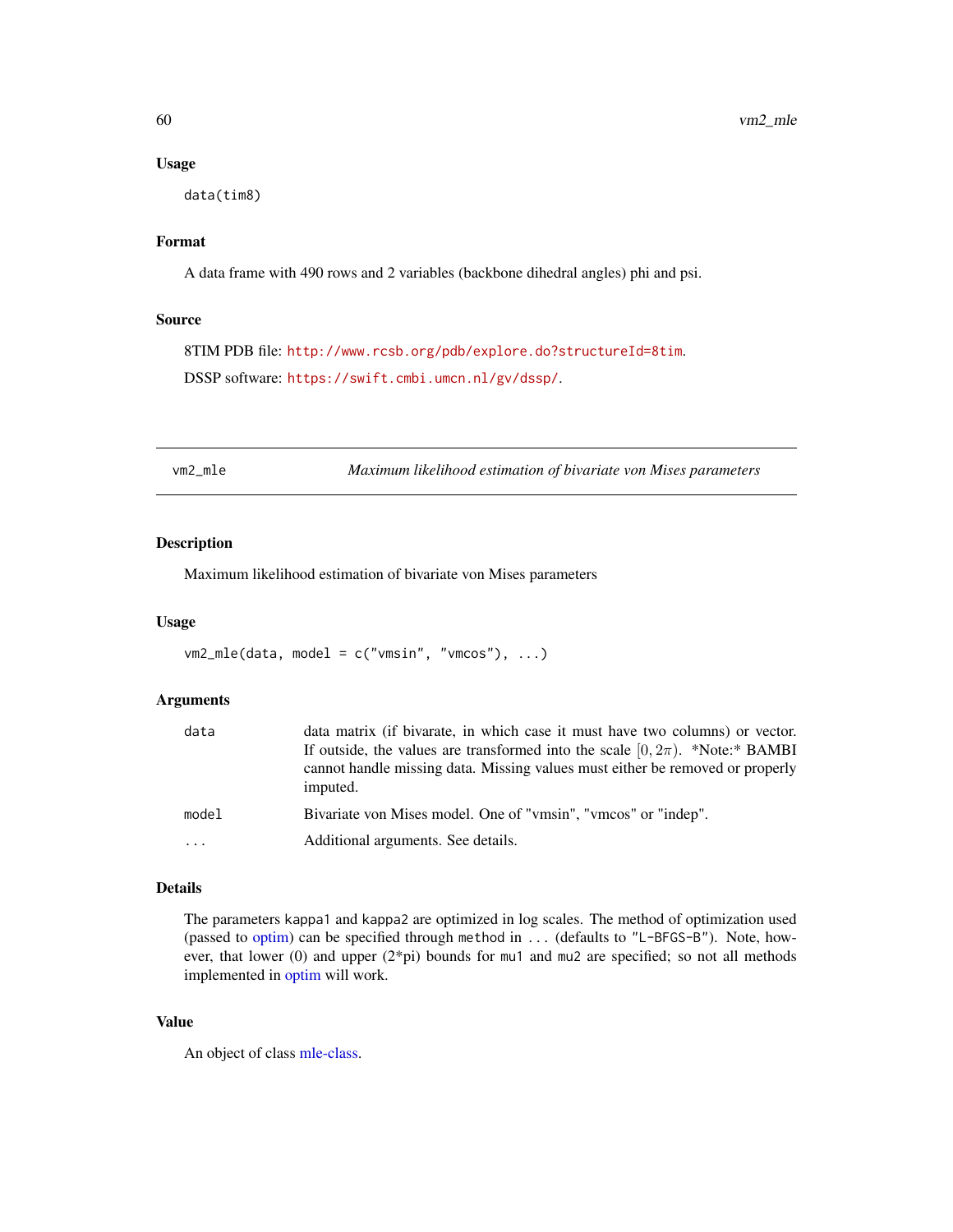## <span id="page-60-0"></span>waic.angmcmc 61

#### Examples

```
pars <- list(kappa1 = 3, kappa2 = 2, kappa3 = 1.5, mu1 = 0.5, mu2 = 1.5)
nsamp <- 2000
model <- "vmsin"
set.seed(100)
dat_gen <- do.call(paste0("r", model), c(list(n = nsamp), pars))
est <- vm2_mle(dat_gen, model = model)
library(stats4)
coef(est)
vcov(est)
```

```
waic.angmcmc Watanabe-Akaike Information Criterion (WAIC) for angmcmc objects
```
#### Description

Watanabe-Akaike Information Criterion (WAIC) for angmcmc objects

#### Usage

```
## S3 method for class 'angmcmc'
waic(x, \ldots)
```
## Arguments

| $\cdots$ | $\mathsf{x}$ | angmeme object.                                                                                                                                                                                                  |
|----------|--------------|------------------------------------------------------------------------------------------------------------------------------------------------------------------------------------------------------------------|
|          |              | additional model specific arguments to be passed to waic from loo. For example,<br>int, displ specifies integer displacement in wnorm and wnorm2 models. See<br>fit wnormmix and fit wnorm2mix for more details. |

## Details

Given a deviance function  $D(\eta) = -2 \log(p(y|\eta))$ , and an estimate  $\eta * = (\sum \eta_i)/n$  of the posterior mean  $E(\eta|y)$ , where  $y = (y_1, ..., y_n)$  denote the data,  $\eta$  is the unknown parameter vector of the model,  $\eta_1, ..., \eta_N$  are MCMC samples from the posterior distribution of  $\eta$  given y and  $p(y|\eta)$  is the likelihood function, the Watanabe-Akaike Information Criterion (WAIC) is defined as

$$
WAIC = LPPD - p_W
$$

where

$$
LPPD = \sum_{i=1}^{n} \log(N^{-1} \sum_{s=1}^{N} p(y_i | \eta_s))
$$

and (form 1 of)

$$
p_W = 2 \sum_{i=1}^{n} [\log(N^{-1} \sum_{s=1}^{N} p(y_i | \eta_s)) - N^{-1} \sum_{s=1}^{N} \log p(y_i | \eta_s)].
$$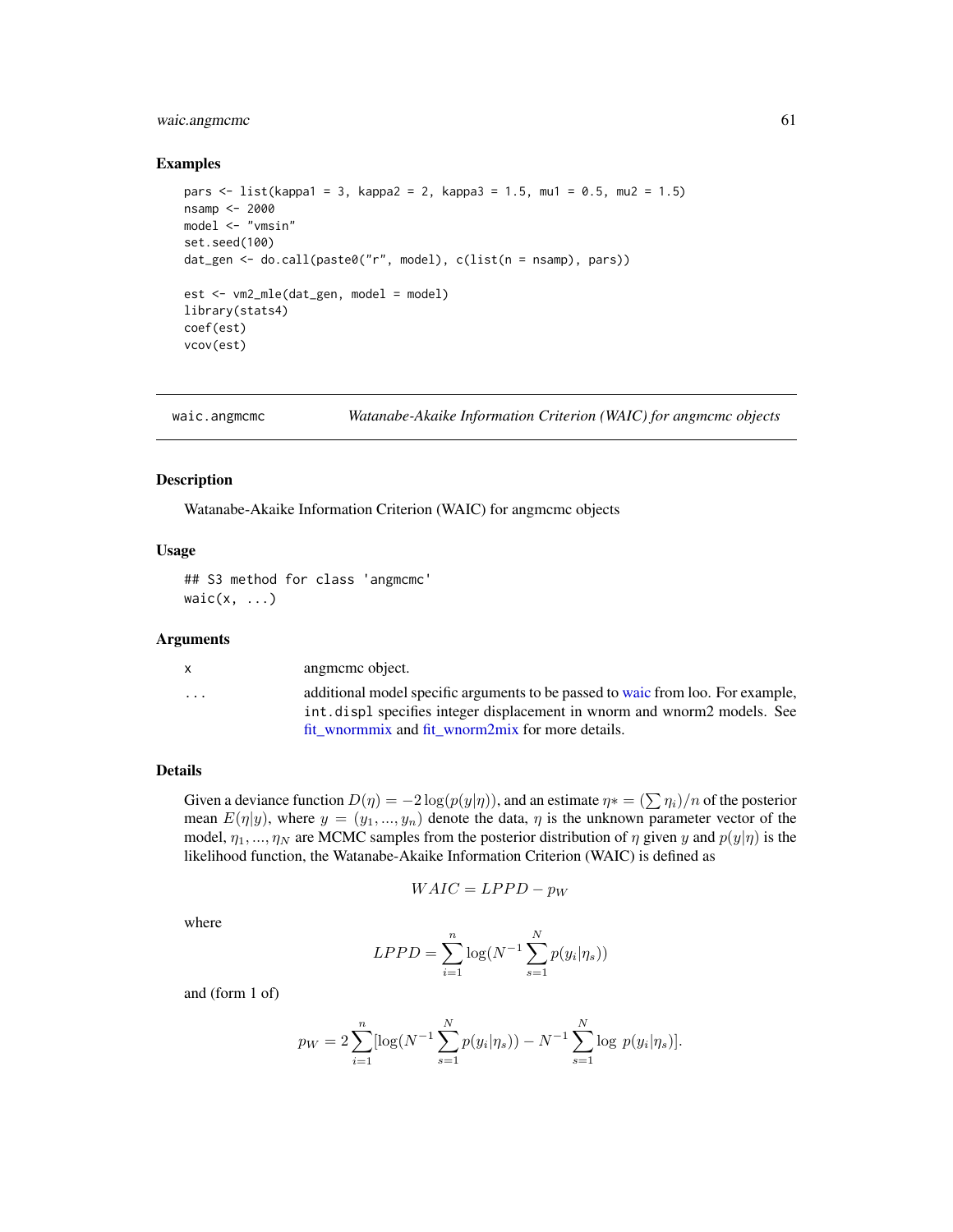<span id="page-61-0"></span>An alternative form (form 2) for  $p_W$  is given by

$$
p_W = \sum_{i=1}^{n} v \hat{a} r \log p(y_i | \eta)
$$

where for  $i = 1, ..., n$ ,  $v\hat{a}r \log p(y_i|\eta)$  denotes the estimated variance of  $\log p(y_i|\eta)$  based on the realizations  $\eta_1, \ldots, \eta_N$ .

Note that [waic](#page-0-0).angmcmc calls waic for computation. If the likelihood contribution of each data point for each MCMC iteration is available in object (can be returned by setting return\_llik\_contri = TRUE) during [fit\\_angmix](#page-17-1) call), waic.array is used; otherwise waic.function is called. Computation is much faster if the likelihood contributions are available - however, they are very memory intensive, and by default not returned in [fit\\_angmix.](#page-17-1)

#### Value

Computes the WAIC for a given angmcmc object.

#### Examples

```
# illustration only - more iterations needed for convergence
fit.vmsin.20 <- fit_vmsinmix(tim8, ncomp = 3, n.iter = 20,
                             n.chains = 1, return_llik_contri = TRUE)
library(loo)
waic(fit.vmsin.20)
```
wind *Saturna Island wind directions*

#### Description

A dataset consisting of 239 observations on wind direction in radians (original measurements were in 10s of degrees), measured at Saturna Island, British Columbia, Canada during October 1-10, 2016 (obtained from Environment Canada website). There was a severe storm during October 4-7, which caused significant fluctuations among the wind directions. As a result the angular data show a clear multimodality.

#### Usage

data(wind)

#### Format

A data frame with 239 rows and 2 columns; the column "angle" provides the angular direction (in radian) and the column day provides the days on which the data points were collected (ranges between 1-10, corresponding to October 1-10, 2016).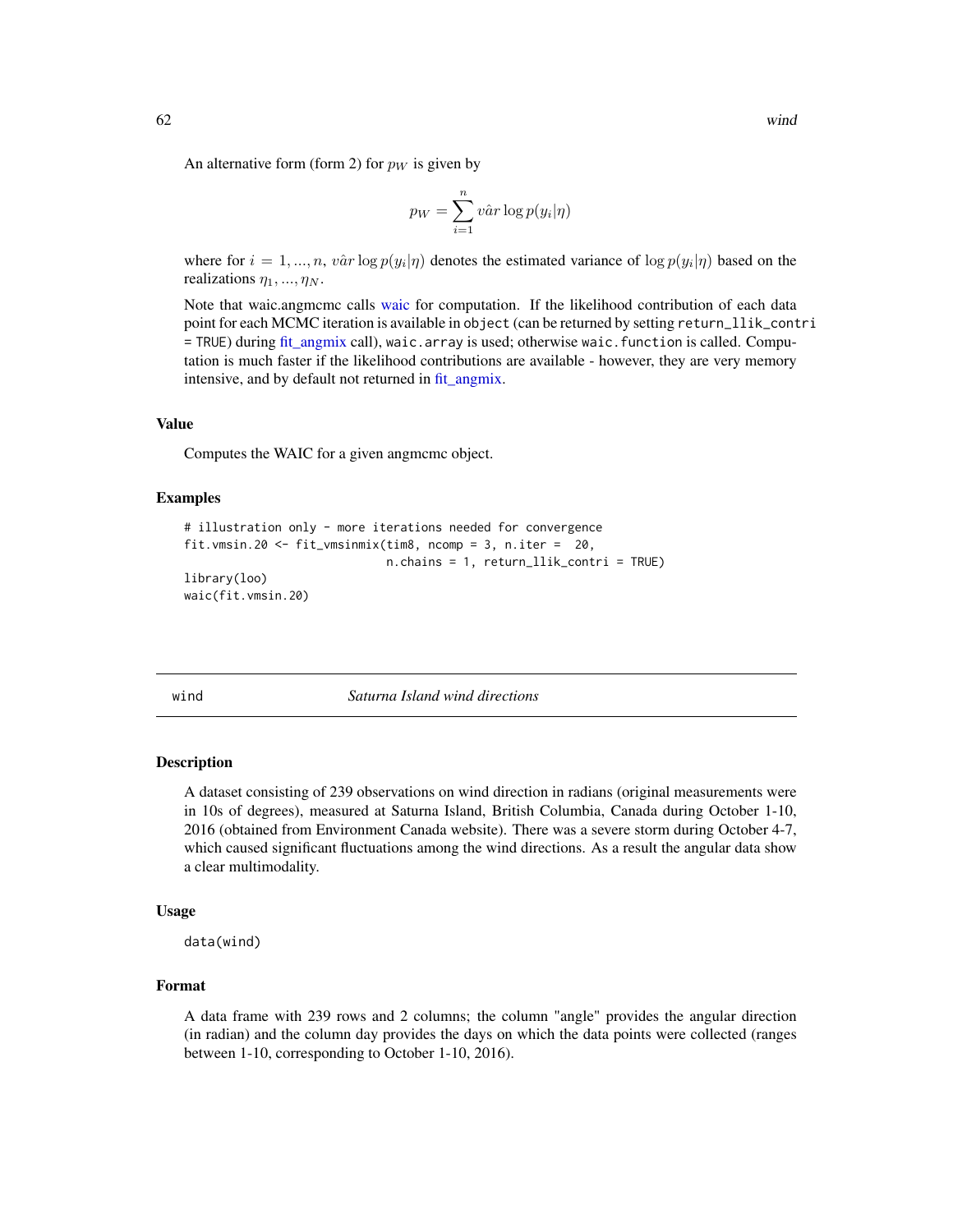<span id="page-62-0"></span>zero\_to\_2pi 63

## Source

Environment Canada: [https://climate.weather.gc.ca/climate\\_data/data\\_quality\\_e.html](https://climate.weather.gc.ca/climate_data/data_quality_e.html). CBC news on the storm: [https://www.cbc.ca/news/canada/british-columbia/storm-bc-1.](https://www.cbc.ca/news/canada/british-columbia/storm-bc-1.3795204) [3795204](https://www.cbc.ca/news/canada/british-columbia/storm-bc-1.3795204).

zero\_to\_2pi *Wrap angles into* [-pi, pi] *or* [0, 2\*pi]

#### Description

Wrap angles into [-pi,pi] or [0,2\*pi]

## Usage

zero\_to\_2pi(x)

minuspi\_to\_pi(x)

## Arguments

x numeric vector or matrix or data.frame.

## Details

minuspi\_to\_pi wraps x into [-pi,pi], while zero\_to\_pi wraps x into [0,2\*pi].

## Examples

```
dat <- matrix(runif(100, -pi, pi), ncol=2)
dat1 <- zero_to_2pi(dat)
dat2 <- minuspi_to_pi(dat1)
all.equal(dat, dat2)
```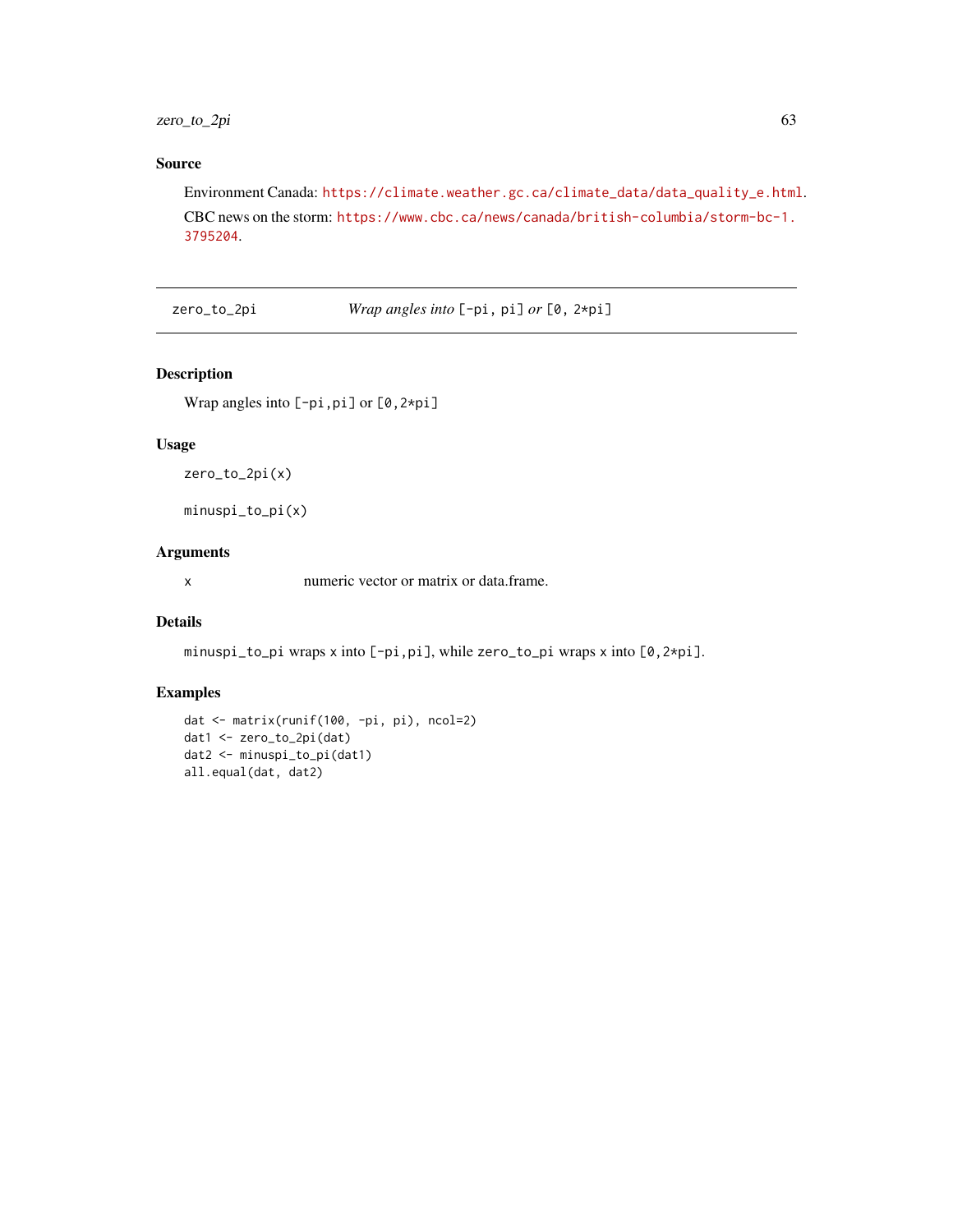# <span id="page-63-0"></span>Index

∗ datasets tim8, [59](#page-58-0) wind, [62](#page-61-0) acf, *[35](#page-34-0)* add\_burnin\_thin, [3](#page-2-0) alpha, *[11](#page-10-0)* angmcmc *(*is.angmcmc*)*, [31](#page-30-0) as.mcmc.list, *[13](#page-12-0)* as.mcmc.list.angmcmc, [3](#page-2-0) BAMBI, [4](#page-3-0) bestcriterion *(*bestmodel*)*, [4](#page-3-0) bestmodel, [4](#page-3-0) bridge\_sampler, *[6](#page-5-0)*, *[24](#page-23-0)*, *[26](#page-25-0)* bridge\_sampler.angmcmc, [5](#page-4-0) circ\_cor, [6](#page-5-0) circ\_varcor\_model, [8](#page-7-0) compare, *[25](#page-24-0)* contour, *[10](#page-9-0)[–12](#page-11-0)* contour.angmcmc, [10](#page-9-0) contour\_model, [11](#page-10-0) d\_fitted, *[10](#page-9-0)*, *[13](#page-12-0)*, [15](#page-14-0) densityplot.angmcmc, [12](#page-11-0) DIC, [14](#page-13-0) dvm *(*rvm*)*, [39](#page-38-0) dvmcos, *[21](#page-20-0)* dvmcos *(*rvmcos*)*, [41](#page-40-0) dvmcosmix, *[12](#page-11-0)*, *[59](#page-58-0)* dvmcosmix *(*rvmcosmix*)*, [44](#page-43-0) dvmmix *(*rvmmix*)*, [46](#page-45-0) dvmsin *(*rvmsin*)*, [47](#page-46-0) dvmsinmix, *[12](#page-11-0)*, *[59](#page-58-0)* dvmsinmix *(*rvmsinmix*)*, [49](#page-48-0) dwnorm *(*rwnorm*)*, [50](#page-49-0) dwnorm2 *(*rwnorm2*)*, [52](#page-51-0) dwnorm2mix, *[12](#page-11-0)*, *[59](#page-58-0)* dwnorm2mix *(*rwnorm2mix*)*, [54](#page-53-0)

dwnormmix *(*rwnormmix*)*, [55](#page-54-0) extractsamples, [16](#page-15-0) fit\_angmix, [18,](#page-17-0) *[24](#page-23-0)[–30](#page-29-0)*, *[34](#page-33-0)*, *[62](#page-61-0)* fit\_incremental\_angmix, *[5](#page-4-0)*, *[21](#page-20-0)*, [23](#page-22-0) fit\_vmcosmix, [27](#page-26-0) fit\_vmmix, [28](#page-27-0) fit\_vmsinmix, [28](#page-27-0) fit\_wnorm2mix, *[14](#page-13-0)*, [29,](#page-28-0) *[34](#page-33-0)*, *[61](#page-60-0)* fit\_wnormmix, *[14](#page-13-0)*, [29,](#page-28-0) *[34](#page-33-0)*, *[61](#page-60-0)* fix\_label, [30](#page-29-0) future\_lapply, *[20](#page-19-0)* hist, *[13](#page-12-0)* is.angmcmc, [31](#page-30-0) label.switching, *[30](#page-29-0)* latent\_allocation, [32](#page-31-0) length, *[45,](#page-44-0) [46](#page-45-0)*, *[50](#page-49-0)*, *[55,](#page-54-0) [56](#page-55-0)* logLik, *[33](#page-32-0)* logLik.angmcmc, [33](#page-32-0) loo, *[34](#page-33-0)* loo.angmcmc, *[20](#page-19-0)*, [34](#page-33-0) lpdtrace, [34](#page-33-0) minuspi\_to\_pi *(*zero\_to\_2pi*)*, [63](#page-62-0) mle-class, *[60](#page-59-0)* optim, *[60](#page-59-0)* paramtrace, [35](#page-34-0) paste, *[25](#page-24-0)* plan, *[20](#page-19-0)* plot, *[13](#page-12-0)* plot.angmcmc, [36](#page-35-0) pointest, *[13](#page-12-0)*, *[16](#page-15-0)*, *[32,](#page-31-0) [33](#page-32-0)*, [37](#page-36-0) points, *[11](#page-10-0)* quantile.angmcmc, [38](#page-37-0)